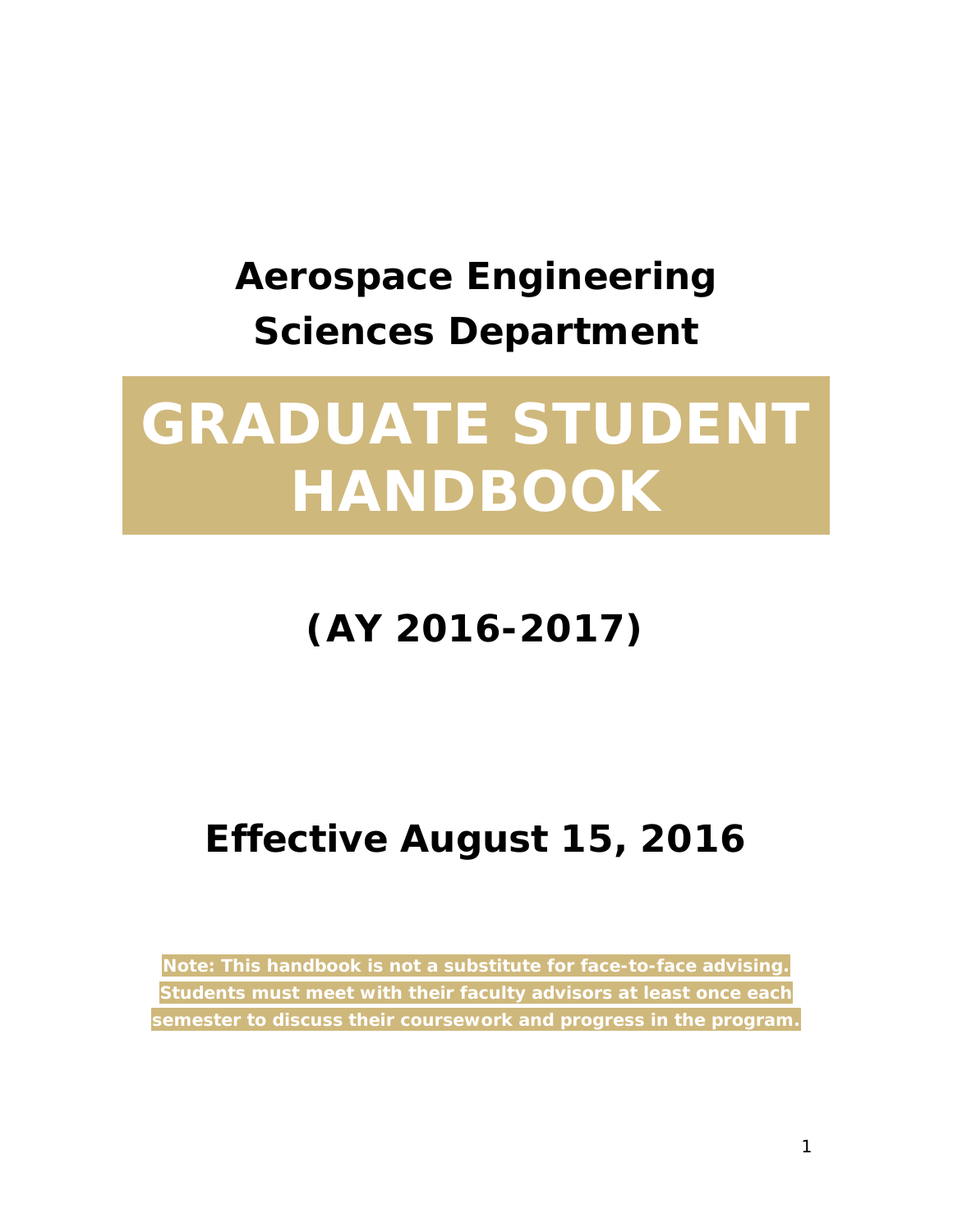## <span id="page-1-0"></span>**Foreword**

Aerospace Engineering Sciences (AES) is one of the top aerospace engineering departments in the nation. Aerospace engineers work on Earth and in space not only to extend frontiers but also to understand more fully and to preserve our terrestrial environment. Few fields offer more exciting and diverse careers: becoming an astronaut (fifteen CU graduates to date have become astronauts), designing the next generation of aircraft and spacecraft, monitoring our global habitat via remote sensing from space, and helping to develop environmentally clean energy and transportation systems.

Teaching and research address both the challenges and the opportunities facing the aerospace engineering profession today. Graduate students, research staff and faculty work together on a wide range of research topics: aerodynamics and fluid mechanics; aerospace design and system engineering; astrodynamics and orbital mechanics; atmospheric, oceanic and space sciences; bioastronautics; computational and analytic methods; satellite-based global positioning/timing technology; remote sensing; structures, materials and structural dynamics; systems and control; and thermodynamics and propulsion.

Nearby government and industrial laboratories enhance the rich research environment of the University of Colorado. Local aerospace firms or their divisions include Ball Aerospace, Lockheed-Martin, Hughes, Raytheon, Loral, and TRW. Nearby government laboratories include the National Center for Atmospheric Research (NCAR), the Environmental Research Laboratories of the National Oceanic and Atmospheric Administration (NOAA), the National Renewable Energy Laboratory (NREL), and the National Institute of Standards and Technology (NIST).

In addition to the rules set forth in this Graduate Handbook, all students are also subject to the rules and provisions required by the University of Colorado Graduate School. The Graduate School Rules appear at: [http://www.colorado.edu/GraduateSchool/policies/\\_docs/GraduateSchoolRule](http://www.colorado.edu/GraduateSchool/policies/_docs/GraduateSchoolRules.pdf) [s.pdf](http://www.colorado.edu/GraduateSchool/policies/_docs/GraduateSchoolRules.pdf)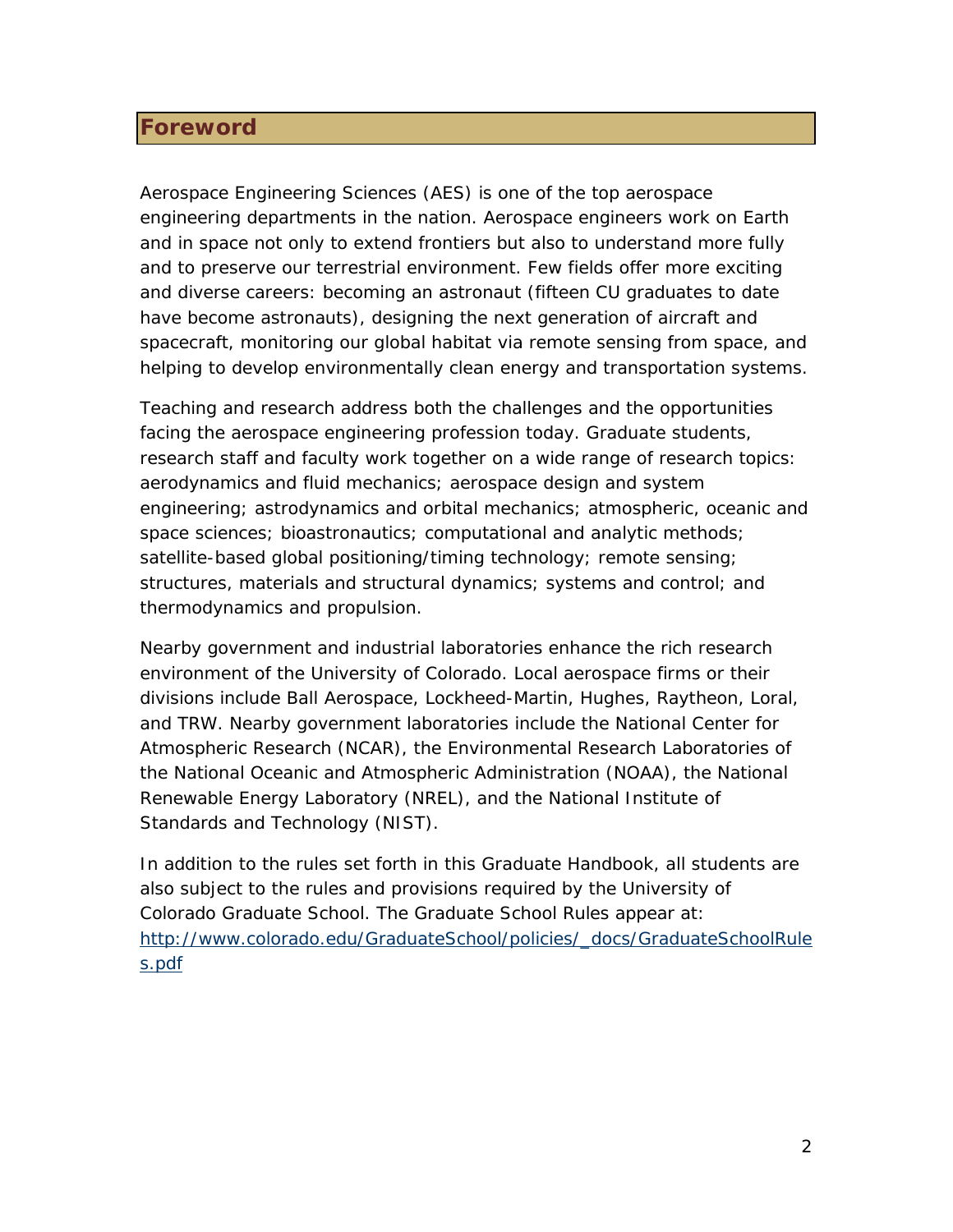## <span id="page-2-0"></span>**Table of Contents**

| YEARS 1-2 - Preparation for the Preliminary Exam 19                  |
|----------------------------------------------------------------------|
| YEARS 2-3 - Preparation for the Comprehensive Exam and Admission to  |
| YEARS 3 and beyond - Dissertation Research, Professional Training, & |
|                                                                      |
|                                                                      |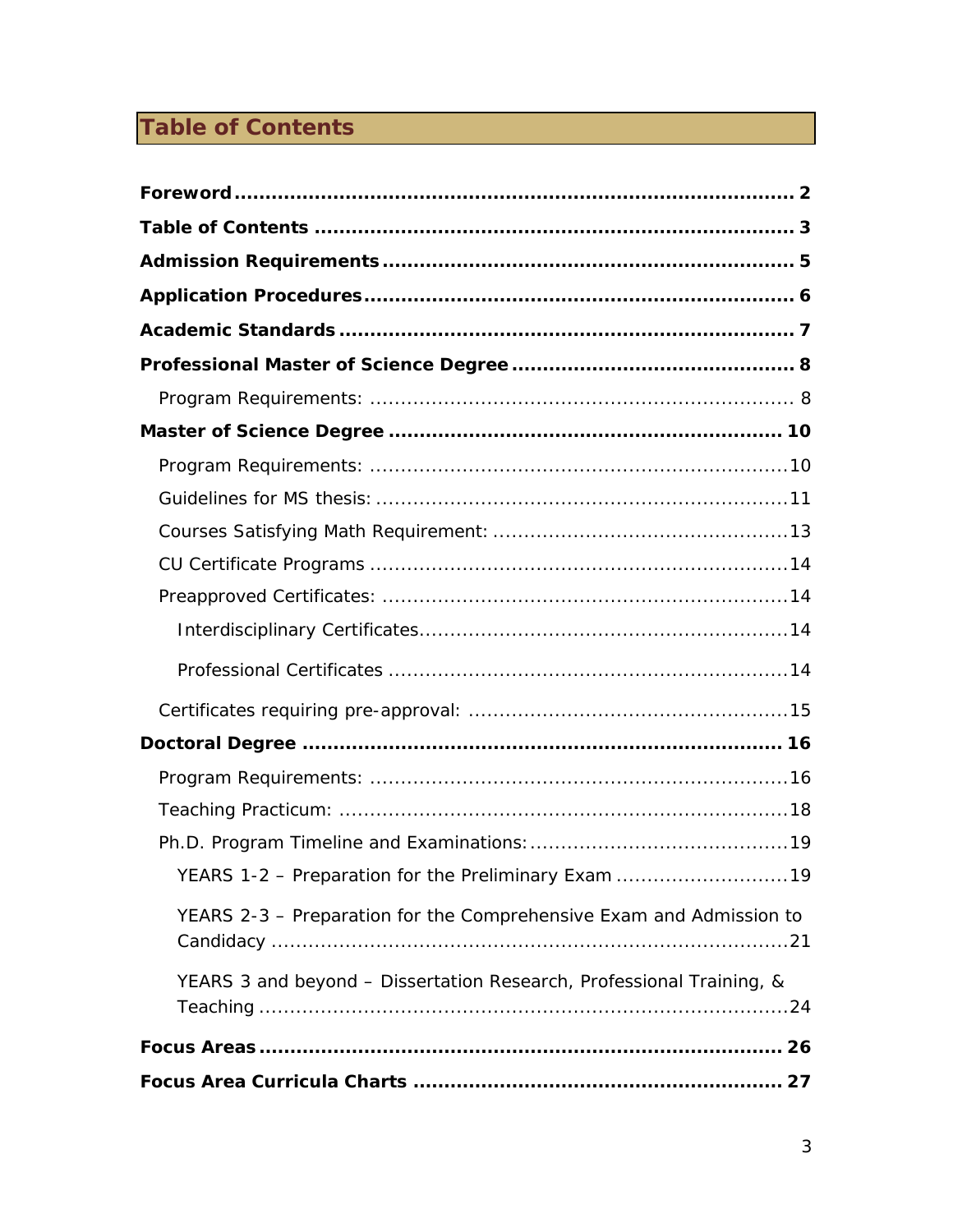| Astrodynamics and Satellite Navigation Systems (ASN)32                  |  |
|-------------------------------------------------------------------------|--|
|                                                                         |  |
| Remote Sensing, Earth and Space Science (RSESS)36                       |  |
|                                                                         |  |
|                                                                         |  |
| Certificate in Astrodynamics and Satellite Navigation Systems (ASN)  44 |  |
|                                                                         |  |
|                                                                         |  |
|                                                                         |  |
|                                                                         |  |
| Expectations for Students Working on Appointment  47                    |  |
|                                                                         |  |
|                                                                         |  |
| Disagreements between a student and faculty member: 48                  |  |
|                                                                         |  |
|                                                                         |  |
|                                                                         |  |
|                                                                         |  |
|                                                                         |  |
|                                                                         |  |
|                                                                         |  |
|                                                                         |  |
| MS degree planning form – Remote Sensing Focus 58                       |  |
|                                                                         |  |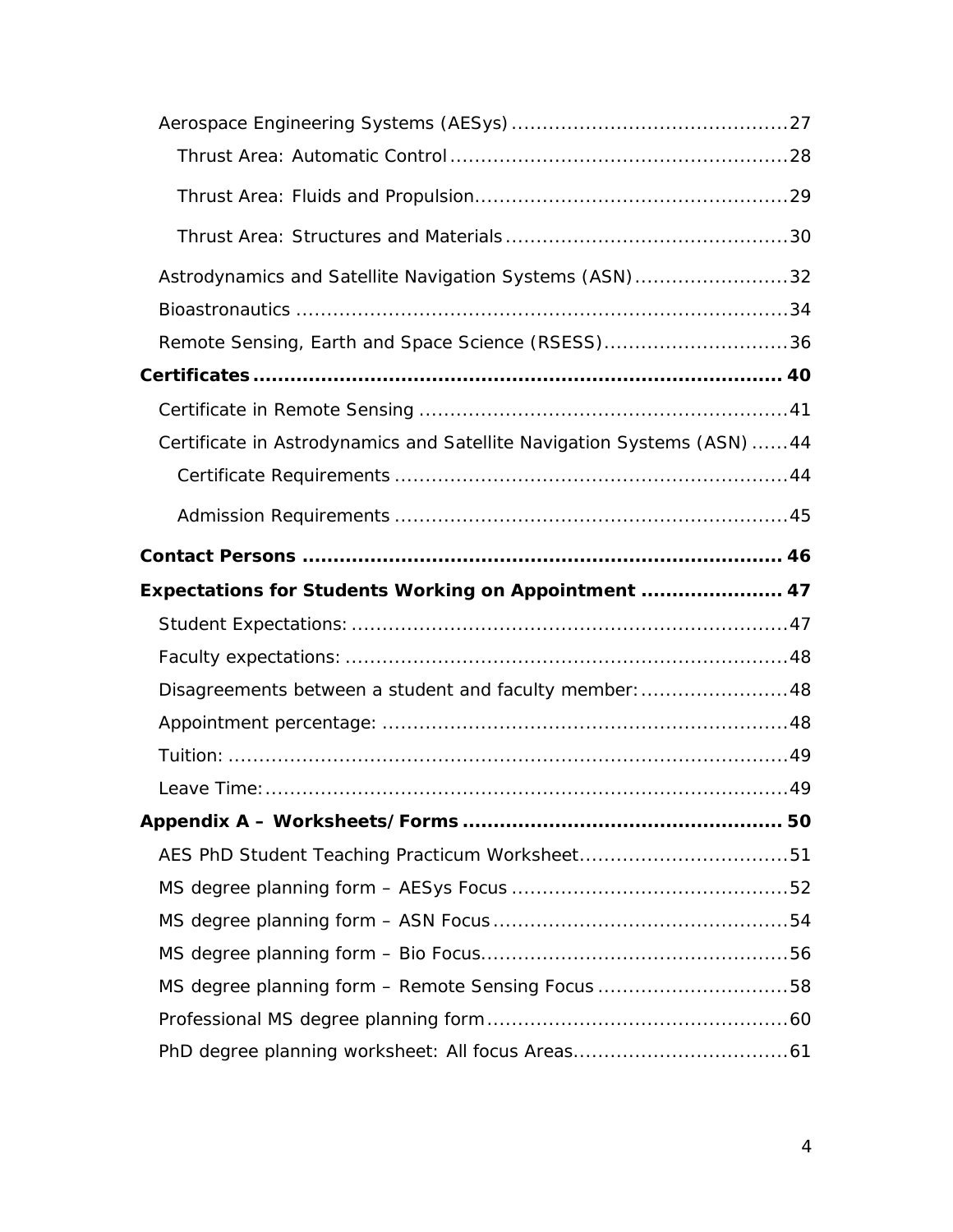## <span id="page-4-0"></span>**Admission Requirements**

An applicant may be admitted to the Graduate School as either a regular degree student or a provisional degree student. For acceptance into the Department of Aerospace Engineering Sciences, the following requirements must be met.

Aerospace Engineering Sciences at CU-Boulder has established minimum standards for graduate admission. Applicants must:

- 1. Have undergraduate courses in calculus, linear algebra, and differential equations.
- 2. Have two semesters of undergraduate calculus-based physics.
- 3. Have at least two semesters of upper-division undergraduate courses in engineering or physics.
- 4. Hold a baccalaureate degree in engineering, science, or mathematics from an institution accredited by an agency recognized by the U.S. Department of Education, or have the equivalent.
- 5. Have an undergraduate grade point average of at least 3.40.
- 6. Provide official GRE scores. The minimum desired GRE scores are 157 verbal, 158 quantitative and 4.5 written analytical.

International students must provide documentation that they have the financial resources to support themselves for at least the first year in the program.

Students with undergraduate degrees in all areas of engineering are encouraged to apply. Students with undergraduate degrees in mathematics, physics, chemistry and other physical sciences are also encouraged to apply.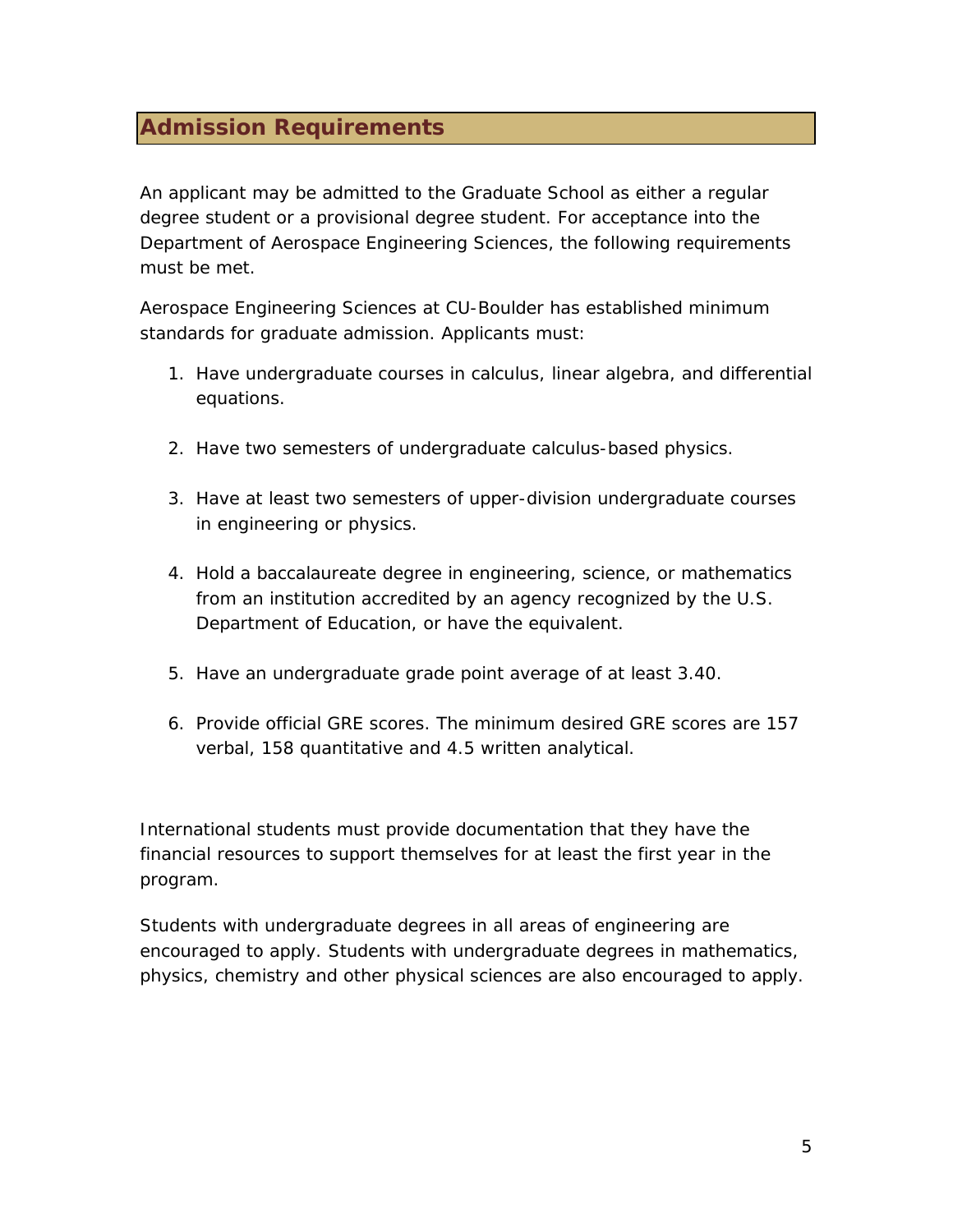## <span id="page-5-0"></span>**Application Procedures**

Graduate students are admitted into a specific focus area that provides research advising, financial support, and sets specialized admission and program requirements and recommendations for course work within and outside the department. The four focus areas are:

- Aerospace Engineering Systems
- Astrodynamics and Satellite Navigation Systems
- Bioastronautics
- Remote Sensing, Earth and Space Science

Each focus area has defined the required characteristics of its successful graduates at the MS and Ph.D. level, and defined the required and elective courses that support its educational program. See the focus area curricula charts appearing in this handbook for details.

An applicant for admission must present complete application materials that include:

- 1. The online graduate application (including focus area/subplan).
- 2. Official transcripts of all academic work completed to date, including study abroad and coursework for college credit completed in high school.
- 3. A \$60 nonrefundable application fee. The foreign application fee is \$80.
- 4. Four letters of recommendation.
- 5. Official test scores from the analytical, quantitative, and verbal sections of the Graduate Record Examination (GRE) taken within the past 5 years.

Applicants must submit the electronic application for admission available on the Colorado.edu website.

The application deadline is JANUARY 5 for FALL semester, and OCTOBER 1 for SPRING semester. International students must apply by December 1 for FALL and August 1 for SPRING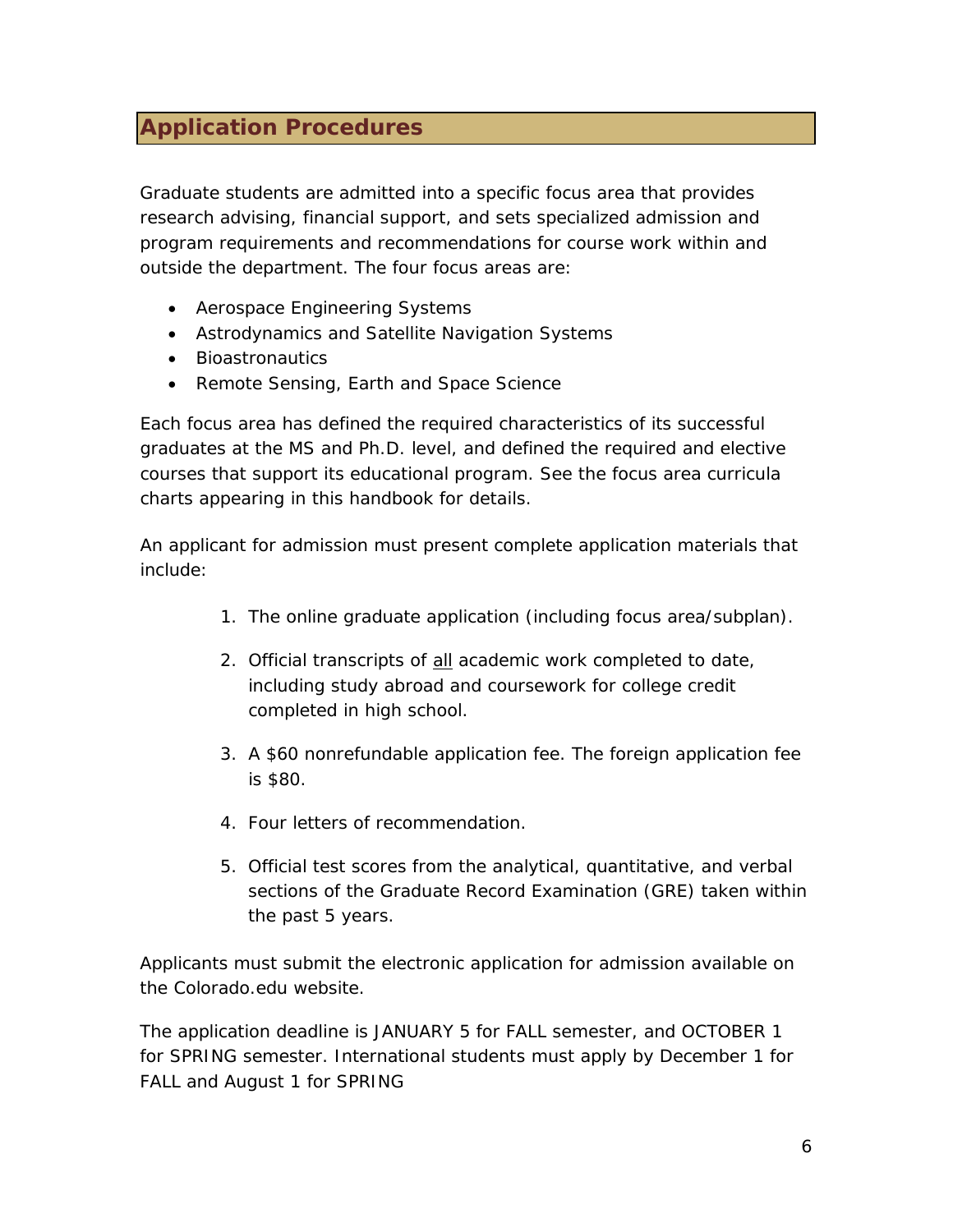## <span id="page-6-0"></span>**Academic Standards**

A master's degree student is required to maintain at least a B (3.00) average in all work attempted while enrolled in the Graduate School. Admission to Ph.D. candidacy requires a 3.25 average. For both the master's degree and Ph.D., a course mark below B- is unsatisfactory and will not be counted toward fulfilling the minimum requirements for the degree.\*

A student, who fails to maintain a 3.00 grade point average or to make adequate progress toward completing a degree, as assessed by the student's academic/research advisor, will be subject to suspension or dismissal from the Graduate School upon consultation with the major department. The final decision on suspension or dismissal will be made by the dean of the Graduate School.

See the Graduate School Rules,

[http://www.colorado.edu/GraduateSchool/policies/\\_docs/GraduateSchoolRule](http://www.colorado.edu/GraduateSchool/policies/_docs/GraduateSchoolRules.pdf) [s.pdf,](http://www.colorado.edu/GraduateSchool/policies/_docs/GraduateSchoolRules.pdf) for additional information.

\*An incomplete (I) grade is given only when students, for documented reasons beyond their control, have been unable to complete course requirements in the semester enrolled. A substantial amount of work must have been satisfactorily completed before approval of such a grade is given. At the end of one year, and I grade given for a course that is not successfully completed or repeated is regarded as an F and shown as such on the student's transcript.

Students who wish to drop a course after the drop deadline must show that they were unable to drop the course during the posted deadlines due to documented reasons that were beyond their control.

Students should refer to the version of the Graduate Handbook in effect at the time of their matriculation for degree plan requirements. Students who are readmitted or continue on from the MS to the Ph.D. program are subject to the handbook in effect at the time of their continuation start date.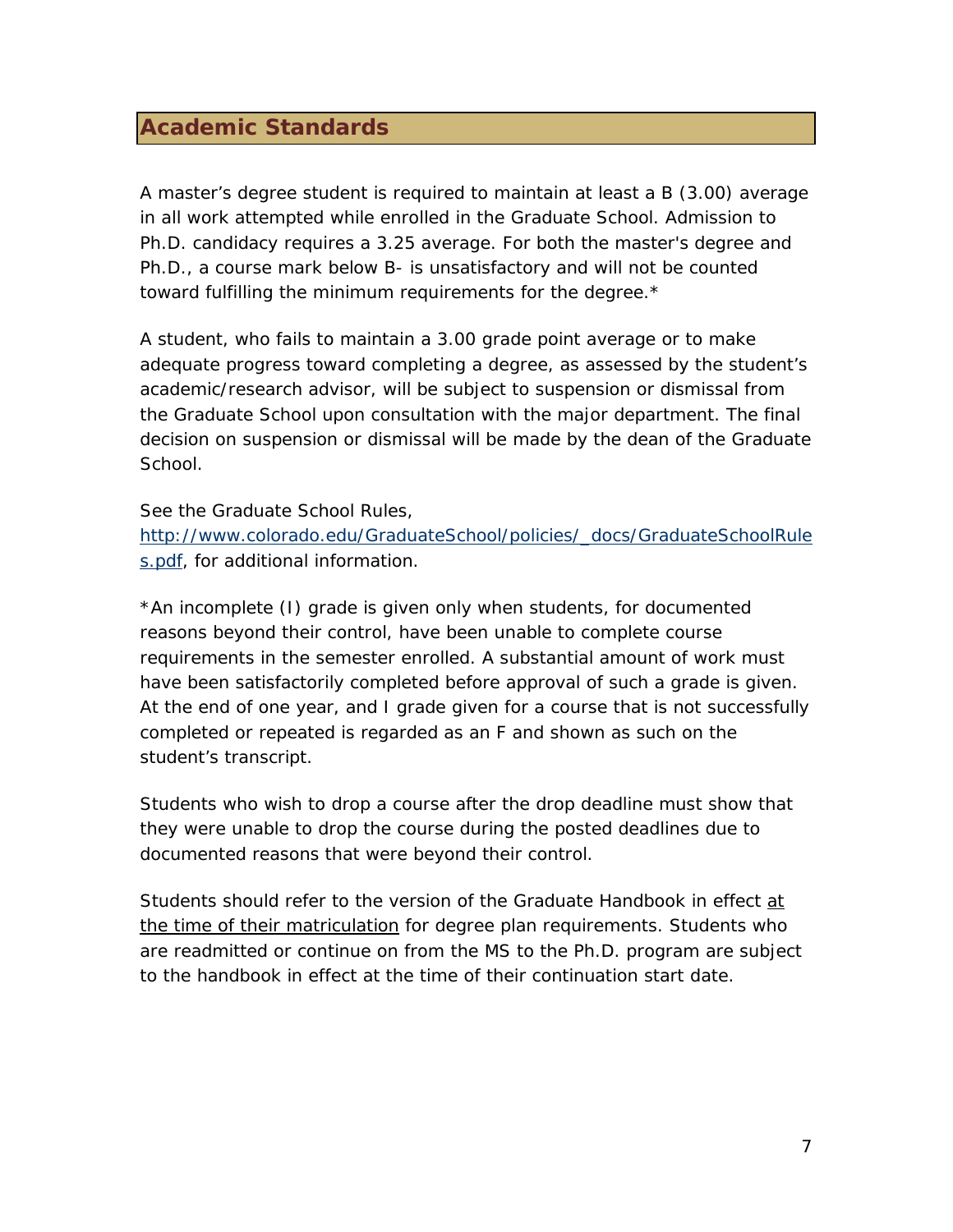## <span id="page-7-0"></span>**Professional Master of Science Degree**

Students may elect to enroll in a Professional Master of Science (MS) degree rather than a traditional Master of Science, typically for one of the following reasons:

- Distance Learning students are interested in a coursework-only program.
- International and non-resident students are seeking a more affordable degree option.
- A student desires a more flexible and customized degree program (e.g. incorporating business courses) and/or does not wish to follow a specific focus area curriculum.
- Professional Masters students are ineligible for research or teaching assistantships, and any other university funding such as university fellowships.

## <span id="page-7-1"></span>**Program Requirements:**

- The Professional MS is a professional degree program requiring a total of 30 semester hours, at least 24 semester hours of which must be completed at the 5000 level or above, and at least 18 semester hours of which must be ASEN courses.
- Up to 6 credits can be taken at the 4000 level in related engineering, math and science departments (ECEN, CVEN, MCEN, CHEN, CSCI, ATOC, ASTR, PHYS, MCDB, APPM, MATH, CHEM, IPHY, GEOL, ENVD). 4000 level ASEN courses are not counted toward the program.
- One of the approved math courses (3 semester hours) listed on page 13.
- Completion of all degree requirements within four years of the date of commencing course work.
- Master's degree residence requirements can be met only by residence on the CU-Boulder campus for two semesters or three summer sessions, or a combination of at least one semester and two summer sessions.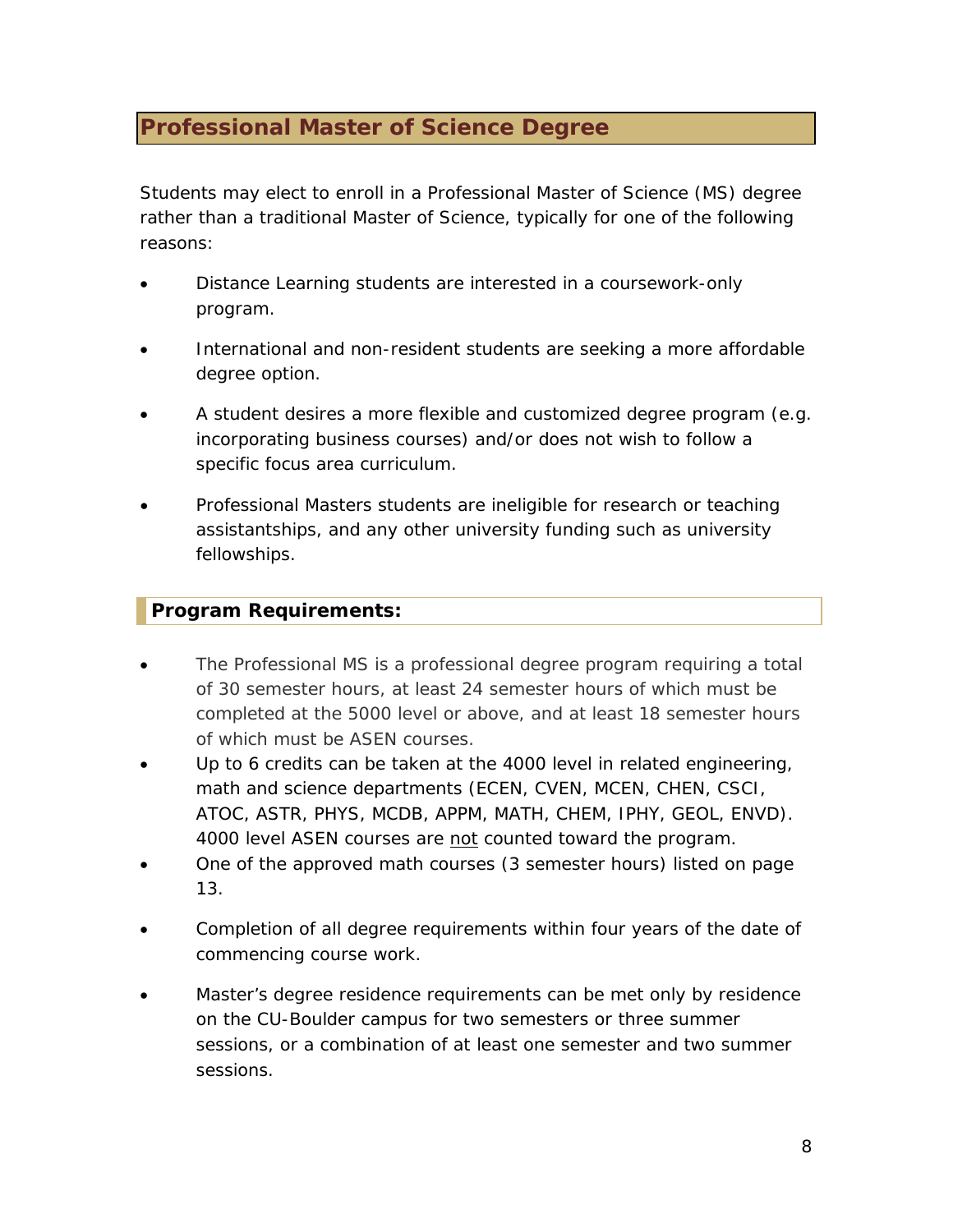• Pass all courses with a grade of **B- or higher** and maintain a cumulative GPA of at least 3.0.

If a student is admitted on a provisional basis, a GPA of 3.25 must be maintained for each semester until 12 credit hours are completed, or the student will be suspended. Provisional students are required to take a minimum of 12 hours of graduate course work over a period of 4 semesters. Additional conditions may be placed on a provisional student at the discretion of the department, to account for individual circumstances.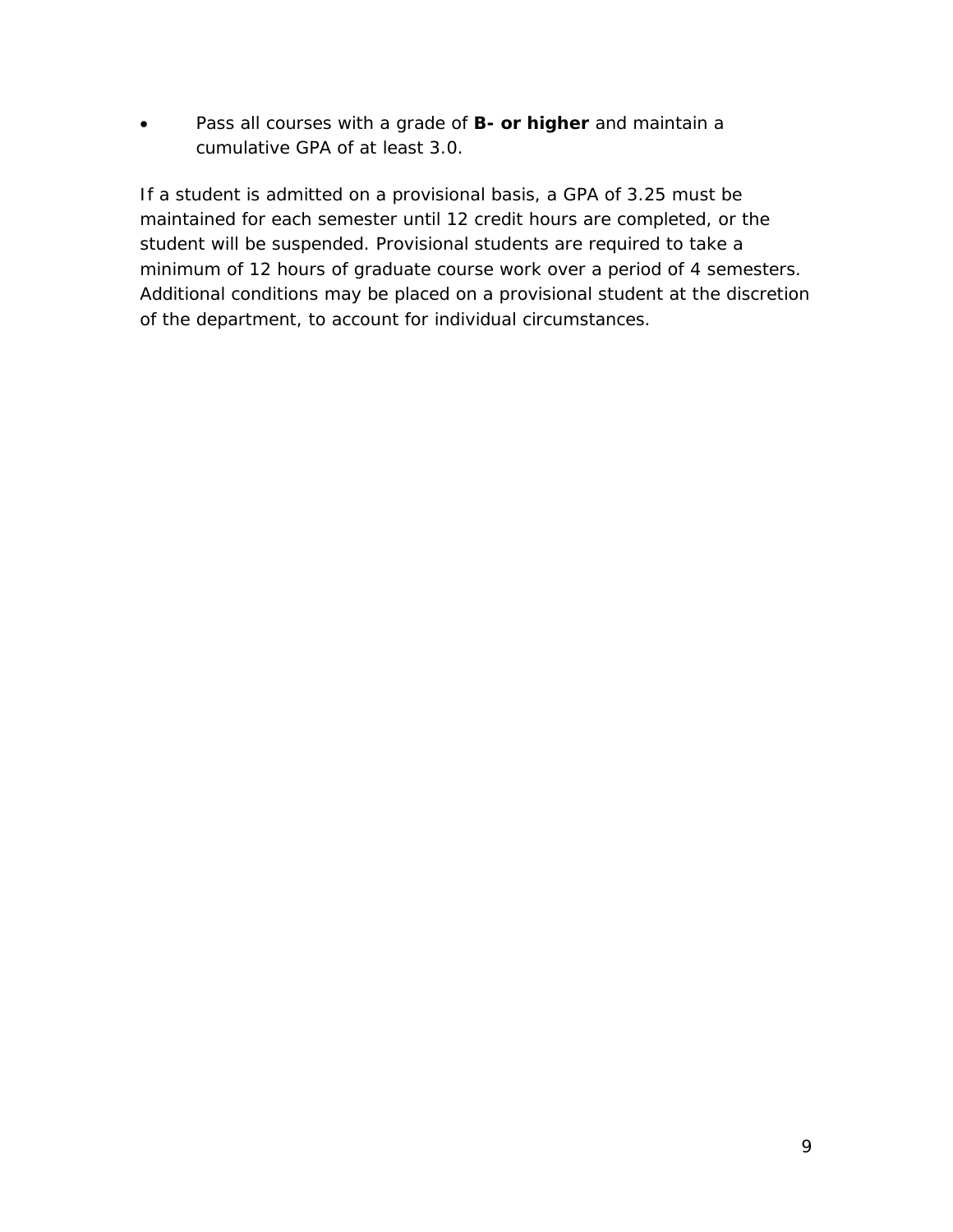## <span id="page-9-0"></span>**Master of Science Degree**

## <span id="page-9-1"></span>**Program Requirements:**

- A total of 30 semester hours (including courses, and thesis hours), at least 24 semester hours of which must be completed at the 5000 level or above, with 18 credits in ASEN (CU courses beginning with ASEN XXXX).
- Up to 6 credits can be taken at the 4000 level in related engineering, math and science departments (ECEN, CVEN, MCEN, CHEN, CSCI, ATOC, ASTR, PHYS, MCDB, APPM, MATH, CHEM, IPHY, GEOL, ENVD). 4000 level ASEN courses are not counted toward the program.
- Two to four required courses (6-12 semester hours) as defined by the student's focus area must be taken in the student's primary focus/thrust area and one required course (3 semester hours) must be taken in a second focus/thrust area.
- One of the approved math courses (3 semester hours) listed on page 13.
- Seminar credits, even those earned in other disciplines, do not count toward the MS degree.
- Students must fulfill a graduate project requirement (6 credit hours) consisting of either: (1) MS thesis, (2) Graduate Projects I and II, or (3) required courses leading to an approved certificate (or completion of the dual ASEN/EMP degree)
- Graduate Projects (ASEN 5018/6028) is a two-semester course sequence designed to expose MS and PhD students to project management and systems engineering disciplines while working a complex aerospace engineering project as part of a project team. The course is also open to students in other engineering departments with the approval of the project professor.
- Completion of all degree requirements within four years from the date of commencing coursework, normally completed in one to two years.
- Master's degree residence requirements can be met only by residence on the CU-Boulder campus for two semesters or three summer sessions, or a combination of at least one semester and two summer sessions. Residence in this context refers to a student's registration for CU-Boulder courses, and not physical residence.
- Pass all courses with a grade of B- or better, and maintain a cumulative GPA of 3.0 or better.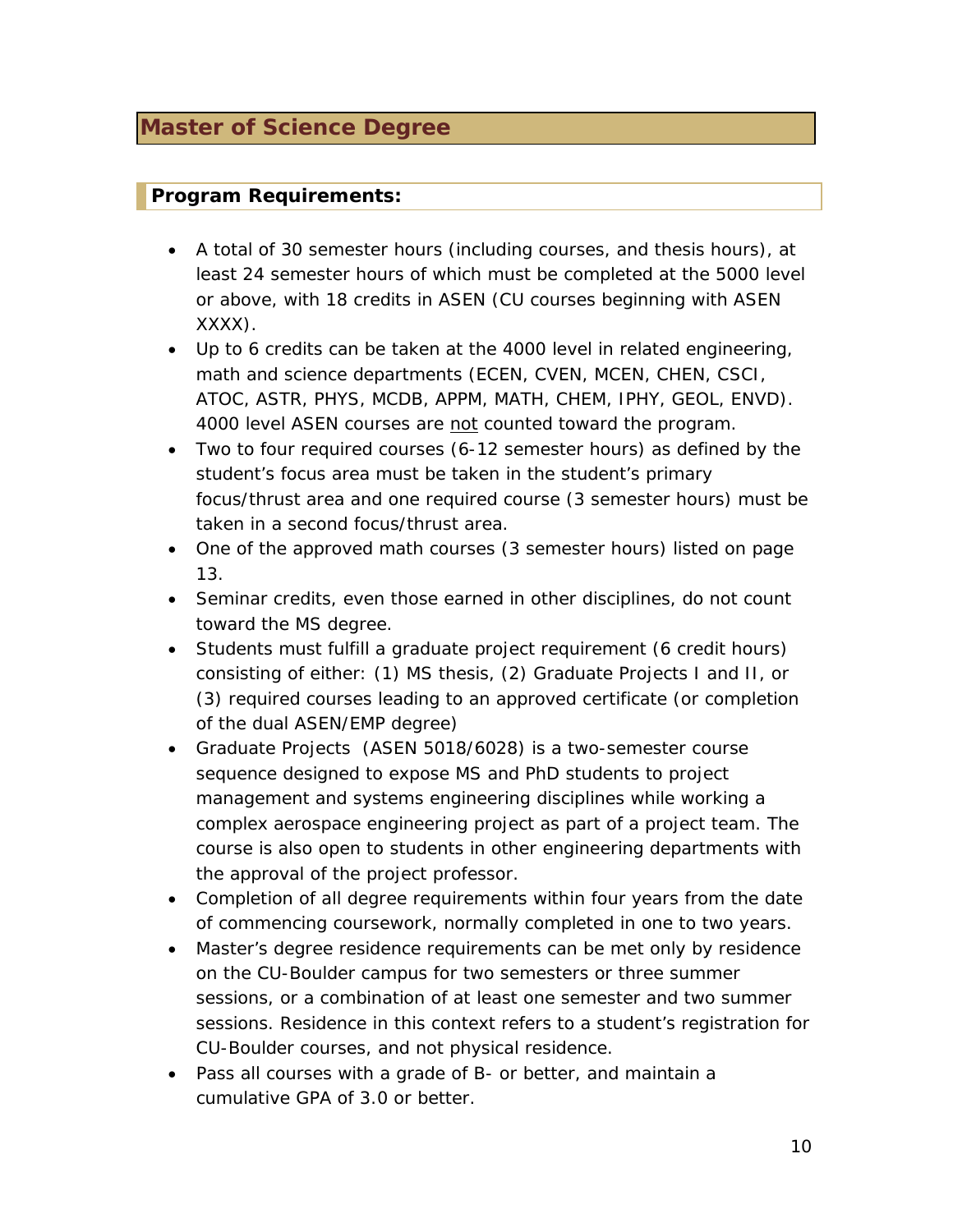\*Pre-approval of certificate programs offered outside the department is required.

Some required graduate level courses have prerequisites. Students are expected to complete prerequisite materials before enrolling in these courses. For any course to be counted toward the MS degree requirements, the student must earn a grade of **B- or higher**.

Students in the BS/MS program must also meet the above requirements.

The specific implementation of these requirements and additional requirements for the MS degree in the Department of Aerospace Engineering Sciences are described in the focus area curricula section appearing later in this handbook.

Up to 9 credits from an incomplete MS program may be accepted for degree requirements; however, work already applied toward a graduate degree received from CU-Boulder or another institution cannot be accepted for transfer toward another graduate degree at the same level at CU-Boulder. For example, work already applied to meet requirements for a master's degree earned by a student cannot be used toward a second master's degree from CU. Also, undergraduate level credits cannot be transferred, including credits earned while in the BS program at CU and prior to matriculation into the masters or PhD programs. Transfer credit is any credit earned prior to matriculation into the graduate program. In addition, work completed for a doctoral degree may not be applied toward a subsequent master's degree. Extension work completed at another institution cannot be transferred; and correspondence work, except to make up deficiencies, is not recognized.

Up to 9 credits from the ACCESS and Be Boulder Anywhere (BBA) programs prior to matriculation will be accepted toward the MS degree. These credits do not have to be transferred, as they appear on the CU transcript. However, Continuing Education (non-degree) credits have to be transferred.

## <span id="page-10-0"></span>**Guidelines for MS thesis:**

The MS thesis must consist of original and independent research conducted by the graduate student under the supervision of the faculty advisor. The thesis topic must be related to the major field. The thesis must: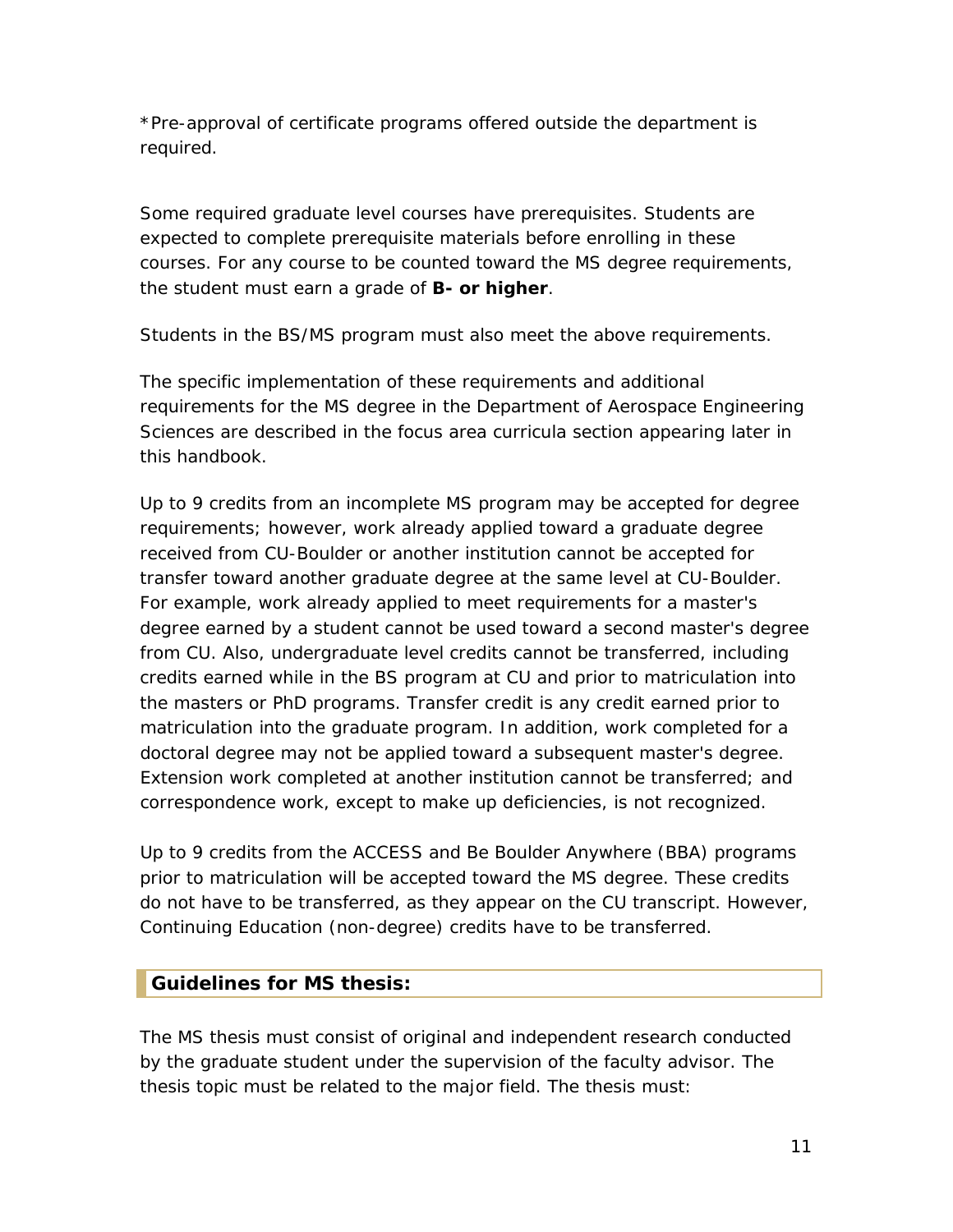- 1. Represent the equivalent of 6 semester hours of course work.
- 2. Comply in mechanical features with the University of Colorado Graduate School Thesis and Dissertation Specifications.
- 3. Be filed with the Graduate School by posted deadlines for the semester for which the degree is to be conferred.

The examination committee for the MS thesis will consist of three graduate faculty members.

See the Graduate School Rules, [http://www.colorado.edu/GraduateSchool/policies/\\_docs/GraduateSchoolRule](http://www.colorado.edu/GraduateSchool/policies/_docs/GraduateSchoolRules.pdf) [s.pdf,](http://www.colorado.edu/GraduateSchool/policies/_docs/GraduateSchoolRules.pdf) for additional information.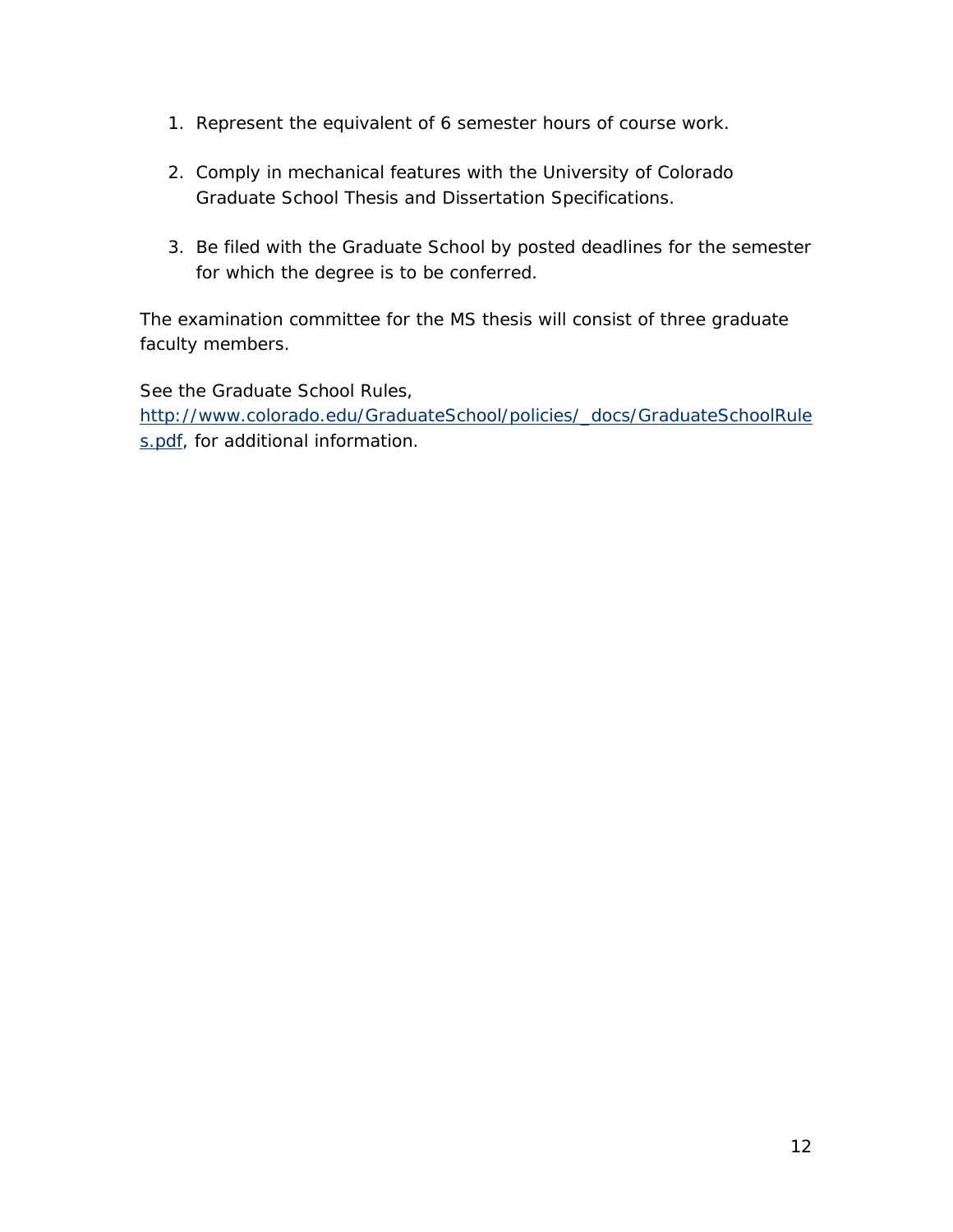## <span id="page-12-0"></span>**Courses Satisfying Math Requirement:**

ASEN 5227: Aerospace Math

ASEN 5307: Engineering Data Analysis Methods

ASEN 5417: Numerical Methods for Differential Equations

ASEN 5044: Statistical Estimation for Dynamical Systems (can be used to meet only one curriculum-specific requirement, i.e. math or ASN core and ASN certificate.)

ASEN 5519: Multi-Object Filtering Theory (Summer 2014) (Clark)

ASEN 6412: Uncertainty Quantification (can be used to meet only one curriculum-specific requirement)

EMEN 5005: Intro to Applied Statistical Methods

APPM 4000, 5000, 6000, 7000 level courses

MATH 4000, 5000, 6000, 7000 level courses

ECEN 5612: Noise and Random Processes

ECEN 5632: Theory and Application of Digital Filtering

ECEN 5642: Modern Methods of Spectral Estimation

ECEN 5652: Detection and Extraction of Signals from Noise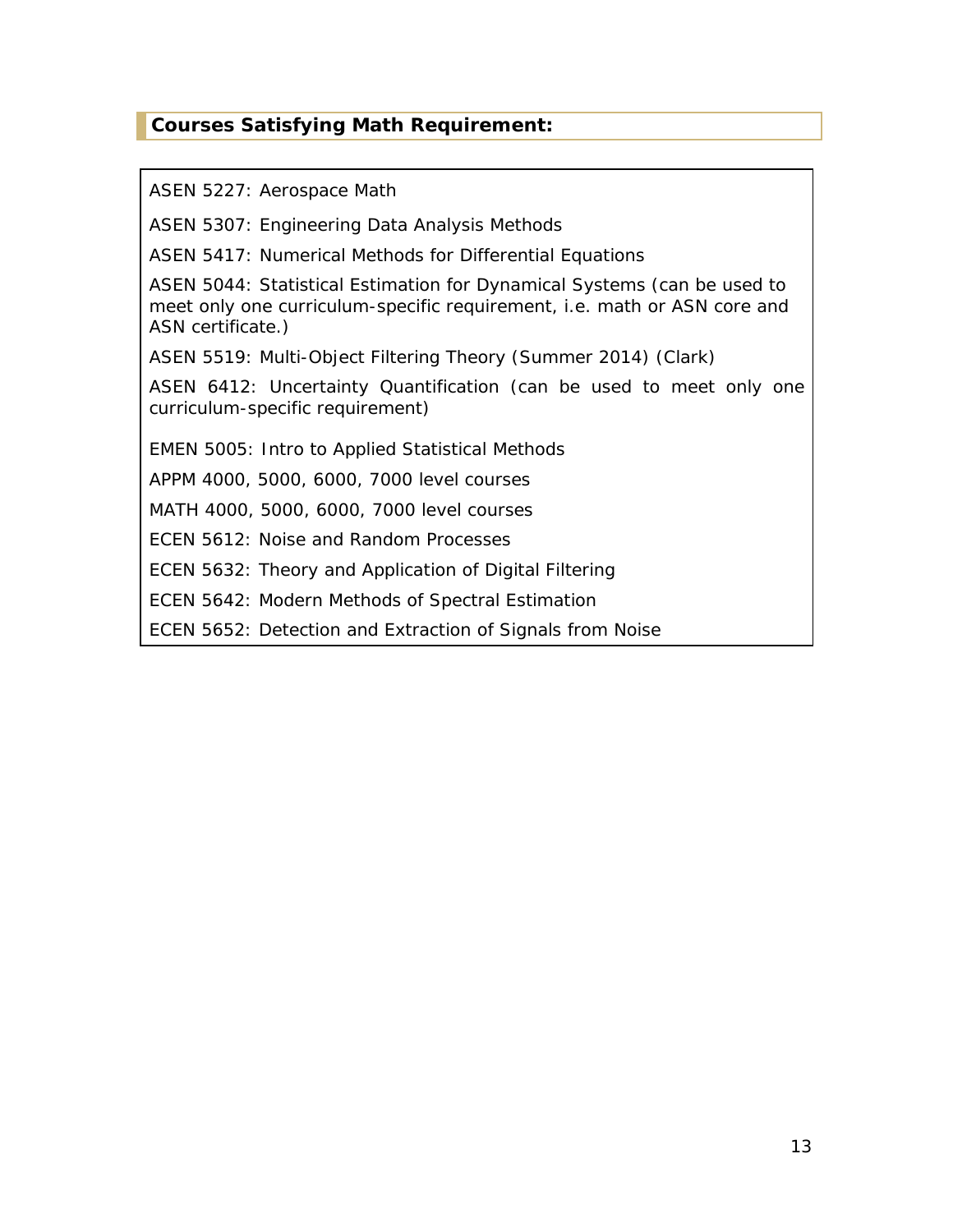## <span id="page-13-0"></span>**CU Certificate Programs**

## **Some certificates, noted below, require prior departmental approval to meet the graduate projects requirement**.

In interdisciplinary certification programs, graduate students explore an interdisciplinary area while pursuing a master's or doctoral degree in a specific department. The students take classes outside their department and work with a faculty member affiliated with the program. Some programs also have research requirements. Professional certification programs allow professionals to pursue certification apart from degree completion. After completing the required work, students receive a certificate in the interdisciplinary field.

For detailed certificate information, See, <http://www.colorado.edu/prospective/graduate/academics/certificates.html>

## <span id="page-13-1"></span>**Preapproved Certificates:**

## <span id="page-13-2"></span>**Interdisciplinary Certificates**

Some of the most popular certificate programs include the following. Please see the departments for additional programs.

- Astrodynamics and Satellite Navigation
- Atmospheric & Oceanic Sciences
- Environment, Policy and Society
- Oceanography
- Remote Sensing (Modified for RSESS MS students)

#### <span id="page-13-3"></span>**Professional Certificates**

Electrical and Computer Engineering:

- Embedded Systems
- [Energy](http://ece.colorado.edu/%7Epwrelect/book/CEdCourses.html) Communication Networks
- [Wireless](http://ece.colorado.edu/%7Eswengctf/) Networks and Technologies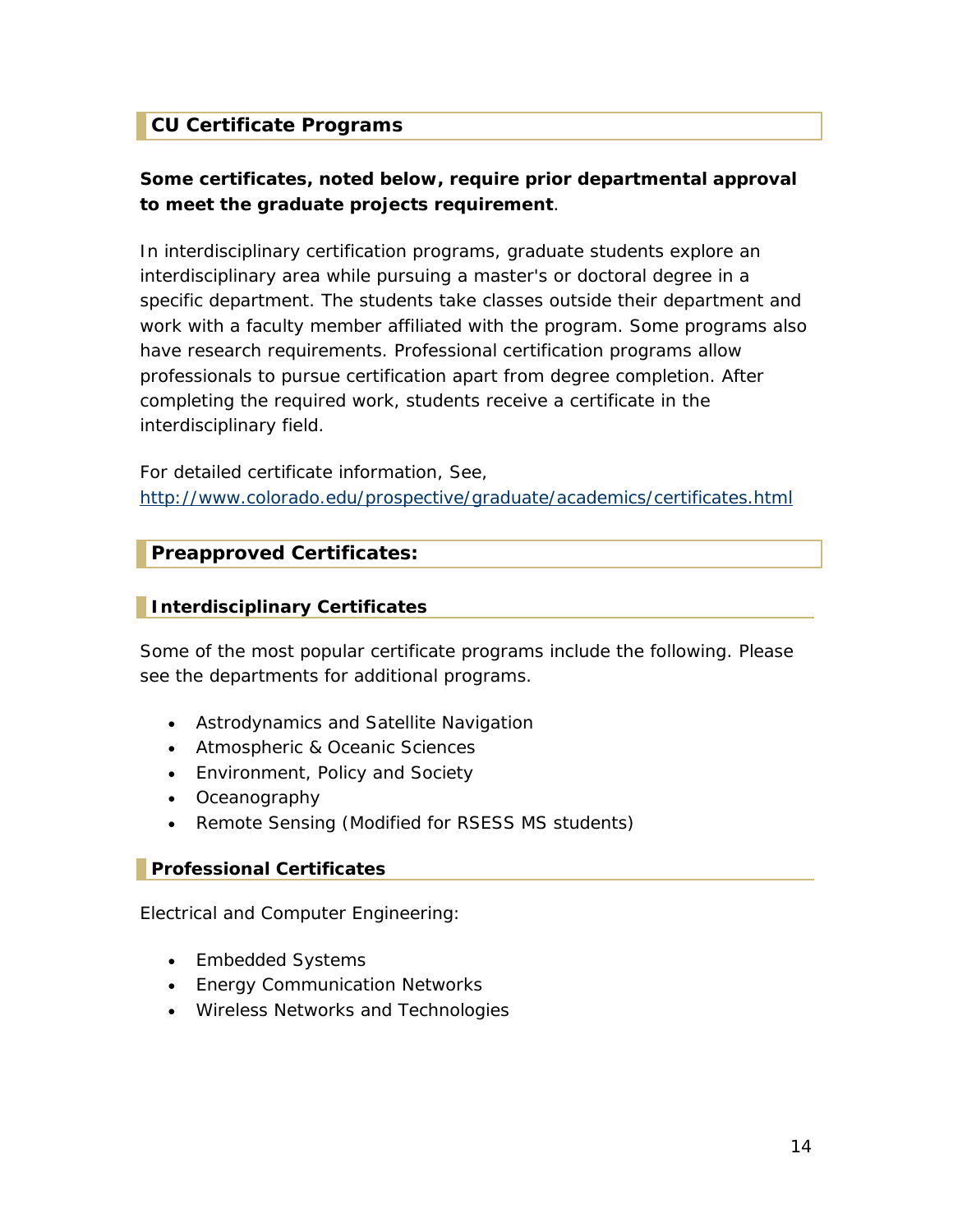Engineering Management:

- Engineering Entrepreneurship
- Engineering Management
- Leadership and Management
- Managing Applied Research in Technology
- Performance Excellence in Technology Management
- Project Management
- Quality Systems for Product and Process Engineering
- Six Sigma Statistical Practitioner
- Technology Ventures & Product Management

Telecommunications:

- Computer and Network Security
- Power Electronics
- Software Engineering

## <span id="page-14-0"></span>**Certificates requiring pre-approval:**

## **Interdisciplinary Certificates**

- Behavioral Genetics
- Biotechnology
- Cognitive Science
- Development Studies
- Energy
- Geophysics and Hydrologic Sciences
- Neuroscience and Behavior
- Optical Science and Engineering
- Quantitative Biology
- Science and Technology Policy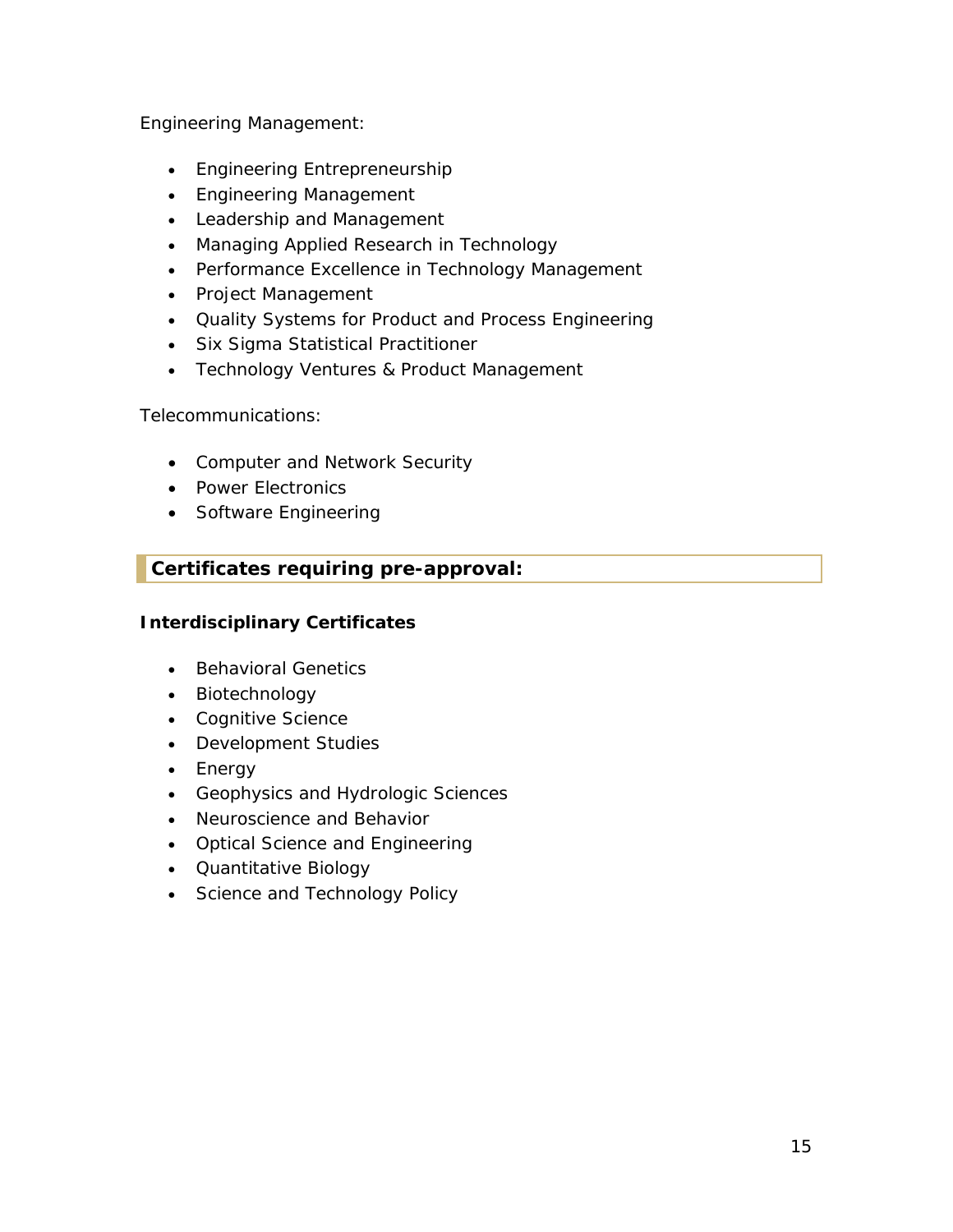## <span id="page-15-0"></span>**Doctoral Degree**

Prior to admission to the Ph.D. program, the student must have a graduate advisor (member of the Graduate Faculty) who has agreed to supervise the student's dissertation research. A student entering the Ph.D. program in Aerospace Engineering Sciences is not required to possess an MS degree; however, the student must have the proficiency required of a holder of the MS degree given in the Department of Aerospace Engineering Sciences at the University of Colorado to pass the preliminary examination. Until the comprehensive examination is passed, the student is considered a doctoral student. Once passed, the student is admitted to candidacy and officially becomes a Ph.D. candidate.

## <span id="page-15-1"></span>**Program Requirements:**

- Total of 36 course credits numbered 5000 or above with 12 of these taken at the 6000 level or above (9 credits at 6000 level or above for the remote sensing focus area), with a minimum cumulative GPA of 3.25, and at least 18 credits must be in ASEN. Seminar credits, even those earned in other disciplines, do not count toward the PhD degree.
- Six credits of approved math courses (see list of approved math courses appearing earlier in this handbook; however, 4000 level courses cannot be applied to the PhD.).
- Up to 18 credits from an outside MS program can be applied, but not master's thesis credits. All credits earned from a MS program taken at the University of Colorado can be applied toward a Ph.D., except for master's thesis credit.
- Students are required to complete 30 PhD dissertation credits. (See Graduate School Rules for additional information.)
- Students must pass a departmental preliminary examination, or its equivalent, by no later than the end of the 3<sup>rd</sup> semester if the student already has a master's degree in aerospace engineering; or the  $5<sup>th</sup>$ semester if the student does not already have a master's degree in aerospace engineering.
- Students must pass a comprehensive examination by no later than the end of the 5<sup>th</sup> semester if the student already has an aerospace master's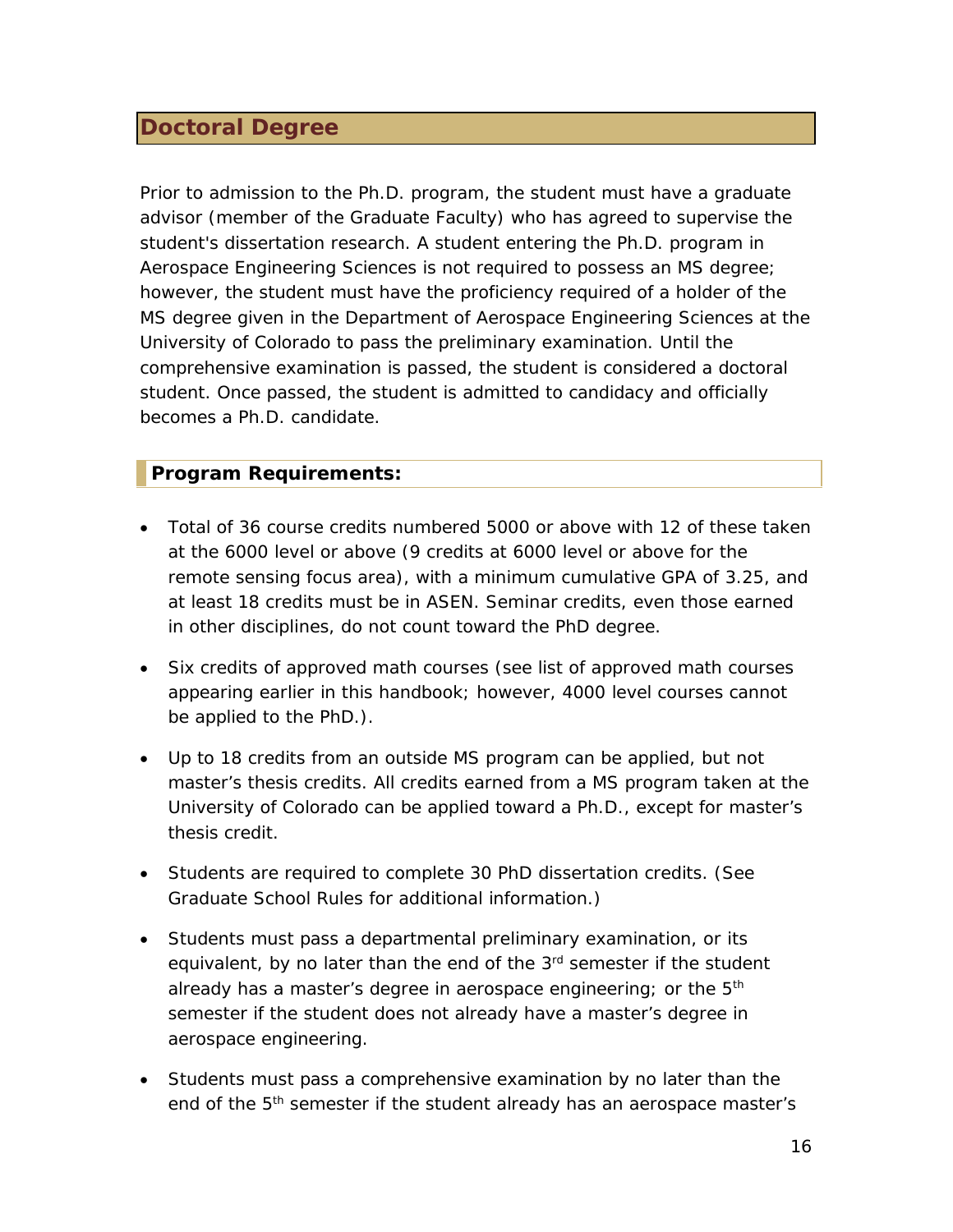degree; or the  $7<sup>th</sup>$  semester if the student does not already have an aerospace master's degree. Note: students must have completed the 36 required course credits by this semester or the remaining coursework must be pending in the semester in which the comprehensive exam is taken. Students cannot be admitted into candidacy until the necessary coursework is complete. In addition, students need to plan their program such that they meet the requirements of the Graduate School Rules regarding the accumulation of PhD dissertation credits, and within the maximum 6 year program length to complete the PhD. See, Graduate School Rules,

[http://www.colorado.edu/GraduateSchool/policies/\\_docs/GraduateSchool](http://www.colorado.edu/GraduateSchool/policies/_docs/GraduateSchoolRules.pdf) [Rules.pdf,](http://www.colorado.edu/GraduateSchool/policies/_docs/GraduateSchoolRules.pdf) for additional information. Students must complete a Ph.D. dissertation and successfully defend the dissertation in a final examination.

- All degree requirements must be satisfied in a period of 6 years from the commencement of coursework for the Ph.D.
- Course curriculum is defined by the chosen focus area and approved by the faculty advisor. See, focus area curricula charts appearing later in this handbook.
- The minimum residence requirement for a Ph.D. is six semesters beyond the attainment of an acceptable bachelor's degree (2 semesters from another institution may be counted towards this requirement). "Residence" in this context refers to a student's registration for CU-Boulder courses, and not physical residence.
- Continuous registration. A student must register for a minimum of five dissertation hours in the fall and spring semesters of each year, beginning with the semester following the passing of the comprehensive exam and extending through the semester in which the dissertation is successfully defended (final examination).
- For the Ph.D., a course mark **below B- is unsatisfactory** and will not be counted toward fulfilling the minimum requirements for the degree.
- A student who fails to maintain a 3.25 grade point average or to make adequate progress toward completing a degree, as assessed by the student's advisor, will be subject to suspension from the Graduate School upon consultation with the major department. The final decision on suspension will be made by the dean of the Graduate School.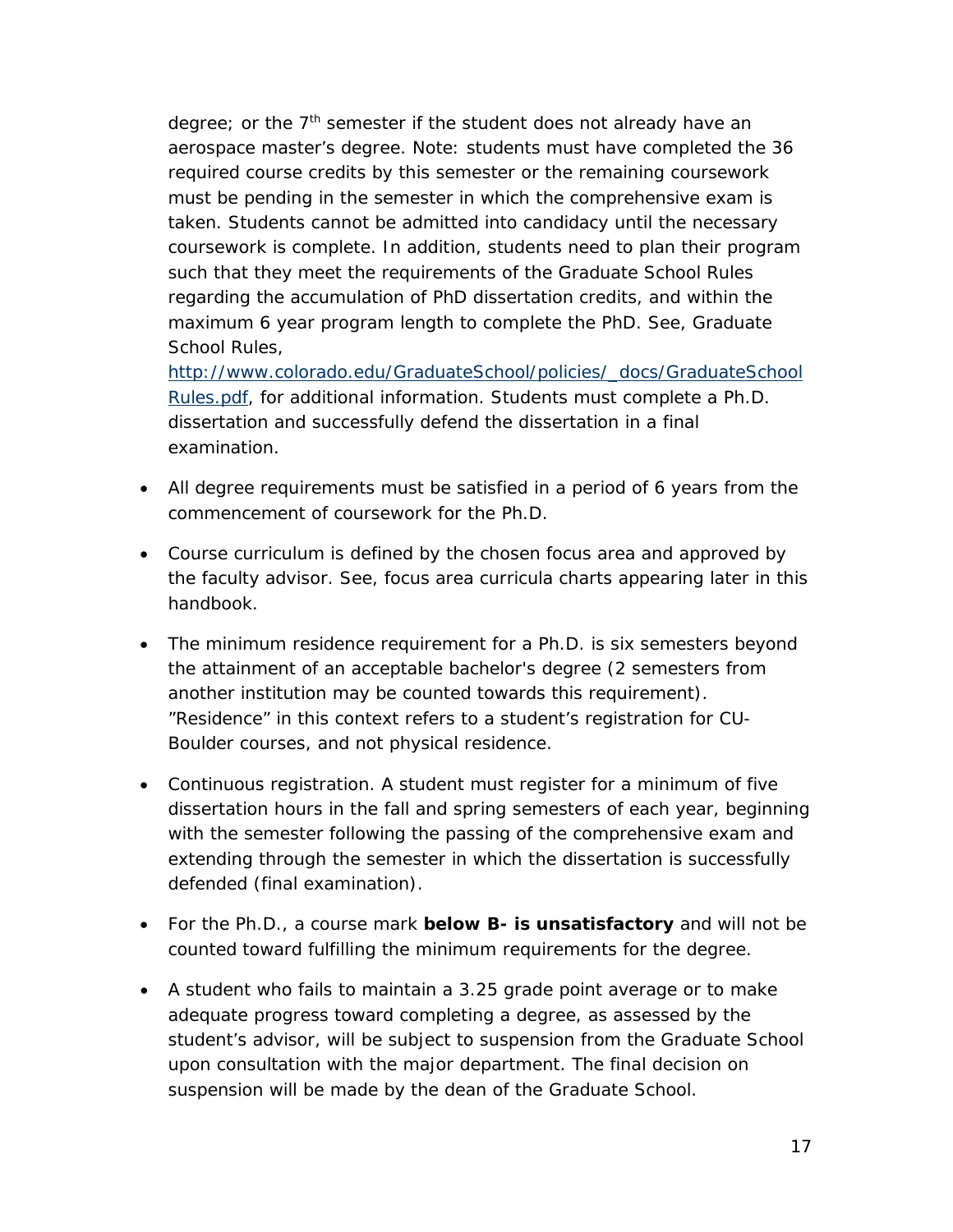## <span id="page-17-0"></span>**Teaching Practicum:**

All Ph.D. students are expected to gain teaching experience through a Teaching Practicum. The teaching practicum reflects one semester of documented teaching experience for each Ph.D. student. It may be fulfilled in a number of ways to allow flexibility to the student and their advisor based on interests, skills, and departmental needs. While some teaching activities might be paid assignments from the department (for example, a teaching assistantship or hourly course assistantship), there is no requirement for the teaching practicum to be a paid appointment.

Examples of 1 semester teaching practicum activities:

- Teaching assistant
- Course Assistant (hourly)
- Team-teaching a course with advisor
- Instructor of record or GPTI
- Mentor responsible for UROP, Discovery Learning Apprentice, SURE or SMART student or high school student, for full summer or semester
- Coordinator for focus area seminar

The advisor is responsible for specifying the teaching activities required and providing guidance and assistance to the student in this work. For teaching as a research mentor the advisor should set clear expectations for the role of the graduate student mentor and ensure that both the graduate mentor and the undergraduate student(s) they are working with understand the responsibilities and roles of each. Students must complete the teaching practicum tracking sheet available in the back of this handbook, or in the graduate advising office, prior to or in the semester of their final defense.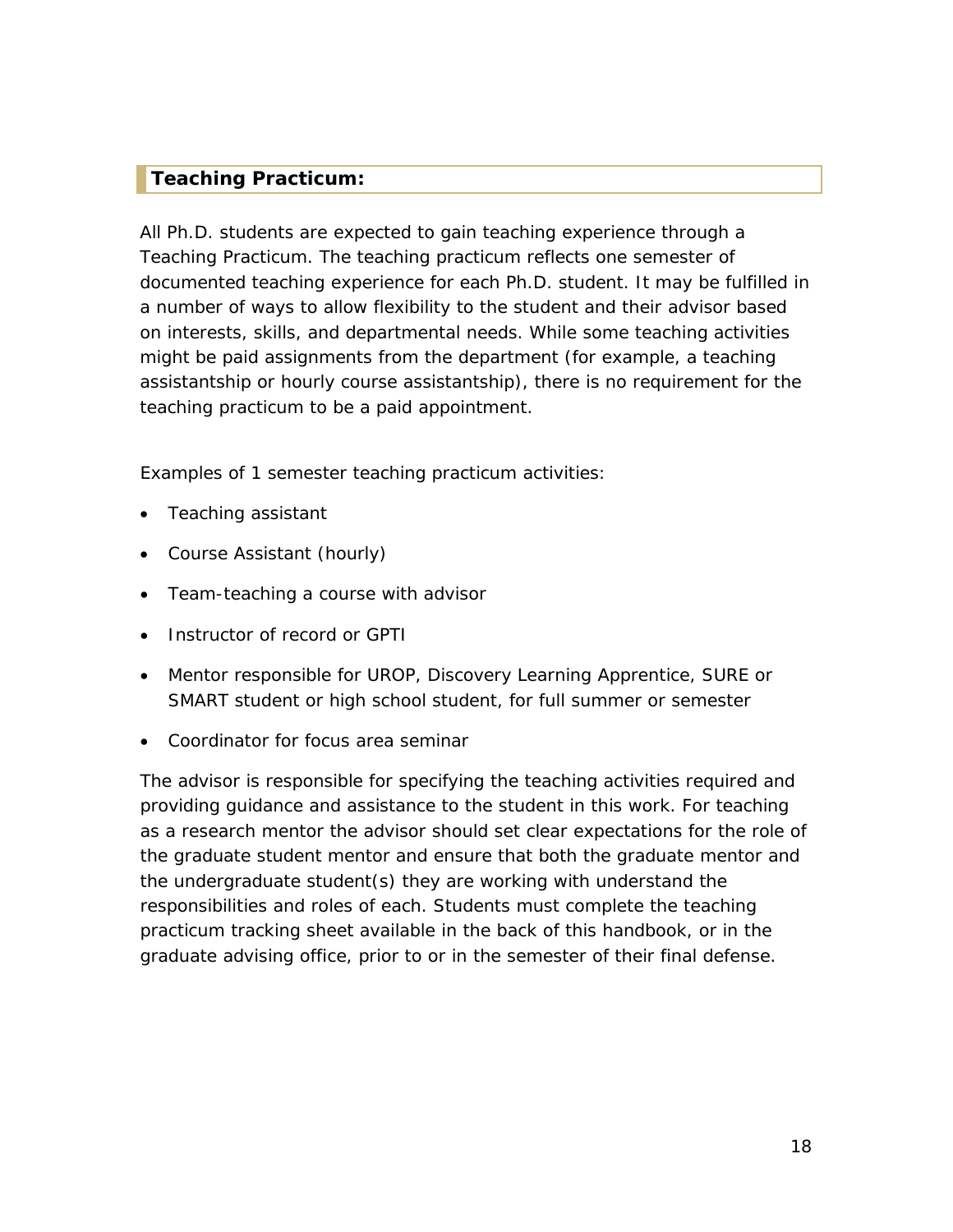## <span id="page-18-0"></span>**Ph.D. Program Timeline and Examinations:**

## <span id="page-18-1"></span>**YEARS 1-2 – Preparation for the Preliminary Exam**

During the first two years of the Ph.D. program students will take coursework needed for academic preparation, begin conducting research with their advisor, and possibly initiate their teaching practicum.

## **Preliminary Exam**

The **Preliminary Exam** (prelim) evaluates students' academic qualifications and competency in relevant subject areas for entrance into the PhD program. The goal is to ensure that all students continuing in the program have the technical and communications skills required for successful completion of the doctorate. The prelim must be completed by the end of the third semester if the student already has an aerospace master's degree upon entry to the program, or the fifth semester if the student does not have an aerospace master's degree, as a PhD student. After passing the prelim a student is considered a PhD pre-candidate. (Students become PhD candidates after passing the comprehensive exam, described below.)

## **Subject Matter**

The prelim examining committee consists of three ASEN faculty members selected by the student. It is headed by the PhD advisor and includes a second faculty member from the student's focus area and a third faculty member from a different focus area (or focus sub-area thrust for students within the aerospace engineering systems focus area). The committee members determine the topical coverage of the exam for each student. In general, it will include MS level coursework and undergraduate prerequisite material relevant to the student's and committee members' focus areas. The exam questions may also address relevant research topics, background material, and integration of material from several courses. Students are expected to discuss expectations for the exam with each of the faculty members they select for their committee.

## **Logistics**

The exam comprises a written and oral component, both administered by the student's prelim committee. Each faculty member will ask one or more questions on both the written and oral exams. The written exam is typically given each year on the **second Monday in September**. Unless otherwise noted, the exam is open book and has duration of 6 hours.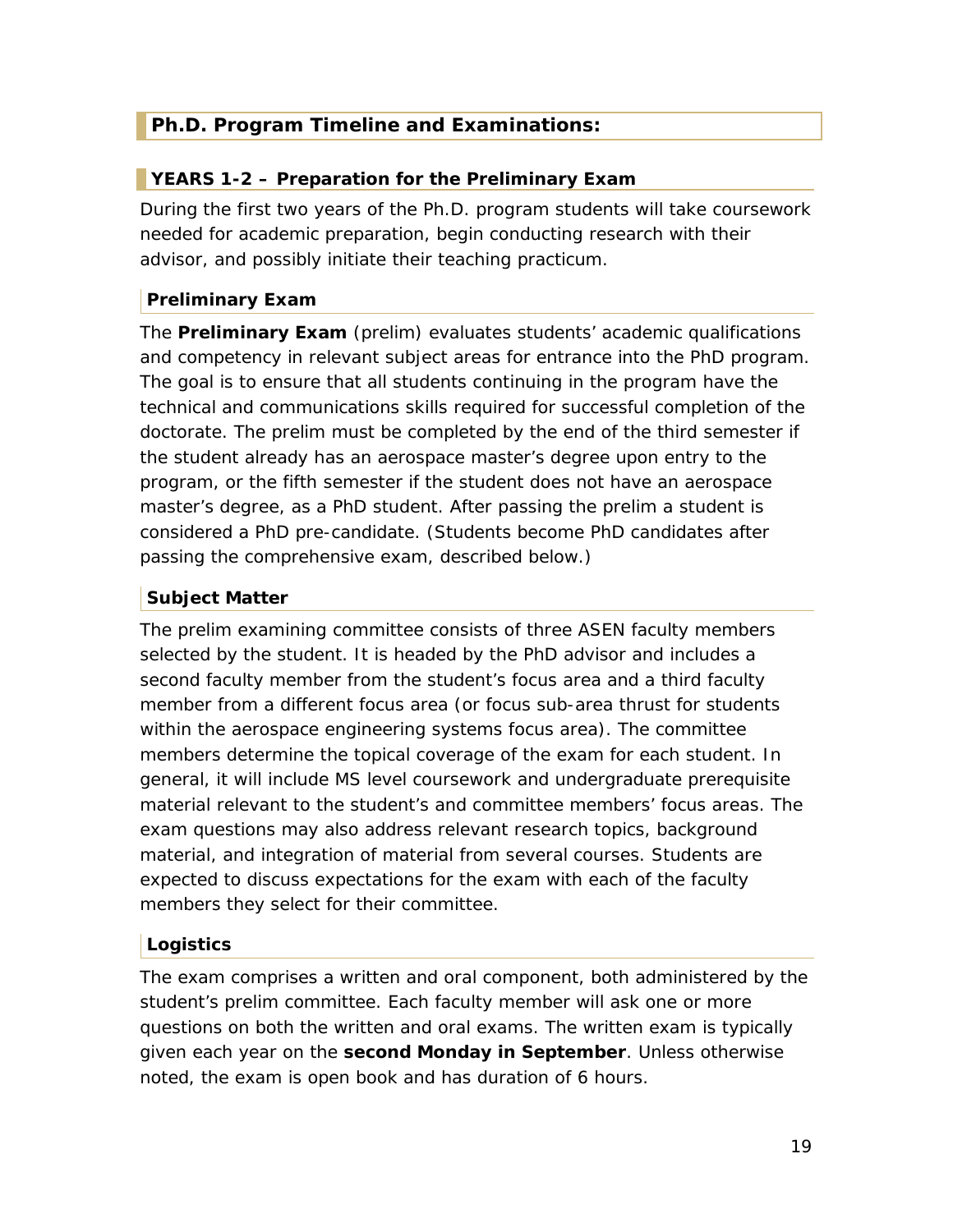- a) Students return the Preliminary Exam form to the graduate advisor by the posted deadline with the names of the three faculty members they have asked to sit on the committee.
- b) The student's faculty advisor should be the committee chair.
- c) The oral exam is scheduled by the student within 1-2 weeks after the written exam.
- d) The oral exam has duration of 1-2 hours.

Students are NOT allowed to discuss the preliminary examination with other students until after ALL preliminary examinations are completed – written and oral. Failure to abide by this rule is an Honor Code violation.

## **Grading**

The committee will provide an overall recommendation on the student's progress, and determine one of the following outcomes:

- Preliminary examination is passed unconditionally
- Preliminary examination has conditions placed. Conditions must be completed within one month of the next exam offering.
- Preliminary examination was unsatisfactory. Students who fail the exam may retest at the next exam offering. Students who fail to pass the exam after the second attempt will be dismissed from the Ph.D. program.

Committee members will evaluate the examinee based on the following parameters:

- 1) Written exams Each member will grade the written exam on a 0- 100% scale before holding the oral examination. The lead committee member takes the written scores and records the cumulative level of competency (satisfactory/marginal/unsatisfactory) on the prelim form in the written exam line. All members will hold on to the graded exams as they may want to revisit questions during the oral exam.
- 2) Oral exams Each member participates in the oral exam. Upon completion of the exam, committee members record a cumulative level of competency satisfactory/marginal/unsatisfactory) on the prelim form in the oral exam line.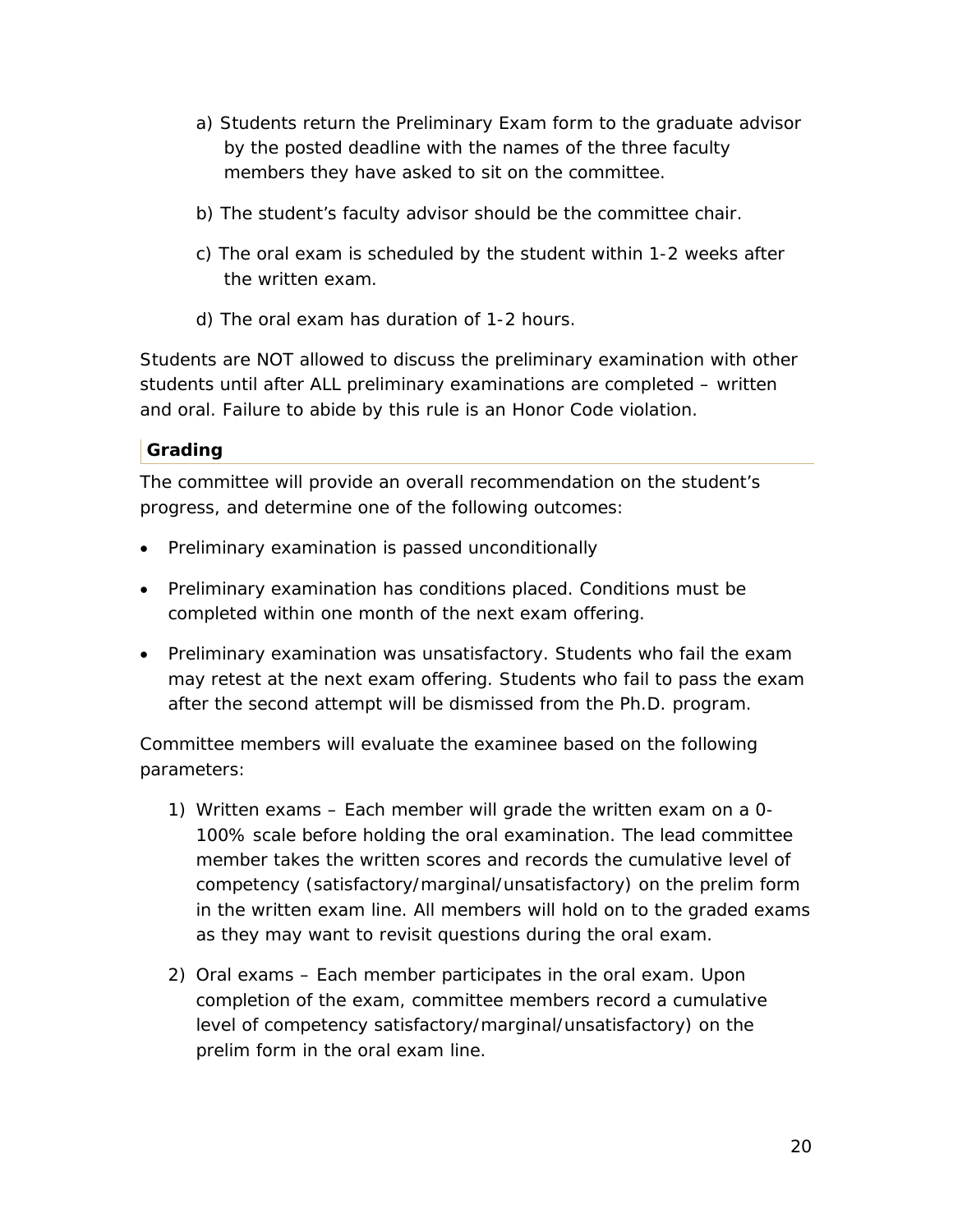3) Pass / Conditional Pass / Fail – After the oral examinations are completed, the committee will make its final decision on whether the student passes unconditionally, with conditions, or fails. The lead committee member will notify the student of the outcome.

In marginal cases, the preliminary examination committee may factor in a student's research and/or teaching abilities into its final decision.

## <span id="page-20-0"></span>**YEARS 2-3 – Preparation for the Comprehensive Exam and Admission to Candidacy**

After completing the requisite course work a doctoral student is eligible to apply for candidacy for the Ph.D. degree by submitting the form "Application for Admission to Candidacy for an Advanced Degree" to the Graduate School. Before admission into candidacy, the student must pass a comprehensive examination. An "Exam Request Form" must be submitted to the Graduate School at least two weeks in advance of the exam.

In the second and third years of the program, Ph.D. students who have successfully passed the Preliminary Exam work on advancing their specialized technical expertise and in collaboration with their advisor, and they begin the process of defining their specific doctoral research topic. By no later than their fifth or seventh semester, they must select a thesis committee of at least 5 members comprised of 3 regular ASEN professors (not including instructors, adjuncts or those with special appointments) and, 1 regular CU faculty member from another CU department, and pass the comprehensive examination. The members of this committee must be approved by the Graduate School. This committee will serve as the examining board for the Comprehensive Examination and Final Examination.

The Comprehensive Exam tests mastery of a broad field of knowledge, not merely formal course work. It will include a written and an oral element, which together test the student's depth of understanding of their technical area. The written element will consist of a research proposal (~15-20 pages) that demonstrates the student's capacity for scholarly work in their chosen topic, including a timeline for the proposed tasks. The oral exam will include a presentation by the student defending their written proposal and addressing questions from the thesis committee and other faculty who may attend. The oral presentation should be about 45 minutes and address the following questions: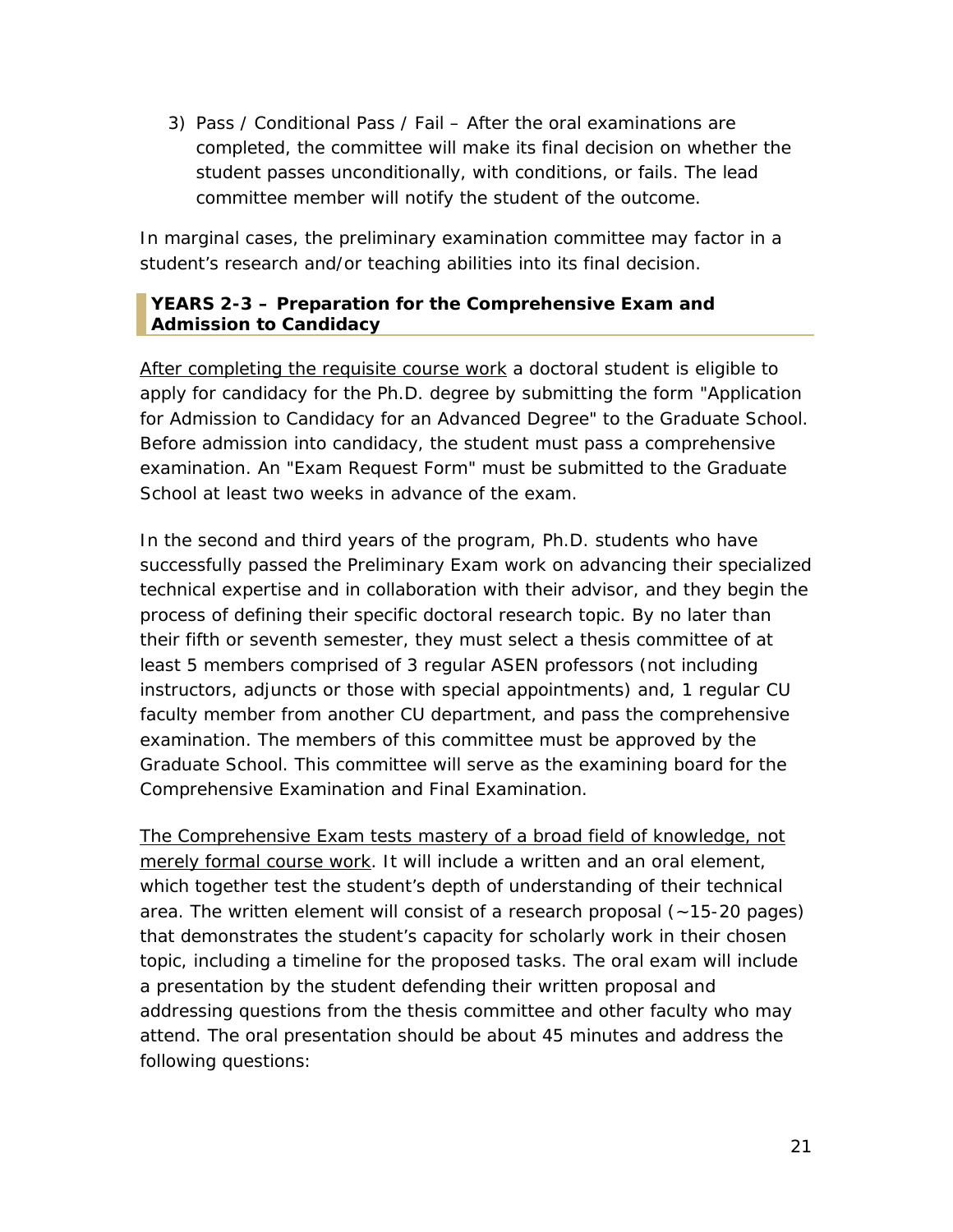- 1. Why is the proposed research of interest, how does it compare to prior work?
- 2. Is the proposed research challenging enough to be worthy of a Ph.D. dissertation?
- 3. Is the student qualified and knowledgeable enough to perform the proposed work?
- 4. Are the timeline and the scope of the proposed work reasonable?

The outcome of the Comprehensive Exam is determined by Graduate School procedures. Students who successfully pass this exam then are considered Ph.D. Candidates. A successful candidate must receive the affirmative votes of a majority of the members of the examining board. The student is automatically dismissed by the Graduate School after a second failure. Details on the Comprehensive Examination format can be found on the Graduate School web site.

Successful completion of the comprehensive examination is required before a student is admitted into Ph.D. candidacy. The following guidelines for the comprehensive examination are given:

- 1. A student shall have earned at least four semesters of residence, have a GPA of 3.25 for all graduate ASEN or CU coursework, and shall have passed the Comprehensive Examination before admission to candidacy is approved by the Graduate School. The Comprehensive Examination must be taken at least one semester before the Final Exam.
- 2. The Exam is conducted by a group of at least 5 graduate faculty members who comprise the thesis committee.
- 3. At least two weeks before the comprehensive exam, the candidate must complete the Candidacy Application for Advanced Degree form and the Doctoral Exam Report and submit those documents to the graduate advisor in the aerospace offices for approval by the Graduate School. On the day of, or the day before, the exam the candidate must pick up the approved Doctoral Exam Report from the graduate advisor and take it into the comprehensive exam.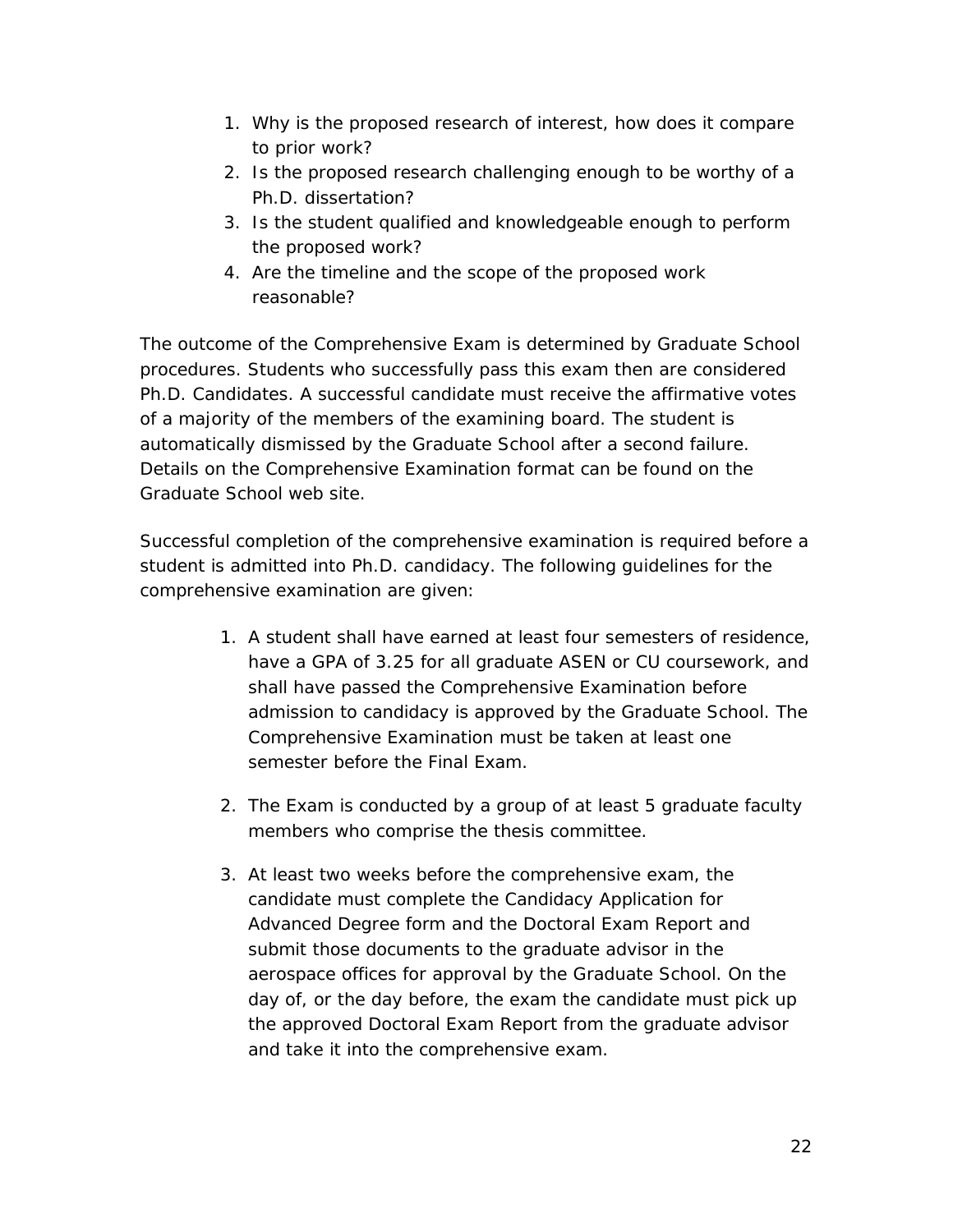- 4. At least one week before the Exam, the candidate must provide each member of the thesis committee with a written document consisting of a detailed written proposal for the thesis research.
- 5. The Examination typically requires a time period of about 2 hours. The candidate makes an oral presentation on the research proposal, typically of duration of about 40 minutes. The remainder of the Exam consists of questions directed to the candidate by the committee members. The questions typically pertain to the subject matter and content of the proposal, but may also be asked on topics outside this area, at the committee's discretion.
- 6. A successful candidate must receive the affirmative votes of a majority of the members of the examining board. In case of failure, the examination may be attempted once more after a period of time determined by the thesis committee. The student is automatically suspended after a second failure.

A successful written research proposal and examination convinces the thesis committee that the candidate has:

- a thorough understanding of the research literature in the chosen field
- articulated an original and significant research program
- familiarity with the tools and methods of the proposed research
- identified a project that is of the appropriate scope for a Ph.D. thesis
- a reasonable plan to complete the research in the time period allowed for the Ph.D. requirements.

Typically, a successful candidate will have conducted some preliminary research on the thesis topic prior to the examination, and these preliminary results should be included in the research proposal.

Exam forms can be obtained from the Graduate Advisor.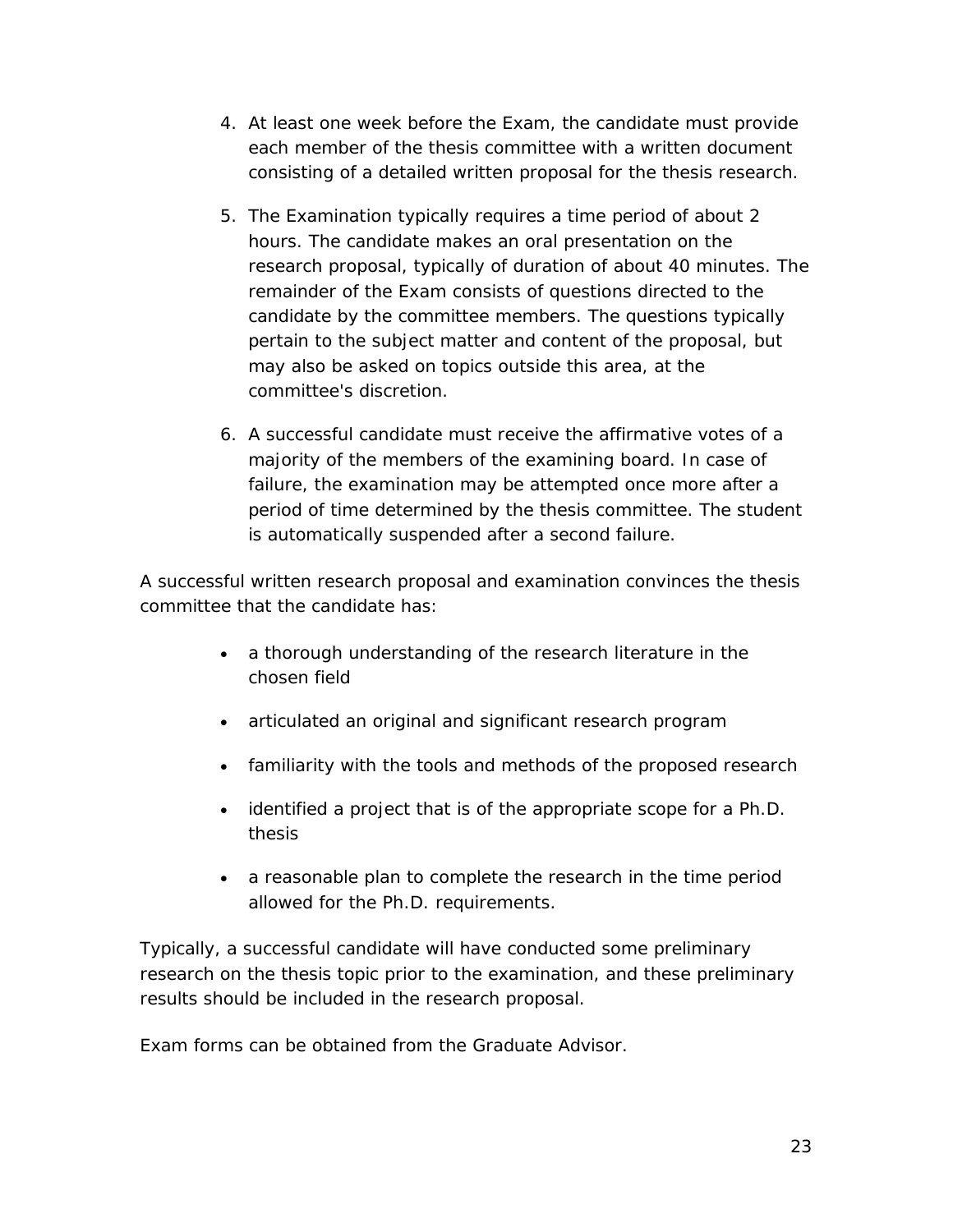## <span id="page-23-0"></span>**YEARS 3 and beyond – Dissertation Research, Professional Training, & Teaching**

In the subsequent years of the program, the Ph.D. candidate will work with the faculty to conduct research which includes writing and presenting technical papers at conferences and in journals, reviewing technical papers, writing research proposals, and mentoring undergraduate, MS, or new doctoral students. They will also take advanced coursework and complete their teaching practicum. Both the advisor and student are responsible for ensuring that the work is adequately progressing. The student will meet with each of the members of their thesis committee at least once per semester to assess progress and to obtain feedback.

## **Ph.D. Dissertation**

A dissertation based upon original investigation and showing mature scholarship and critical judgment, as well as familiarity with the tools and methods of the research, must be written upon a subject approved by the student's committee chair. Each dissertation presented in partial fulfillment of the doctoral degree must:

> 1. Comply in mechanical features with the University of Colorado Graduate School Thesis and Dissertation Specifications.

2. Be filed with the Graduate School by the posted deadline for the semester in which the degree is to be conferred.

## **Final Examination**

After the dissertation has been accepted by the student's committee a final examination of the dissertation and related topics will be conducted. The following rules must be observed:

- 1. A student must be registered as a regular degree student on the Boulder Campus for a minimum of five, and no more than ten, dissertation hours the semester in which the final examination is scheduled.
- 2. The examination will be oral and open to anyone who wishes to attend
- 3. The examination will be conducted by the same dissertation committee in place for the comprehensive exam.
- 4. More than one dissenting vote will disqualify the candidate. In case of failure, the examination may be attempted only one more time. A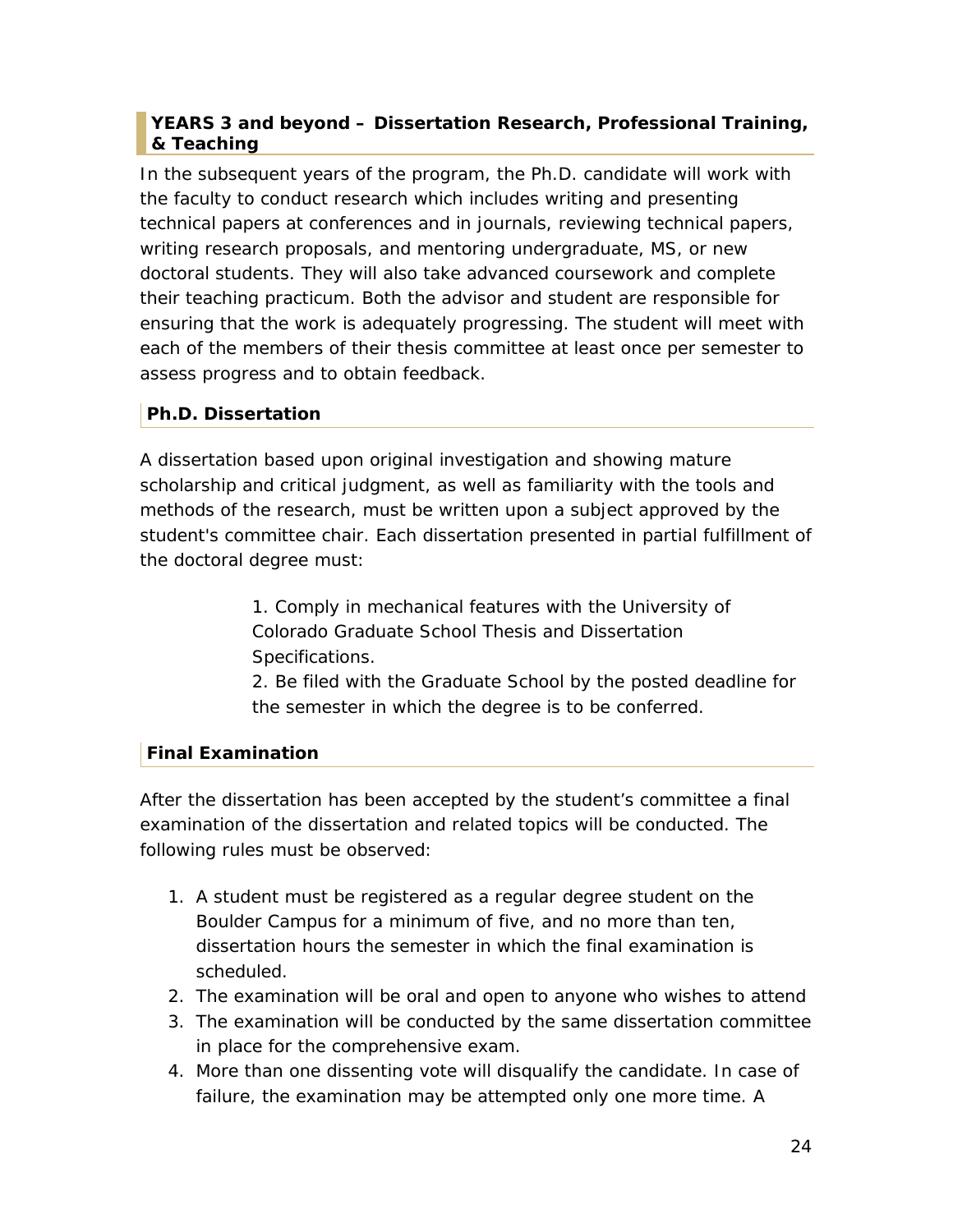second failure will result in automatic suspension by the Graduate School. Signatures from all committee members are required.

5. Arrangements for the final examination must be made in the Graduate School at least two weeks in advance of the scheduled date of the examination (this is arranged through the ASEN Graduate Advisor).

See the Graduate School Rules for additional information,

[http://www.colorado.edu/GraduateSchool/policies/\\_docs/GraduateSchoolRule](http://www.colorado.edu/GraduateSchool/policies/_docs/GraduateSchoolRules.pdf) [s.pdf](http://www.colorado.edu/GraduateSchool/policies/_docs/GraduateSchoolRules.pdf)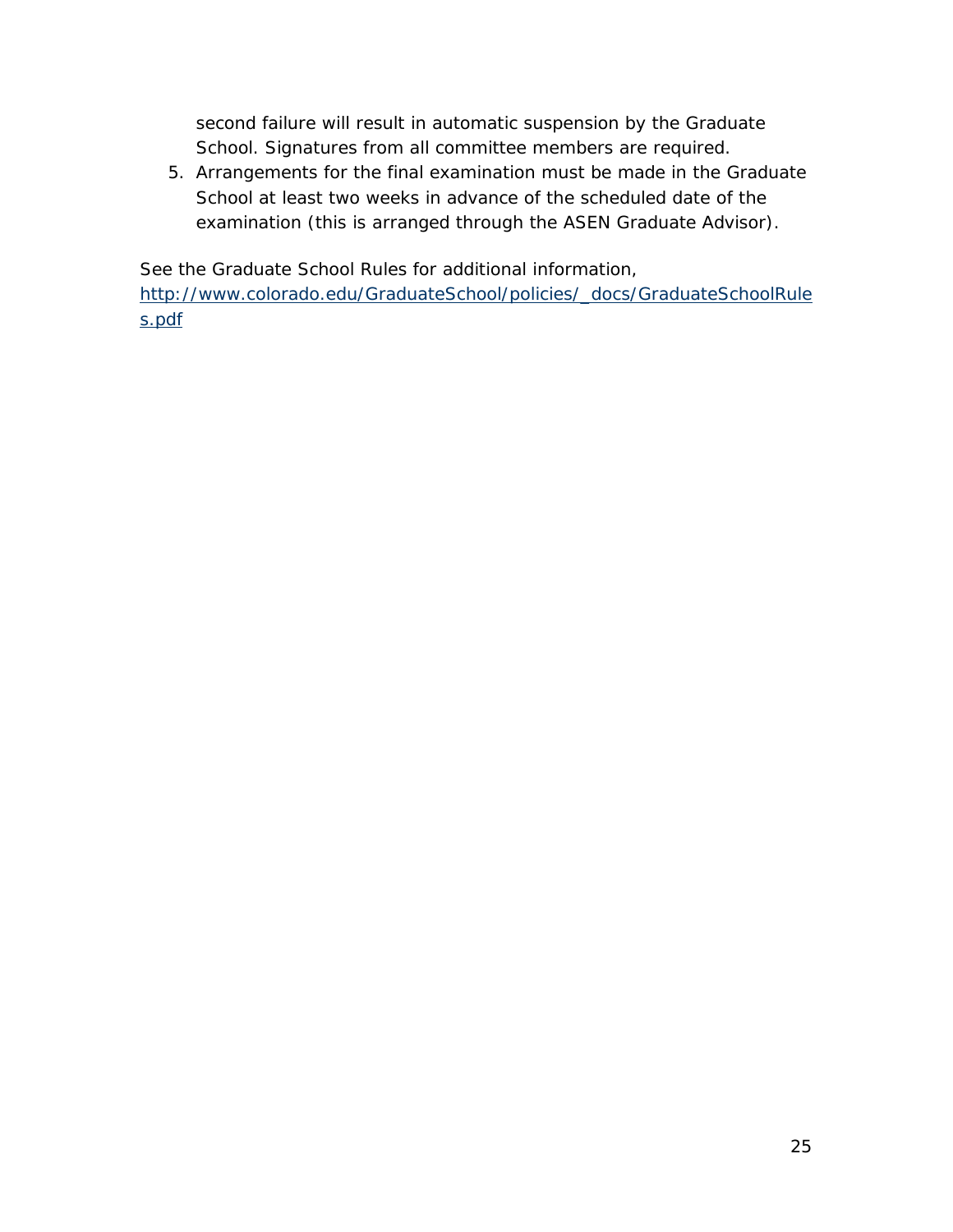## <span id="page-25-0"></span>**Focus Areas**

The MS and Ph.D. programs in Aerospace Engineering Sciences are organized into four focus areas listed below. Graduate students are admitted into a specific focus area which provides research advising and financial support, and sets specialized admission and program requirements and recommendations for course work within and outside the department.

- Aerospace Engineering Systems (AESys)
- Astrodynamics and Satellite Navigation Systems (ASN)
- Bioastronautics (Bio)
- Remote Sensing, Earth and Space Science (RSESS)

Many of our faculty members have interests in two or more of these areas and, in fact, some students may end up doing research that spans multiple focus areas. The purpose of defining these areas is to allow for specialization of the academic program in a sustainable way, aligned with primary research interests of the faculty. Furthermore, by bringing students directly into one of these groups we seek to facilitate and strengthen their connection with a primary advisor and with other like-minded students in the department.

Each focus area will define the required characteristics of their successful graduates at the MS and Ph.D. level and will define a set of required and elective courses to be offered on a regular basis that support their educational program. Each focus area is encouraged to look for synergy with other areas and other departments to avoid duplication and to enhance multidisciplinary education.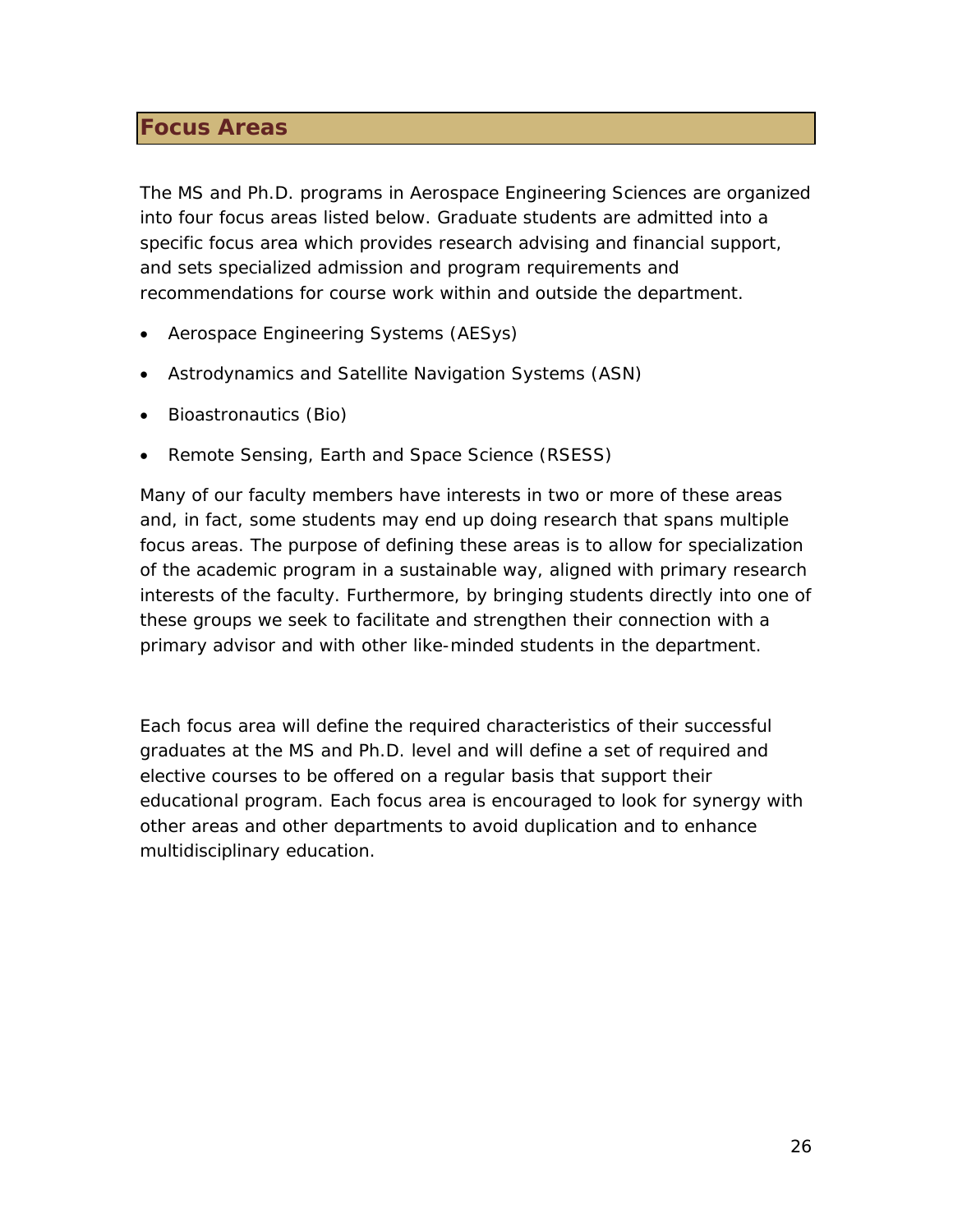## <span id="page-26-0"></span>**Focus Area Curricula Charts**

The following pages provide charts listing the courses offered by each of the focus areas and their area specific requirements for the MS and Ph.D. Courses shown in bold are MS Core courses. All others are considered MS or Ph.D. electives.

## <span id="page-26-1"></span>**Aerospace Engineering Systems (AESys)**

#### **AESys Specific MS Requirements**

- 2 Core Classes in one thrust area (Fluid Dynamics and Propulsion, Automatic Control, or Structures and Materials); 1 core course in a second thrust area within AESys.
- 2 electives from the student's core thrust area.

Note: for AESys focus area ONLY, MS requirement of outside core is waived; however, BBA students in the structures thrust area must take an outside core course to fulfill the second thrust area requirement since no fluids or control courses are currently offered through BBA.

## **AESys Specific Ph.D. Requirements**

- 2 Core Classes in one thrust area (Fluid Dynamics and Propulsion, Automatic Control, or Structures and Materials); 1 core course in a second thrust area within AESys or one of the APPM 5600, APPM 5610, APPM 6610 or APPM 6640 courses. Note: these APPM courses cannot be used to meet 2 requirements (e.g. math and a core or core elective).
- 2 of the AESys 6000 level electives in one thrust area (these may be the same courses used to satisfy the MS Requirements).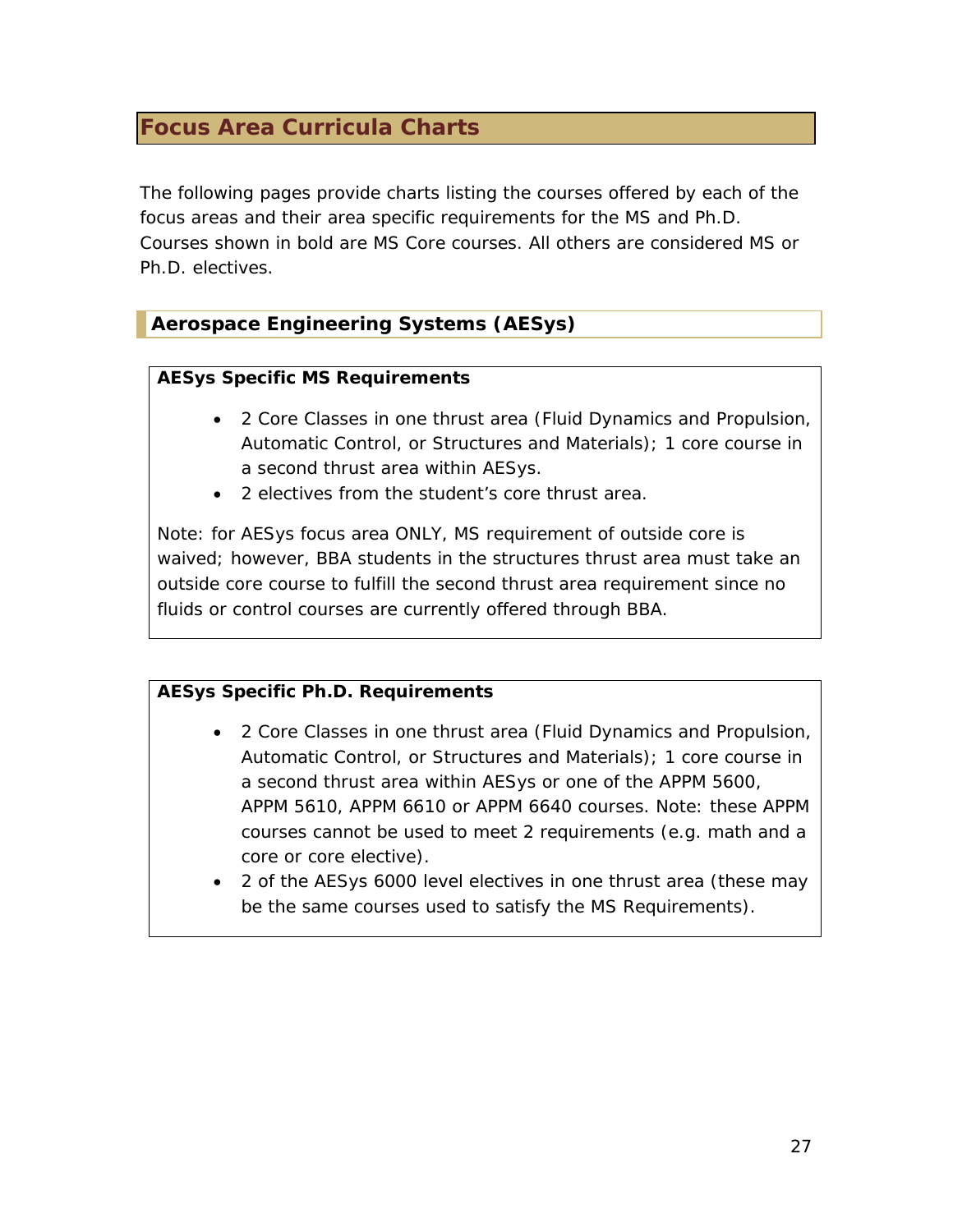## <span id="page-27-0"></span>**Thrust Area: Automatic Control**

## **Core MS Courses in Thrust Area:**

| Course<br><b>Number</b><br>(current) | <b>Title</b>                                                                                                                      | Offering (F -<br>Fall, S - Spring,<br>$A$ – annually, B<br>- biennially) |
|--------------------------------------|-----------------------------------------------------------------------------------------------------------------------------------|--------------------------------------------------------------------------|
|                                      | <b>ASEN 5114</b> Automatic Control Systems                                                                                        | F                                                                        |
| <b>ASEN 5014</b>                     | Linear Systems Theory                                                                                                             | F                                                                        |
| <b>ASEN 5010</b>                     | Attitude Dynamics and Control (cannot<br>count as outside core for ASN focus)                                                     | S                                                                        |
| <b>ASEN 5044</b>                     | <b>Statistical Estimation for Dynamical</b><br>Systems (can count for controls core or<br>controls elective OR math but not both) | S                                                                        |

## **Elective Courses offered by Controls Thrust Area:**

| Course<br><b>Number</b><br>(current) | <b>Title</b>                                    | Offering (F -<br>Fall, S - Spring,<br>$A$ – annually, B<br>- biennially) |
|--------------------------------------|-------------------------------------------------|--------------------------------------------------------------------------|
| <b>ASEN 6024</b>                     | Nonlinear Systems                               | B, S                                                                     |
| <b>ASEN 5148</b>                     | Spacecraft Design                               | S, A                                                                     |
| <b>ASEN 5519</b>                     | Aerobotics                                      | F                                                                        |
| <b>ASEN 5519</b>                     | Microavionics                                   | Varies                                                                   |
| <b>ASEN 5519</b>                     | UAS in the NAS                                  | Varies                                                                   |
| <b>ASEN 5519</b>                     | Multi-Object Filtering Theory                   | Varies                                                                   |
| <b>ASEN 5519</b>                     | <b>Classical Thermodynamics</b>                 | Varies                                                                   |
| <b>ASEN 5519</b>                     | <b>Inverse Methods</b>                          | Varies                                                                   |
| <b>ASEN 6519</b>                     | <b>High Performance Computing</b>               | B                                                                        |
| <b>ASEN 6519</b>                     | <b>Small Unmanned Aircraft SGNC</b>             | Varies                                                                   |
| <b>ASEN 6519</b>                     | Isogeometric Analysis                           | Varies                                                                   |
| <b>ASEN 6519</b>                     | <b>High Performance Computing</b>               | B                                                                        |
| <b>ASEN 6519</b>                     | Cooperative Control of Multi-Vehicle<br>Systems | B, S                                                                     |
| <b>ASEN 6519</b>                     | Model-Based Parameter & State<br>Estimation     | B, S                                                                     |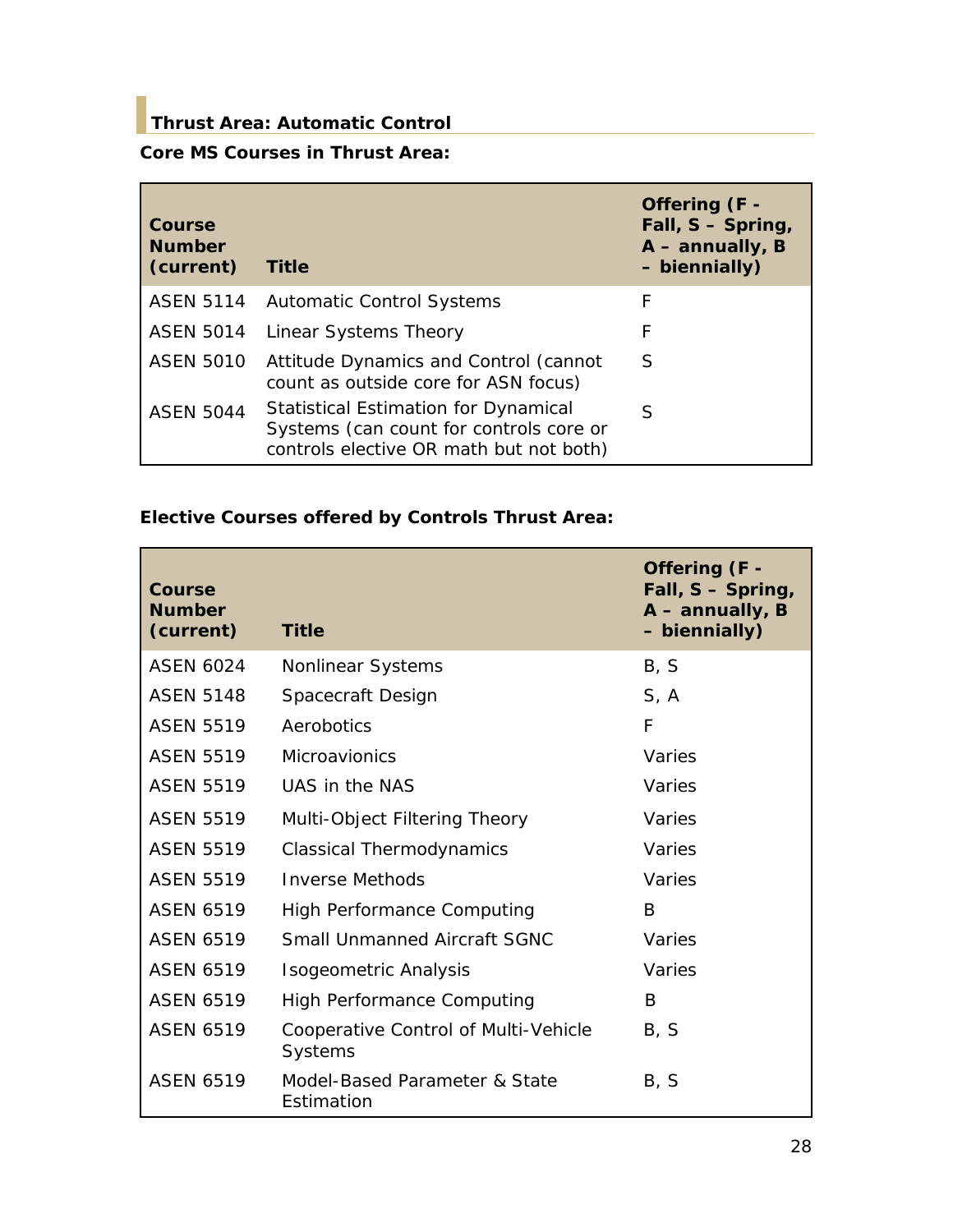| <b>ASEN 6519</b> | System Identification for Control | - B, S |  |
|------------------|-----------------------------------|--------|--|

## **Additional Elective Courses accepted by Controls Thrust Area:**

| Course<br><b>Number</b><br>(current) | <b>Title</b>                                | Offering (F -<br>Fall, S - Spring,<br>$A$ – annually, B<br>- biennially, T -<br>triennially) |
|--------------------------------------|---------------------------------------------|----------------------------------------------------------------------------------------------|
| <b>ASEN 6080</b>                     | Advanced Statistical Orbit<br>Determination | S, A                                                                                         |
| <b>ASEN 6020</b>                     | <b>Optimal Trajectories</b>                 | F. T                                                                                         |

## <span id="page-28-0"></span>**Thrust Area: Fluids and Propulsion**

## **Core MS Courses in Thrust Area:**

| Course<br><b>Number</b><br>(current)       | <b>Title</b>                                                                                  | Offering (F -<br>Fall, S - Spring,<br>A - annually, O-<br>Odd, E-Even<br>Years) |
|--------------------------------------------|-----------------------------------------------------------------------------------------------|---------------------------------------------------------------------------------|
| <b>ASEN 5051</b>                           | Fluid Mechanics (REQUIRED)                                                                    | F-A                                                                             |
| <b>ASEN 5327</b><br>Or<br><b>ASEN 5328</b> | <b>Computational Fluid Dynamics-</b><br>Structured Grid (5327) OR<br>Unstructured Grid (5328) | S-O (5327)<br>S-E (5328)                                                        |
| <b>ASEN 5151</b>                           | <b>High Speed Aerodynamics</b>                                                                | $S-E$                                                                           |
| <b>ASEN 5037</b>                           | Turbulence                                                                                    | $S-A$                                                                           |

## **Elective Courses offered by Fluids Thrust Area:**

| Course<br><b>Number</b><br>(current) | <b>Title</b>             | Offering (F -<br>Fall, S - Spring,<br>A - annually, O-<br>Odd, E-Even<br>Years) |
|--------------------------------------|--------------------------|---------------------------------------------------------------------------------|
| <b>ASEN 5053</b>                     | <b>Rocket Propulsion</b> | $S-O$                                                                           |
| <b>ASEN 5063</b>                     | Aircraft Propulsion      | F-E (after 2015)                                                                |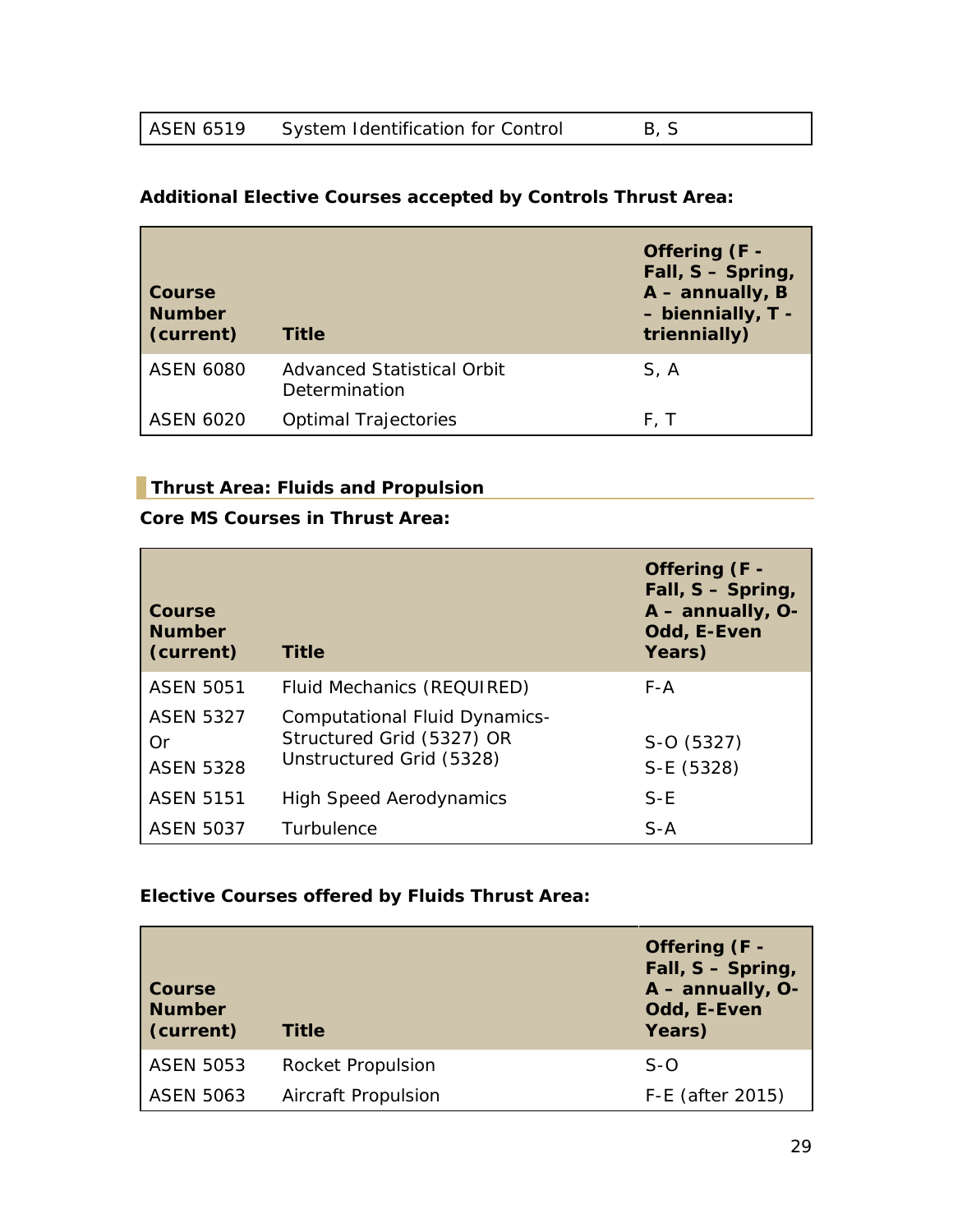| <b>ASEN 6013</b> | <b>High Speed Propulsion</b>                                | F-E              |
|------------------|-------------------------------------------------------------|------------------|
| <b>MCEN 6001</b> | <b>Reacting Flows</b>                                       | $S-E$            |
| <b>ASEN 6519</b> | Isogeometric Analysis                                       | F-E              |
| <b>ASEN 6427</b> | Advanced CFD-Compressible                                   | $S-O$            |
| <b>ASEN 6021</b> | Boundary Layer Theory and Stability                         | $S-E$            |
| <b>ASEN 5519</b> | Boundary Layers, Convection, and<br>Applied CFD             | $S-A$            |
| <b>ASEN 6061</b> | Molecular Gas Dynamics and Direct<br>Monte Carlo Simulation | $S-O$            |
| <b>ASEN 6519</b> | <b>Experimental Fluid Mechanics</b>                         | F-O (after 2016) |
| <b>ASEN 6519</b> | Advanced Turbulence                                         | $F-O$            |
|                  |                                                             |                  |
|                  |                                                             |                  |
|                  |                                                             |                  |
|                  |                                                             |                  |

## <span id="page-29-0"></span>**Thrust Area: Structures and Materials**

**Core MS Courses in Thrust Area:**

| Course<br><b>Number</b> | <b>Title</b>                                               | Offering (F -<br>Fall, S - Spring,<br>$A$ – annually, B<br>- biennially) |
|-------------------------|------------------------------------------------------------|--------------------------------------------------------------------------|
| <b>ASEN 5012</b>        | Mechanics of Aerospace Structures                          | F, A                                                                     |
| <b>ASEN 5022</b>        | Introduction to Dynamics of Aerospace<br><b>Structures</b> | S, A                                                                     |
| ASEN 5007               | Introduction to Finite Elements                            | F.A                                                                      |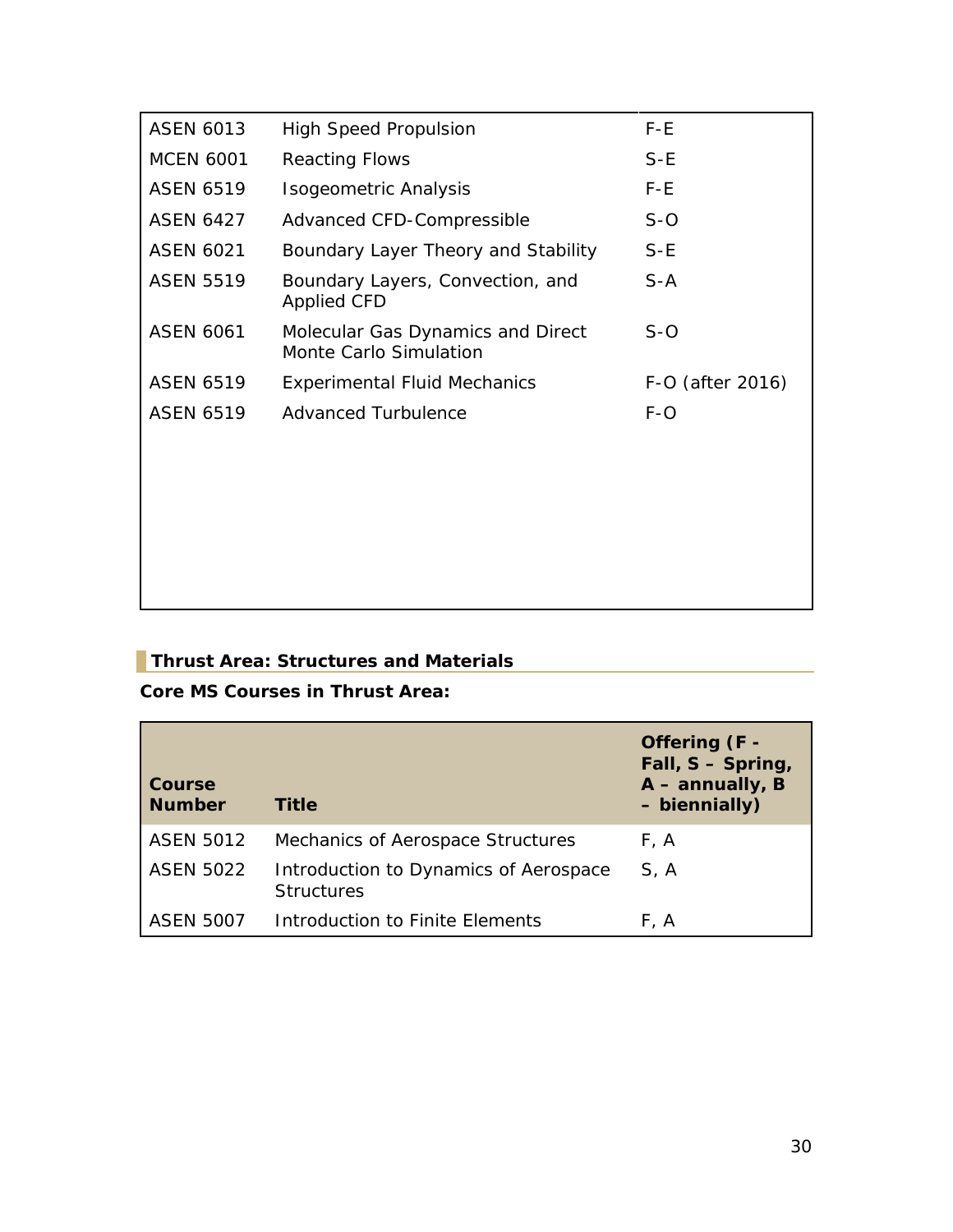| <b>Course Number</b><br>(current) | <b>Title</b>                                     | Offering (F -<br>Fall, $S -$<br>Spring, A-<br>annually, $B -$<br>biennially) |
|-----------------------------------|--------------------------------------------------|------------------------------------------------------------------------------|
| <b>ASEN 5111</b>                  | Aeroelasticity                                   | S, B                                                                         |
| <b>ASEN 5148</b>                  | Spacecraft Design                                | S, A                                                                         |
| <b>ASEN 5519</b>                  | Design Optimization in<br>Aerospace Systems      | S, B                                                                         |
| <b>ASEN 5519</b>                  | <b>Introduction to Phononics</b>                 | F, B                                                                         |
| <b>ASEN 5519</b>                  | <b>Inverse Methods</b>                           | Varies                                                                       |
| <b>ASEN 5519</b>                  | <b>Classical Thermodynamics</b>                  | Varies                                                                       |
| <b>ASEN 5188</b>                  | Space Systems Engineering                        | S                                                                            |
| <b>ASEN 6024</b>                  | Nonlinear Systems                                | B, S                                                                         |
| <b>ASEN 6519</b>                  | Isogeometric Analysis                            | F                                                                            |
| <b>ASEN 6519</b>                  | <b>High Performance Computing</b>                | B                                                                            |
| <b>ASEN 6517</b>                  | Computational Methods in<br>Dynamics             | Varies                                                                       |
| <b>ASEN 6107</b>                  | <b>Nonlinear Finite Elements</b>                 | S, B                                                                         |
| <b>ASEN 6367</b>                  | Advanced Finite Elements for<br>Plates & Shells  | S, B                                                                         |
| <b>ASEN 6519</b>                  | <b>Engineering Nonlinear Dynamics</b>            | S, B                                                                         |
| <b>ASEN 6412</b>                  | Uncertainty Quantification                       | S, B                                                                         |
| <b>ASEN 6519</b>                  | Cooperative Control of Multi-<br>Vehicle Systems | Varies                                                                       |

**Elective Courses offered by Structures Thrust Area:**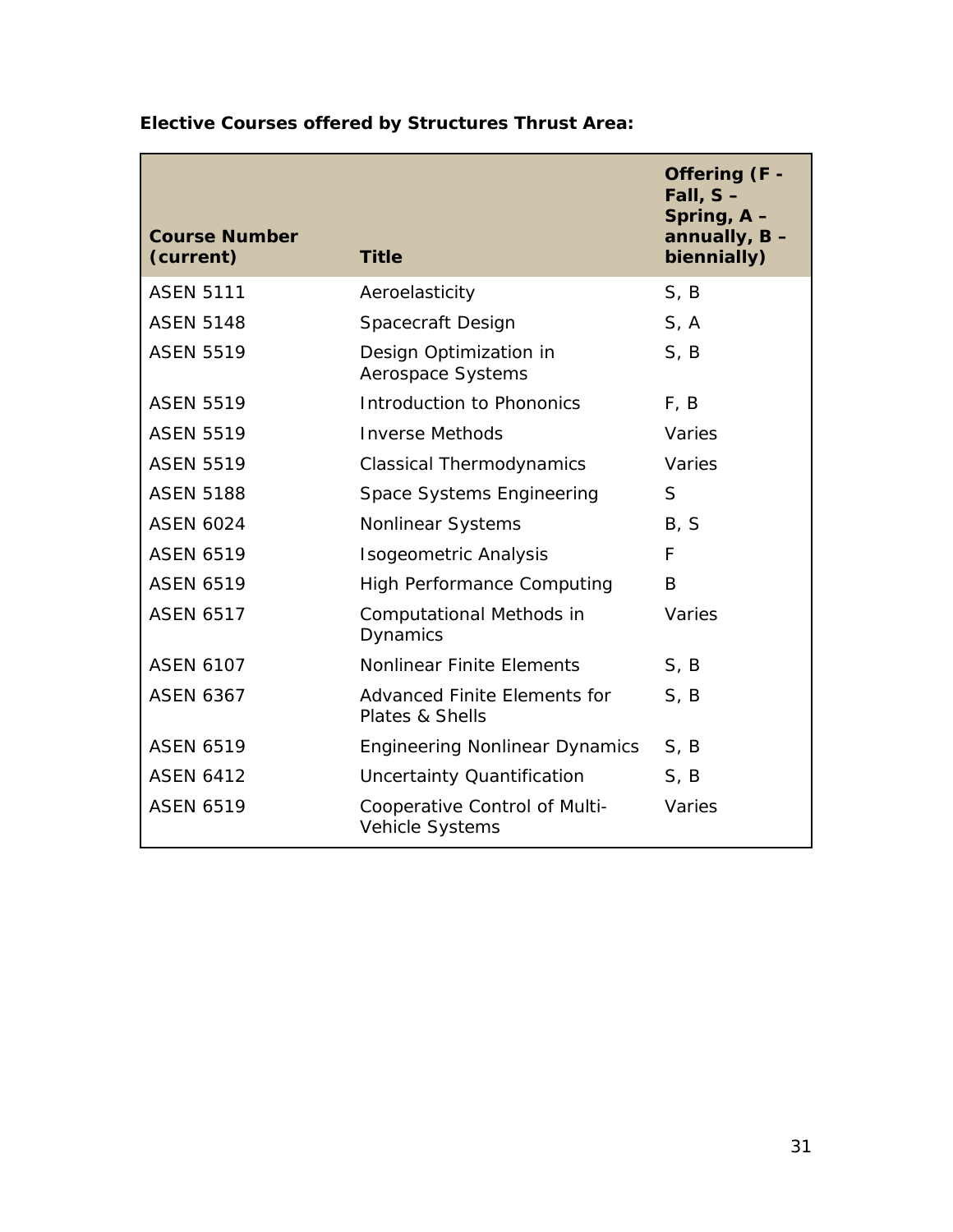## <span id="page-31-0"></span>**Astrodynamics and Satellite Navigation Systems (ASN)**

#### **ASN Specific MS Requirements**

3 ASN Core Classes

Required MS Course outside focus area: ASEN 5051, ASEN 6327, ASEN 5151, ASEN 5114, ASEN 5014, ASEN 5012, ASEN 5022, ASEN 5007, ASEN 5016, ASEN 5148, ASEN 5158, ASEN 5307, ASEN 5337, ASEN 5168, ASEN 5245, ASEN 5215, ASEN 5335, ASEN 5235

#### **Required MS Courses in Focus Area:**

| <b>Course</b><br><b>Number</b><br>(current) | Title (faculty who teach)                                     | Offering (F -<br>Fall, S - Spring,<br>$A$ – annually, B<br>- biennially) |
|---------------------------------------------|---------------------------------------------------------------|--------------------------------------------------------------------------|
| <b>ASEN 5010</b>                            | <b>Attitude Dynamics and Control</b>                          | S, A                                                                     |
| <b>ASEN 5050</b>                            | Space Flight Dynamics                                         | F, A                                                                     |
| <b>ASEN 5090</b>                            | Introduction to GNSS                                          | F, A                                                                     |
| <b>ASEN 5044</b>                            | <b>Statistical Estimation for Dynamical</b><br><b>Systems</b> | F, A                                                                     |

## **Elective Courses offered by Focus Area:**

| Course<br><b>Number</b><br>(current) | <b>Title</b>                                             | Offering (F -<br>Fall, S - Spring,<br>$A$ – annually, B<br>- biennially, T -<br>triennially) |
|--------------------------------------|----------------------------------------------------------|----------------------------------------------------------------------------------------------|
| <b>ASEN 6070</b>                     | Satellite Geodesy                                        | F/B                                                                                          |
| <b>ASEN 6080</b>                     | <b>Advanced Statistical Orbit</b><br>Determination       | S/B                                                                                          |
| <b>ASEN 6519</b>                     | Astro Applications of Dynamical<br><b>Systems Theory</b> | F/B                                                                                          |
| ASEN 6008                            | <b>Interplanetary Mission Design</b>                     | А                                                                                            |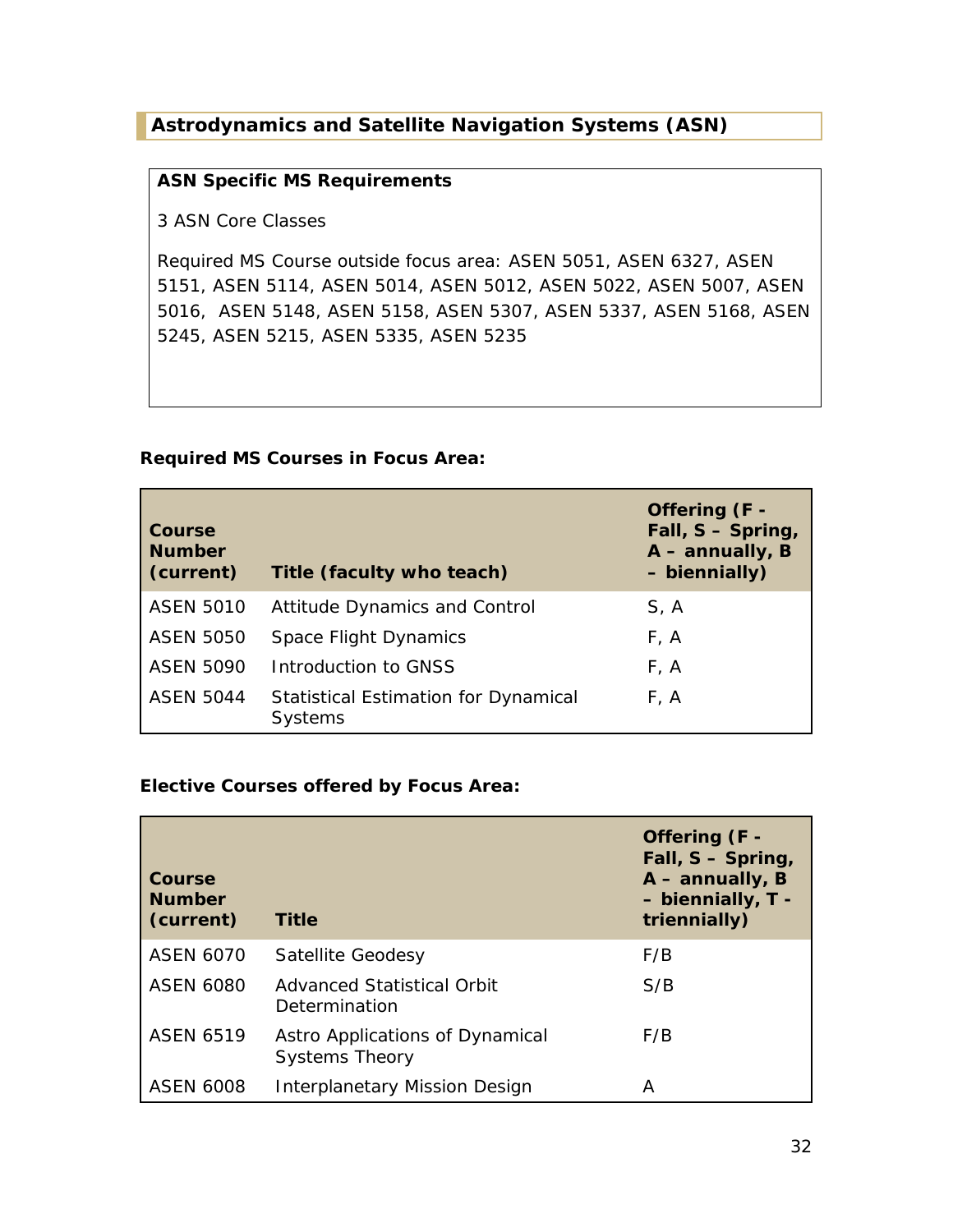| <b>ASEN 6020</b> | <b>Optimal Trajectories</b>                   | F.T |
|------------------|-----------------------------------------------|-----|
| <b>ASEN 6010</b> | Advanced Spacecraft Dynamics and<br>Control   | F/B |
| <b>ASEN 6014</b> | Spacecraft Formation Flying                   | F/B |
| <b>ASEN 6060</b> | <b>Advanced Astrodynamics</b>                 | F/T |
| <b>ASEN 6090</b> | <b>Advanced GNSS Software</b>                 | S/B |
| <b>ASEN 6519</b> | <b>Celestial Mechanics</b>                    |     |
|                  |                                               | F/T |
| <b>ASEN 6519</b> | Satellite Navigation Receiver<br>Architecture | S/B |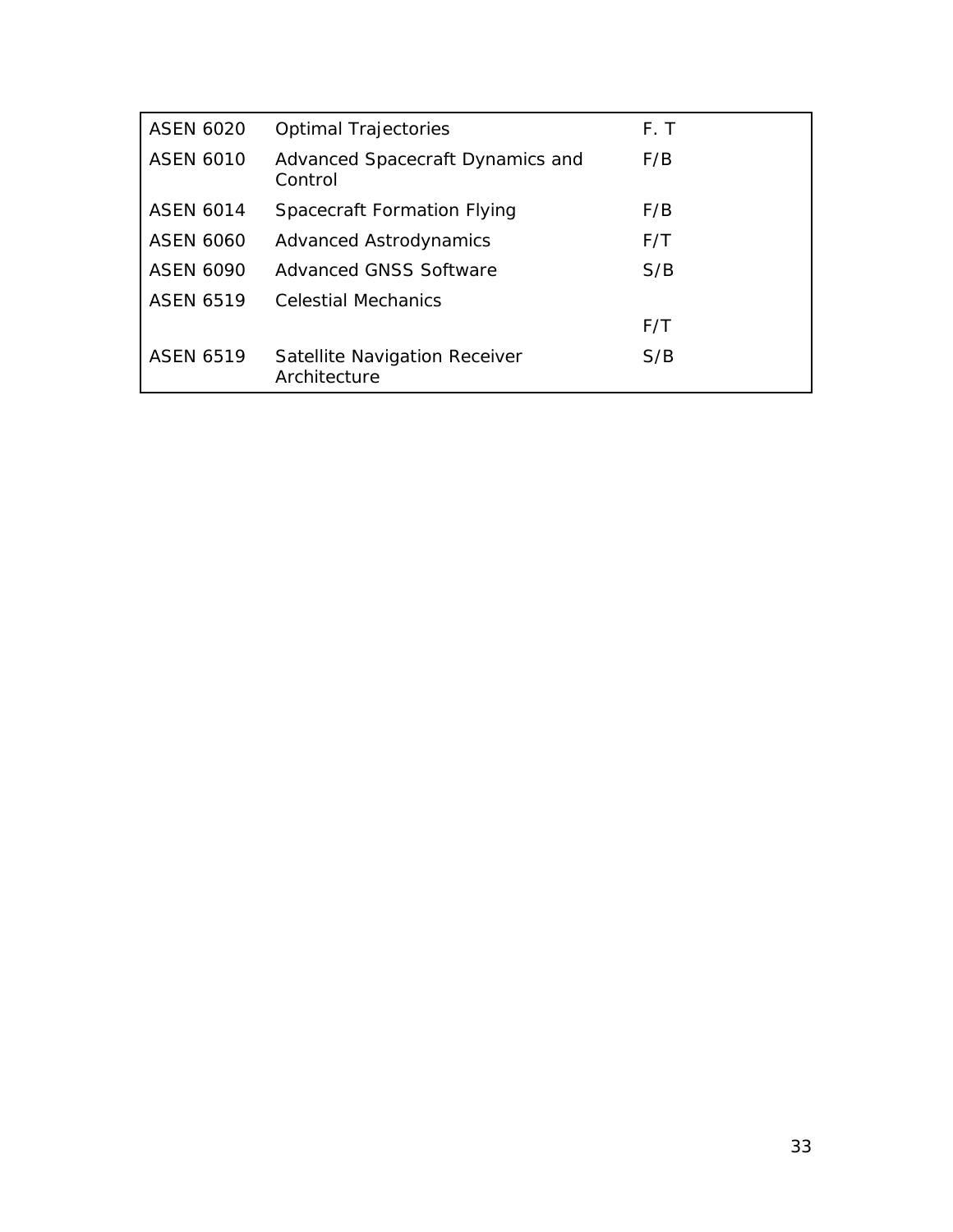## <span id="page-33-0"></span>**Bioastronautics**

#### **Bio Specific MS Requirements**

ASEN 5016 Space Life Sciences

ASEN 5158 Space Habitat Design

ASEN 5335 Aerospace Environment (RSESS)\*

ASEN 5050 Space Flight Dynamics (ASN)\*

ASEN 5053 Rocket Propulsion (VS)\*

\*any 2 of 3

#### **Bio Specific PhD Requirements**

This specialized field of study addressing human spaceflight is typically augmented with coursework tailored to meet the student's specific career interests, and may include related topics in spacecraft engineering design, life sciences or other areas relevant to the needs of the research.

ASEN 5016 Space Life Sciences

ASEN 5158 Space Habitat Design

#### **Required MS Courses in Focus Area:**

| Course<br><b>Number</b><br>(current) | <b>Title</b>         | Offering (F -<br>Fall, S - Spring,<br>$A$ – annually, B<br>- biennially) |
|--------------------------------------|----------------------|--------------------------------------------------------------------------|
| <b>ASEN 5016</b>                     | Space Life Sciences  | S, A                                                                     |
| <b>ASEN 5158</b>                     | Space Habitat Design | F.A                                                                      |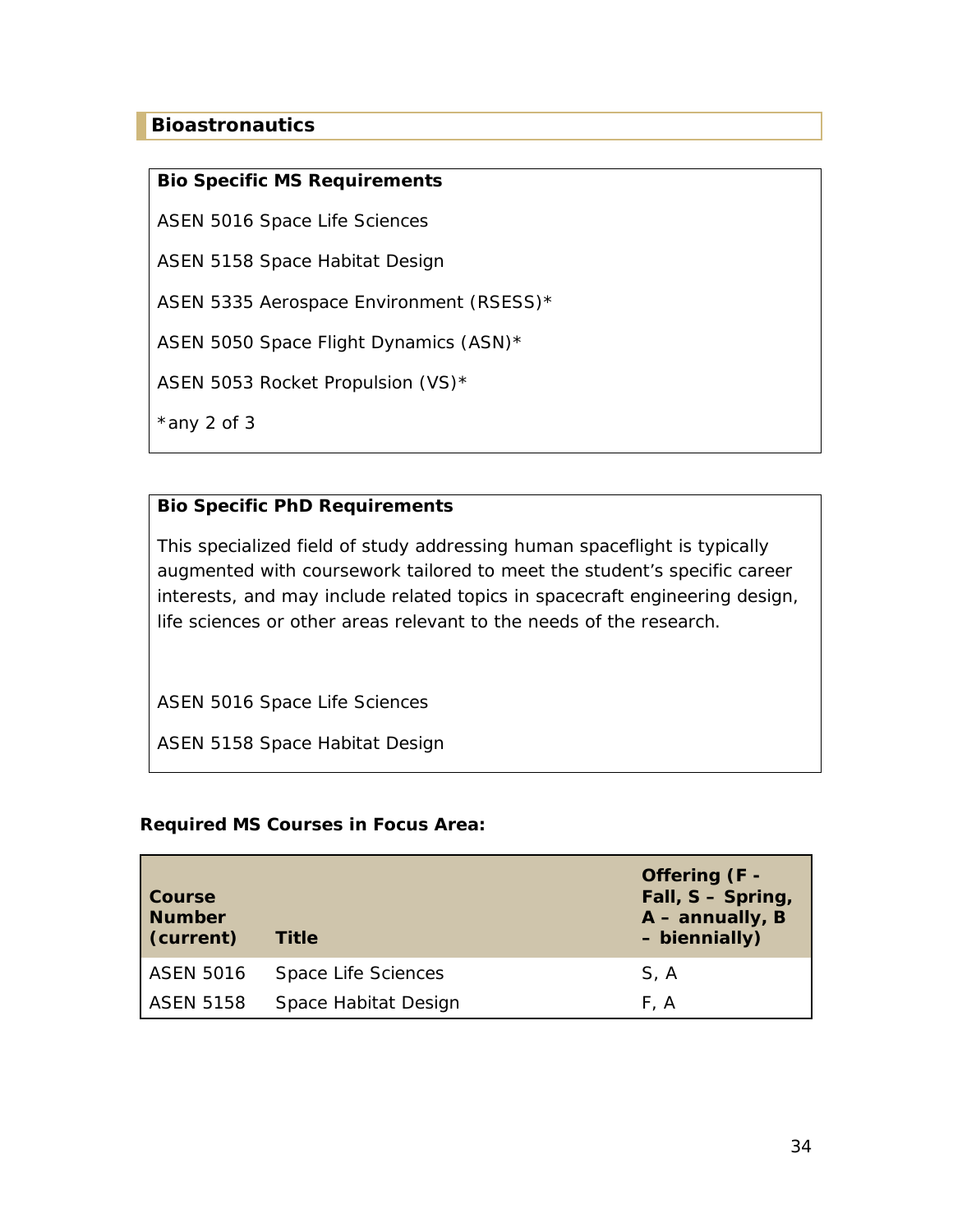| <b>Course</b><br><b>Number</b><br>(current) | <b>Title</b>          | Offering (F -<br>Fall, S - Spring,<br>A - annually, B<br>- biennially) |
|---------------------------------------------|-----------------------|------------------------------------------------------------------------|
| <b>ASEN 5335</b>                            | Aerospace Environment | S, A                                                                   |
| <b>ASEN 5050</b>                            | Space Flight Dynamics | F, A                                                                   |
| <b>ASEN 5053</b>                            | Rocket Propulsion     | F                                                                      |

**Required MS Courses outside Focus Area** (any 2 of 3)**:**

## **Elective Courses offered by Focus Area:**

| Course<br><b>Number</b><br>(current) | <b>Title</b>                                           | Offering (F -<br>Fall, S - Spring,<br>A - annually, B<br>- biennially) |
|--------------------------------------|--------------------------------------------------------|------------------------------------------------------------------------|
| <b>ASEN 5849</b>                     | MS Independent Study                                   | on request                                                             |
| <b>ASEN 6849</b>                     | Independent Study (for PhD 'pre/non-<br>thesis' topic) | on request                                                             |
| <b>ASEN 6519</b>                     | Spacecraft Life Support Systems                        | S-A                                                                    |

**Courses currently 5000-level which should automatically count as 6000-level courses (for bioastronautics focus area students only) until course number has officially changed**:

| <b>Course</b><br><b>Number</b><br><b>Current</b> | <b>Course</b><br><b>Number</b><br><b>New</b> |
|--------------------------------------------------|----------------------------------------------|
| <b>ASEN 5016</b>                                 |                                              |
| <b>ASEN 5158</b>                                 |                                              |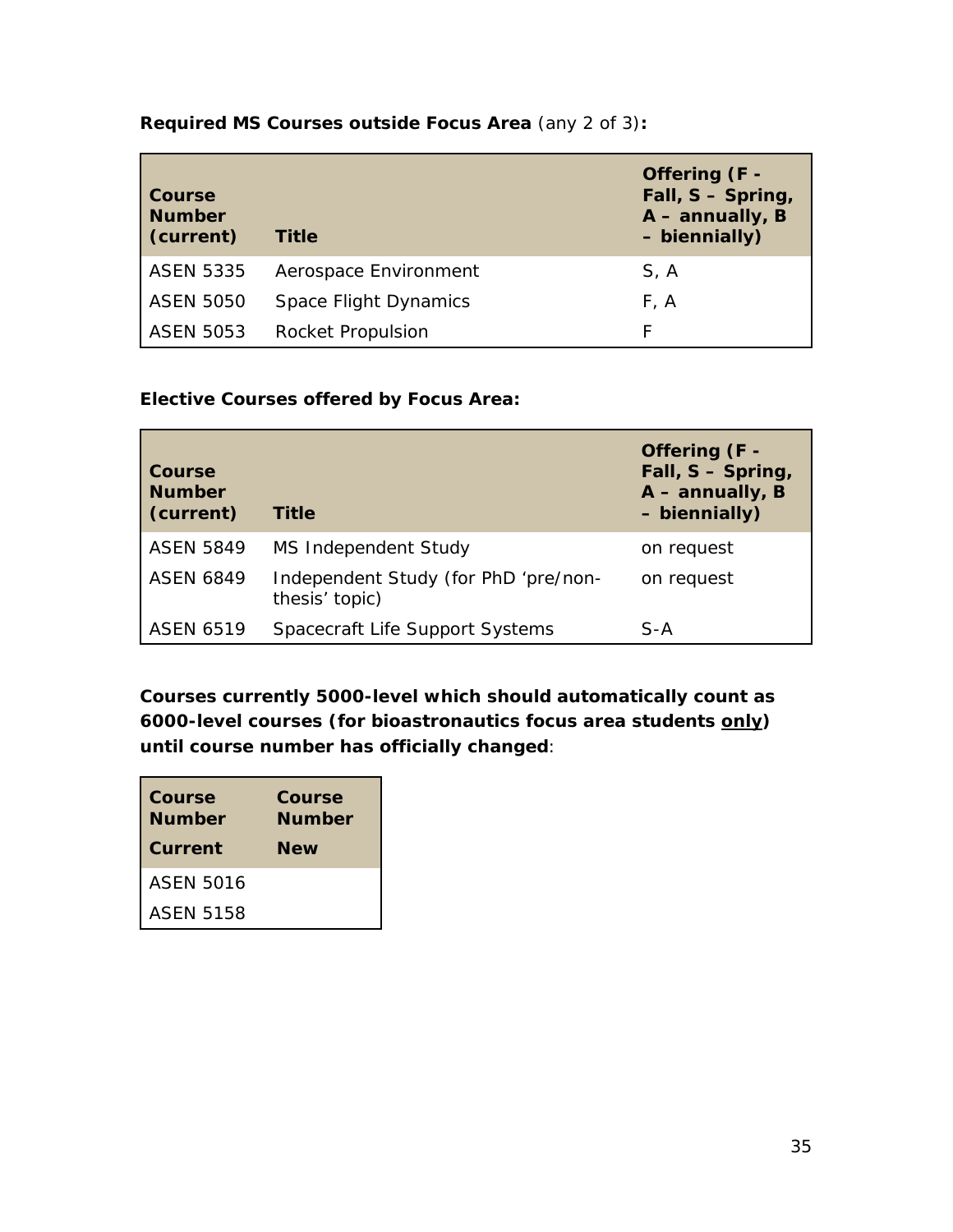## <span id="page-35-0"></span>**Remote Sensing, Earth and Space Science (RSESS)**

Remote Sensing, Earth and Space Sciences focus area is a field that embodies a broad multidisciplinary approach. The expected competency at the graduating masters level in the RSESS focus area is to have completed course work in four primary topics of study (1) Data or Numerical Analysis Methods, (2) Instrumentation Fundamentals, (3) Physical Sciences of Earth and Space and (4) Astrodynamics or Aerospace Engineering Systems.

The below requirements are applicable to both MS and PhD candidates in the RSESS focus area.

The expected competency at the PhD level is to further advance the four primary topics within RSESS by complementary theory and analysis obtained through course work offered at the 6000 level and above, and by research activities in developing the PhD thesis.

Required courses needed to specialize in the RSESS focus area are:

- 1. One course in data or numerical analysis
- 2. One course in instrumentation
- 3. One course in physical science
- 4. One course in astrodynamics or aerospace engineering systems
- 5. PhD students are strongly encouraged to enroll for the remote sensing seminar and present their research.

MS students interested in using the Remote Sensing Certificate for their degree requirements in lieu of an MS thesis or two semester graduate project must complete the certificate requirements described in this Handbook. RSESS students may count a maximum of 2 of the 4 required RSESS focus area courses toward the certificate requirement.

Below is a list of core RSESS courses, offered regularly by the AES faculty, that satisfy the four primary topics. These are listed as core courses as their content satisfies a primary topic in our focus area. Students can design a course schedule with their graduate faculty advisor to insure their course selections satisfy the RSESS focus area. It is possible to petition courses outside of these core courses to fulfill the required course work as long as they meet the four topics of study outlined above and that the general guidelines of the AES graduate program are met.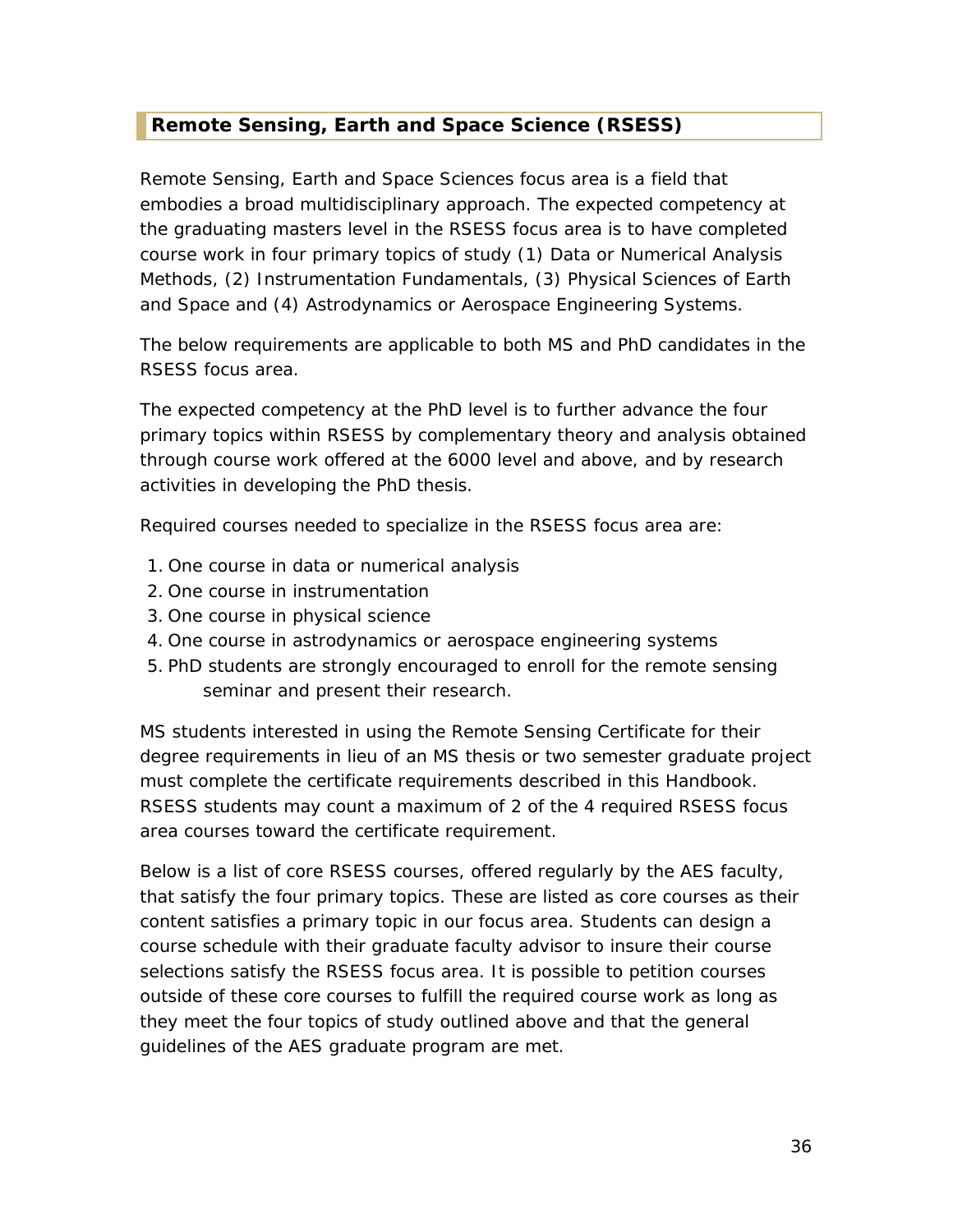| Course<br><b>Number</b><br>(current) | <b>Title</b>                                                                  | Offering (F -<br>Fall, S - Spring,<br>$A$ – annually, B<br>- biennially) |
|--------------------------------------|-------------------------------------------------------------------------------|--------------------------------------------------------------------------|
| <b>ASEN 5307</b>                     | <b>Engineering Data Analysis</b>                                              | $S-A$                                                                    |
| <b>ASEN 5337</b>                     | Remote Sensing Data Analysis                                                  | $F - A$                                                                  |
| <b>APPM 5540</b>                     | Introduction to Time Series                                                   | $S-A$                                                                    |
| <b>APPM 5580</b>                     | Statistical Methods for Data Analysis                                         | $S-A$                                                                    |
| <b>APPM 5520</b>                     | Introduction to Mathematical Statistics                                       |                                                                          |
| <b>APPM</b><br>5570/EMEN<br>5005     | <b>Statistical Methods</b>                                                    |                                                                          |
| APPM 5350                            | Methods in Applied Mathematics: Fourier<br>Series and Boundary Value Problems |                                                                          |
| <b>ECEN 5612</b>                     | Noise and Random Processes                                                    | $F - A$                                                                  |
| <b>ECEN 5632</b>                     | Theory and Application of Digital Filtering                                   | $F - A$                                                                  |
| <b>ECEN 5642</b>                     | Modern Methods of Spectral Estimation                                         | $S-A$                                                                    |
| <b>ECEN 5652</b>                     | Detection and Extraction of Signals from<br><b>Noise</b>                      | $S-A$                                                                    |

## **RSESS Data or Numerical Analysis Courses (1):**

## **RSESS Instrumentation Courses (2):**

| Course<br><b>Number</b><br>(current) | Title                                                             | Offering (F -<br>Fall, S - Spring,<br>$A$ – annually, B<br>- biennially) |
|--------------------------------------|-------------------------------------------------------------------|--------------------------------------------------------------------------|
| <b>ASEN 5168</b>                     | Remote Sensing Instrumentation                                    | $S-A$                                                                    |
| <b>ASEN 5245</b>                     | Radar and Remote Sensing                                          | $S-A$                                                                    |
| <b>ASEN</b><br>5519(5265?)           | Fundamentals of Spectroscopy for<br><b>Optical Remote Sensing</b> | F-A                                                                      |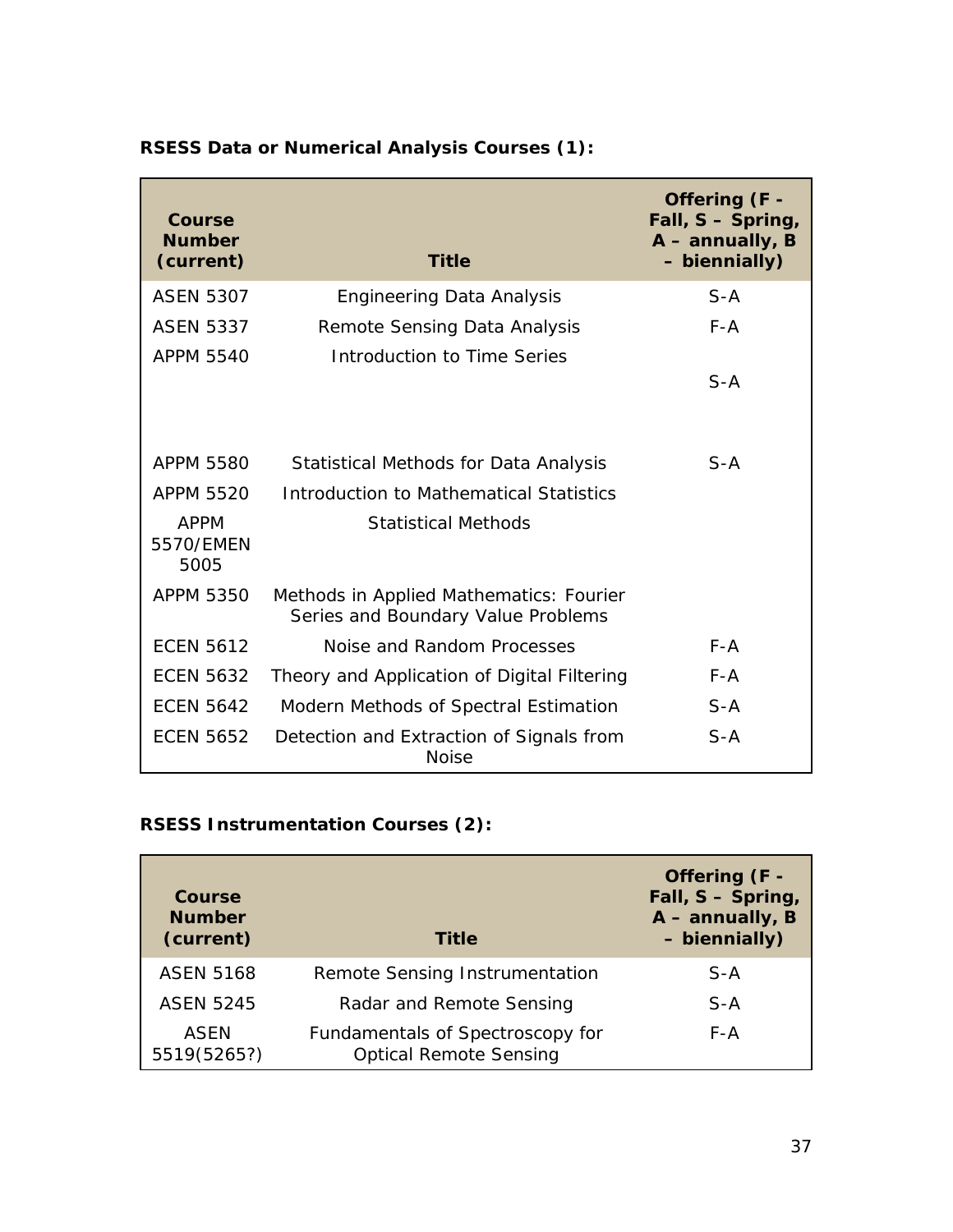| <b>ASFN 5519</b> | Microcontroller Fundamentals with Aero<br>Applications | F-A   |
|------------------|--------------------------------------------------------|-------|
| ASEN 5090        | <b>Global Navigation Satellite Systems</b>             | F-A   |
| ASEN 6365        | Lidar Remote Sensing                                   | $S-B$ |

## **RSESS Physical Sciences Courses (3):**

| Course<br><b>Number</b><br>(current) | <b>Title</b>                                                                | Offering (F -<br>Fall, S - Spring,<br>$A$ – annually, B<br>- biennially) |
|--------------------------------------|-----------------------------------------------------------------------------|--------------------------------------------------------------------------|
| <b>ASEN 5215</b>                     | Oceanography                                                                | $S-A$                                                                    |
| <b>ASEN 5519</b>                     | Ocean Modeling                                                              | $F-B$                                                                    |
| <b>ASEN 5335</b>                     | Aerospace Environment                                                       | $S-A$                                                                    |
| <b>ATOC 5050</b>                     | Introduction to Atmospheric Dynamics                                        | $F - A$                                                                  |
| <b>ASEN 5235</b>                     | Introduction to Atmospheric Radiation<br><b>Transfer and Remote Sensing</b> | $S-A$                                                                    |
| <b>ATOC 5060</b>                     | Dynamics of the Atmosphere                                                  | $S-A$                                                                    |
| <b>ATOC 5051</b>                     | Introduction to Physical Oceanography                                       | $F - A$                                                                  |
| <b>ATOC 5050</b>                     | Introduction to Atmospheric Dynamics                                        |                                                                          |
| <b>ATOC 5060</b>                     | Dynamics of the Atmosphere                                                  |                                                                          |
| <b>ATOC 5051</b>                     | Introduction to Physical Oceanography                                       |                                                                          |
| <b>ASTR 5140</b>                     | Astrophysical and Space Plasmas (same<br>as PHYS 5141)                      |                                                                          |
| <b>ASTR 5150</b>                     | Introduction to Plasma Physics (same<br>as PHYS 5150)                       |                                                                          |
| ASTR 5300                            | Introduction to Magnetospheres                                              |                                                                          |
| <b>ASEN 6519</b>                     | Special Topics in Aerospace<br>Environment: Upper Atmospheres               | $S-B$                                                                    |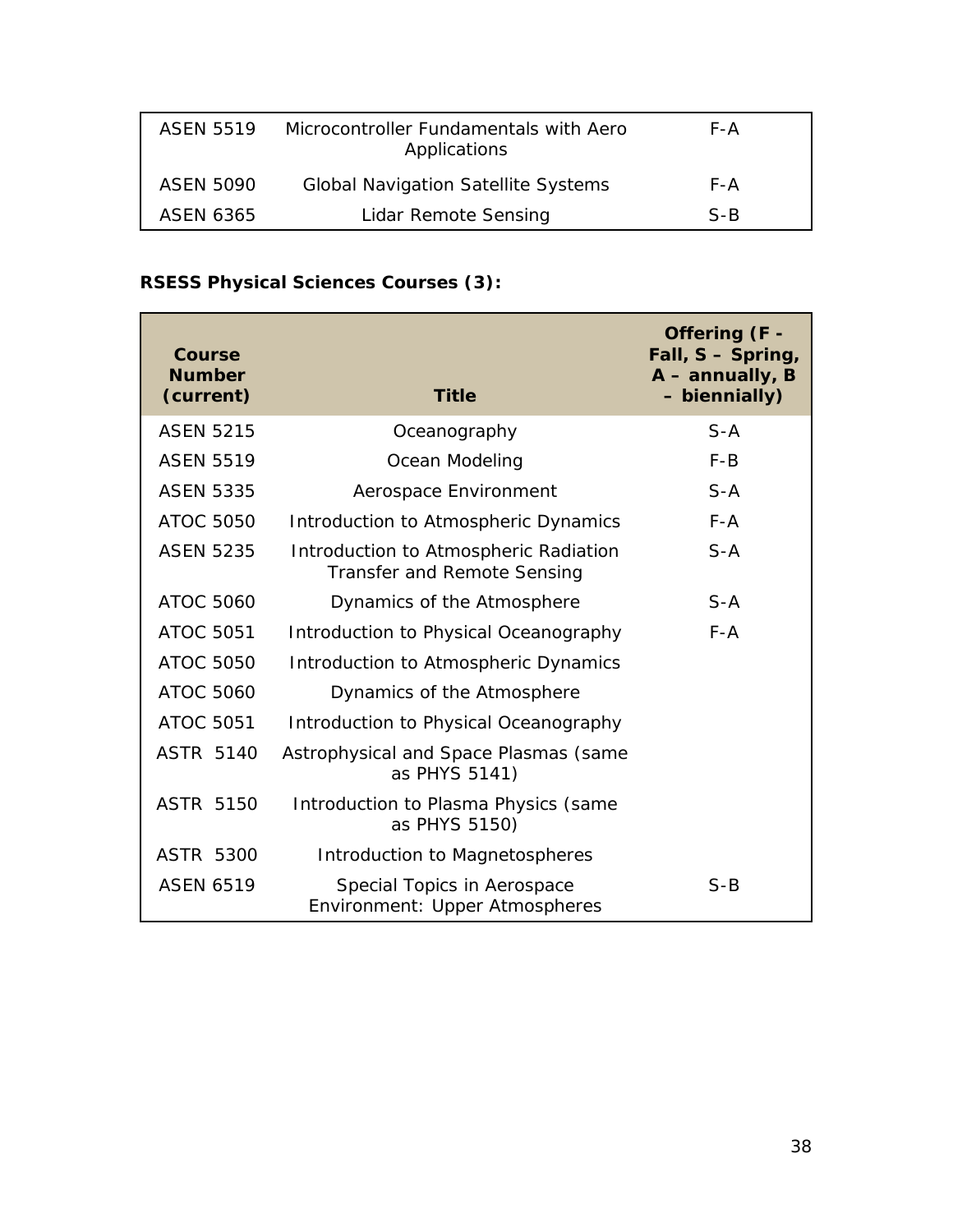## **RSESS ASN or AESys Courses (4):**

| Course<br><b>Number</b><br>(current) | <b>Title</b>                             | Offering (F -<br>Fall, S - Spring,<br>$A$ – annually, B<br>- biennially) |
|--------------------------------------|------------------------------------------|--------------------------------------------------------------------------|
| <b>ASEN 5014</b>                     | Linear Systems Theory                    | F-A                                                                      |
| ASEN 5050                            | Space Flight Dynamics                    | F-A                                                                      |
| ASEN 5051                            | <b>Fluid Mechanics</b>                   | F-A                                                                      |
| <b>ASEN 5061</b>                     | Intro to Real Gas Dynamics               | F-A                                                                      |
| <b>ASFN 5148</b>                     | Spacecraft Design                        | $S-A$                                                                    |
| <b>ASEN 6060</b>                     | Satellite Geodesy                        | $S-B$                                                                    |
| ASEN 6080                            | Advanced Statistical Orbit Determination | $S-B$                                                                    |

## **Other Courses of interest to RSESS students:**

| Course<br><b>Number</b><br>(current) | <b>Title</b>                                    | Offering (F -<br>Fall, S - Spring,<br>$A$ – annually, B<br>- biennially) |
|--------------------------------------|-------------------------------------------------|--------------------------------------------------------------------------|
| <b>ASEN 5227</b>                     | Aerospace Math                                  | $F - A$                                                                  |
| <b>ASEN 5327</b>                     | <b>Computational Fluid Mechanics</b>            | $S-A$                                                                    |
| <b>ASEN 5417</b>                     | Numerical Methods for Differential<br>Equations | $S-A$                                                                    |
| <b>ECEN 5134</b>                     | Electromagnetic Radiation and Antennas          | F-A                                                                      |
| <b>ECEN 5254</b>                     | Radar Remote Sensing                            | $S-B$                                                                    |
| <b>PHYS 7310</b>                     | Electromagnetic Theory I                        | F-A                                                                      |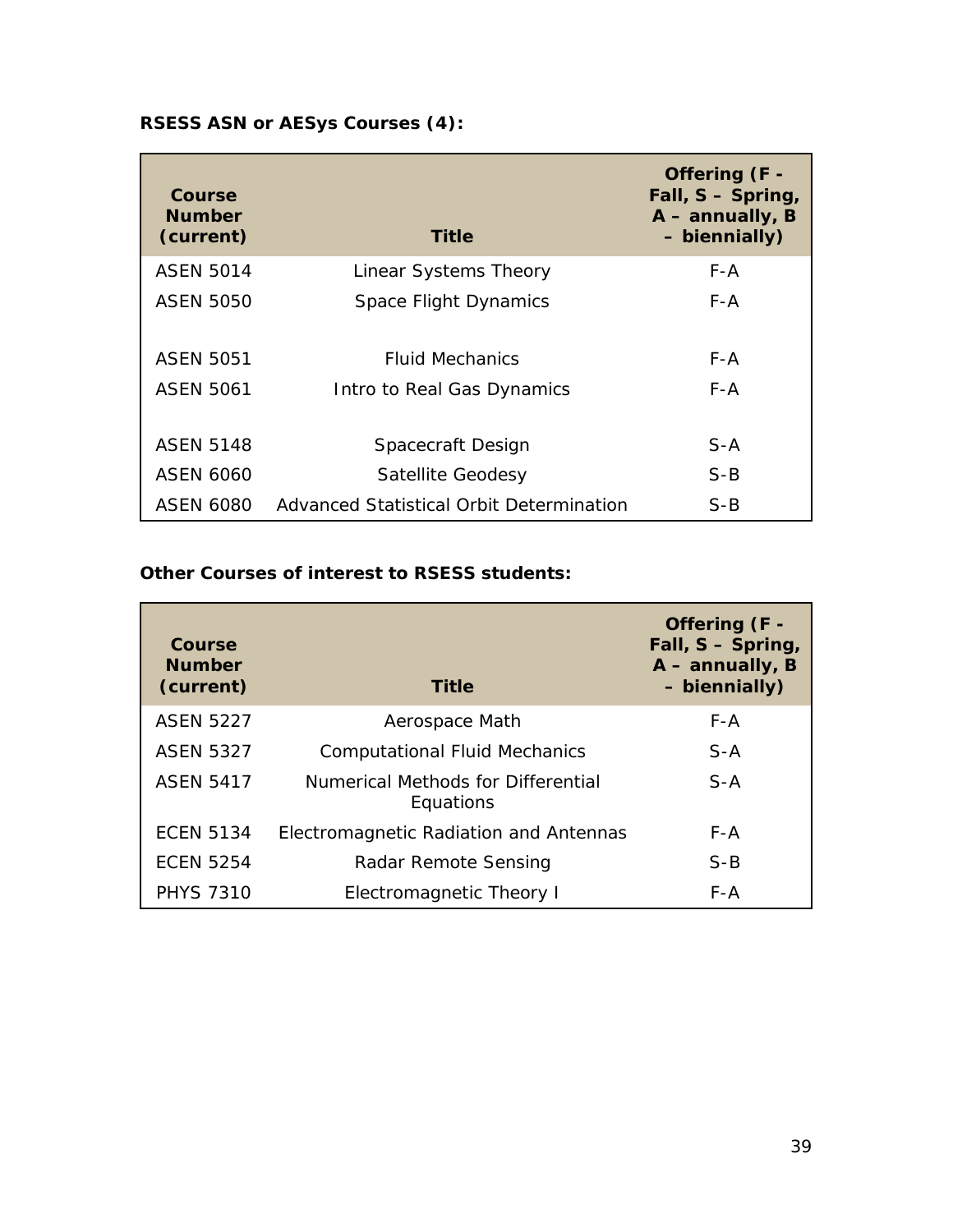## <span id="page-39-0"></span>**Certificates**

The University of Colorado recognizes that interdisciplinary study at the graduate level may involve coursework and formal requirements that exceed those of established degree programs. To recognize this additional work by graduate students, interdisciplinary faculty may establish a certificate program within the Graduate School. In addition to earning a Certificate while pursuing a graduate degree, the Graduate School has extended the Certificate program to students who have received a B.A. or B.S. degree and are continuing to take courses but are not enrolled in a graduate degree program and meet the course prerequisites.

Students in the Department of Aerospace Engineering Sciences may want to consider obtaining a Certificate in Remote Sensing, or a Certificate in Astrodynamics and Satellite Navigation Systems.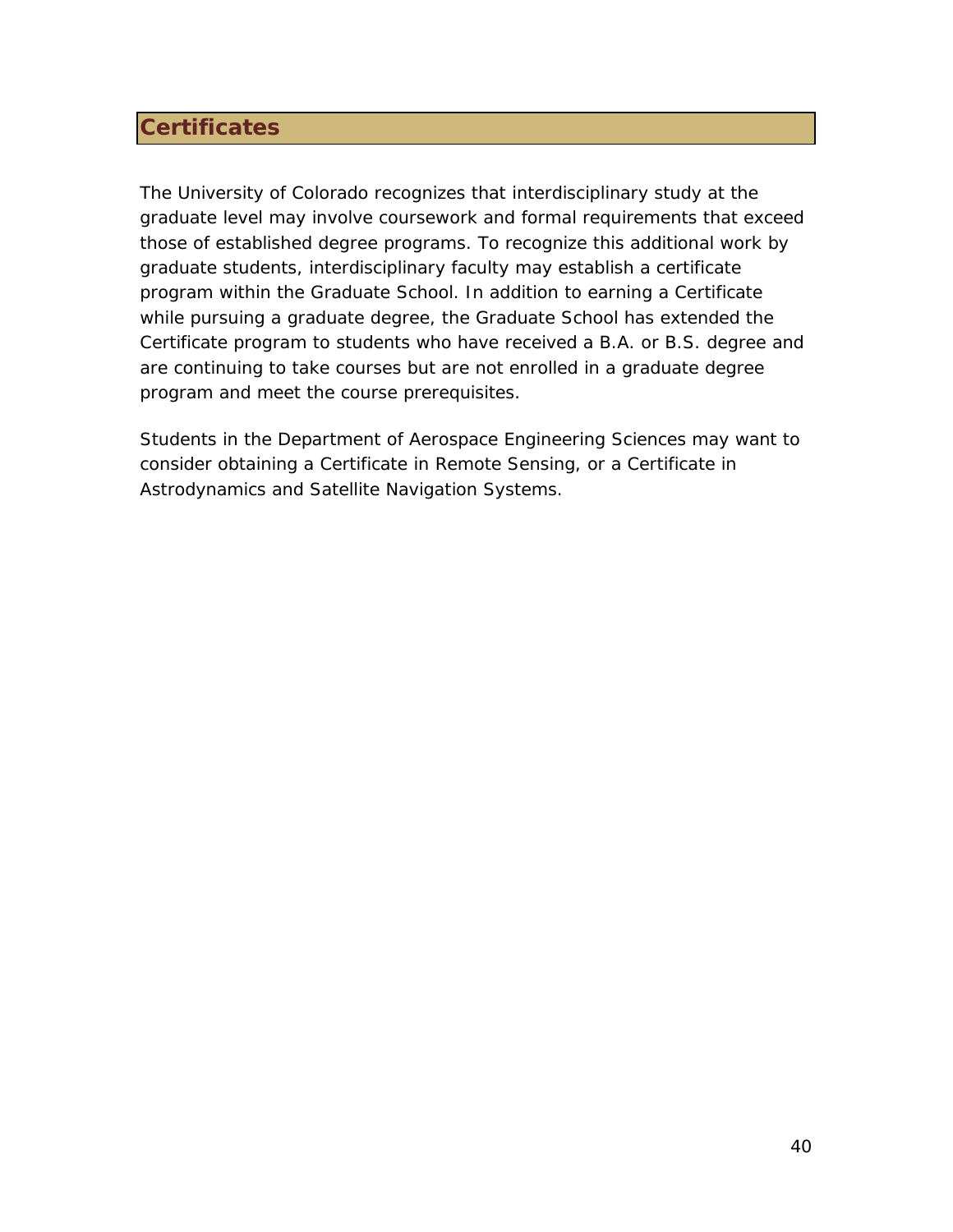## <span id="page-40-0"></span>**Certificate in Remote Sensing**

Remote sensing (satellite and ground-based) is increasingly being used as a technique to probe the Earth's atmosphere, ocean and land surfaces. Probing of other planets is accomplished largely by satellite remote sensing. Given national priorities in such areas as climate and global change, the interest in remote sensing will only increase with time.

Remote sensing is a relatively new academic subject, with few universities having any sort of an organized curriculum. The purpose of formalizing the CU remote sensing curriculum is to coordinate curricula across campus so that a coherent curriculum in remote sensing can be provided to complement and supplement the students' regular degree program. An additional purpose is to encourage multi-disciplinary education of the students in the area of remote sensing.

Graduate students, research staff, and faculty work on a wide variety of topics, ranging from the theory of remote sensing, to its application. These applications include: use of satellite remote sensing to determine ocean surface temperature and heat fluxes; use of surface radar to improve the determination of clouds and precipitation from satellite; determination of surface biological characteristics and productivity from satellite; mapping of land use from satellite; mapping of surface landform and topographical features; searching for locations of buried artifacts; use of surface radar to determine upper atmosphere wind motions; and aircraft remote sensing to assess the validity of satellite retrieval algorithms of surface and atmospheric characteristics.

A Certificate in Remote Sensing will be awarded based on a written request by the student to the Remote Sensing Graduate Chairman, provided that the following requirements have been met:

- **1)** Four courses are required totaling at least 12 credits, with grades of B or better.
- **2)** Two courses from one of the following topical areas:
	- **a)** Data Analysis
	- **b)** Instrumentation and Measurement Techniques
	- **c)** Remote Sensing Theory
- **3)** One course in each of the two remaining topical areas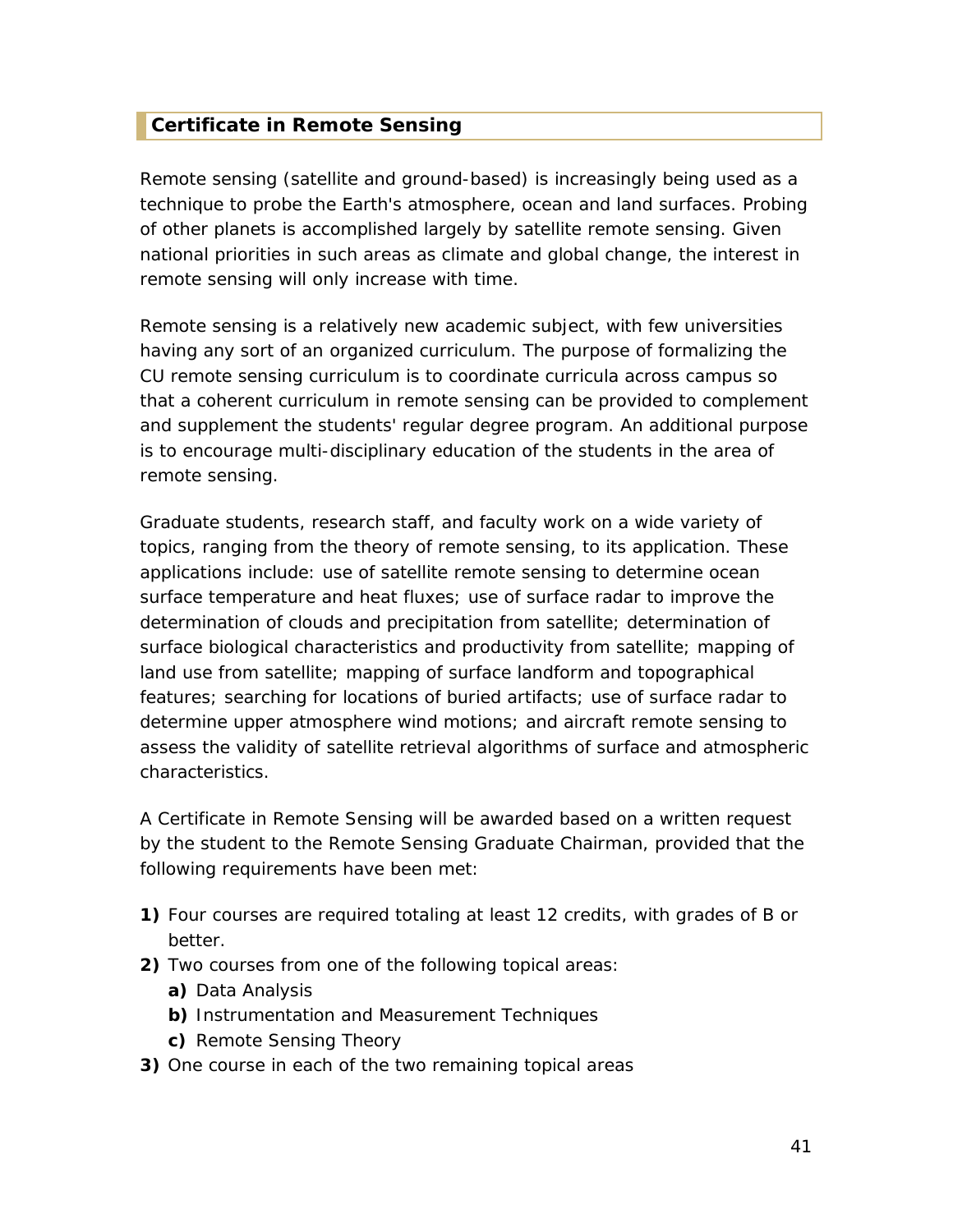**4)** At least one semester of Remote Sensing Seminar (currently listed as ASEN 5210 and ATOC 7500).

## **Data Analysis Courses:**

- ASEN 5307 Engineering Data Analysis
- ASTR 5550 Observations, Data Analysis, and Statistics
- ECEN 5004 Environmental Signal Processing
- ECEN 5254 Remote Sensing Signals and Systems
- ECEN 5612 Noise and Random Processes
- ECEN 5652 Detection and Extraction of Signals from Noise
- GEOG 5103 Intro to Geographical Information Systems
- GEOG 5203 GIS and Spatial Modeling
- GEOG 5303 GIS Programming for Spatial Analysis

## **Instrumentation & Measurement Techniques Courses:**

- ASEN 5168 Remote Sensing Instrumentation Design
- ASEN 5245 Radar and Remote Sensing
- ASEN 6091 GNSS Receiver Architecture
- ASEN 6365 Lidar Remote Sensing
- ASTR 5760 Astrophysical Instrumentation
- ECEN 5134 Electromagnetic Radiation and Antennas
- ECEN 5274 Radar Science and Techniques
- PHYS 5160 Fundamentals of Optics and Lasers
- ASEN 6050 Space Instrumentation
- GEOG 5100 Adv. Measurements in Snow Measurement

## **Remote Sensing Theory Courses:**

- ATOC/ASEN 5235 Intro to Atmos Rad Trans & Remote Sens
- ASEN 5265 Fundamentals of Spectroscopy
- ATOC/ASTR 5560 Radiative Processes in Planetary Atmosphere
- ECEN 5264 Electromag Absorption, Scattering & Propagation
- GEOL/GEOG 5093 Remote Sensing of the Environment
- GEOG 5100 Advanced Remote Sensing
- PHYS/ASTR 5150 Plasma Physics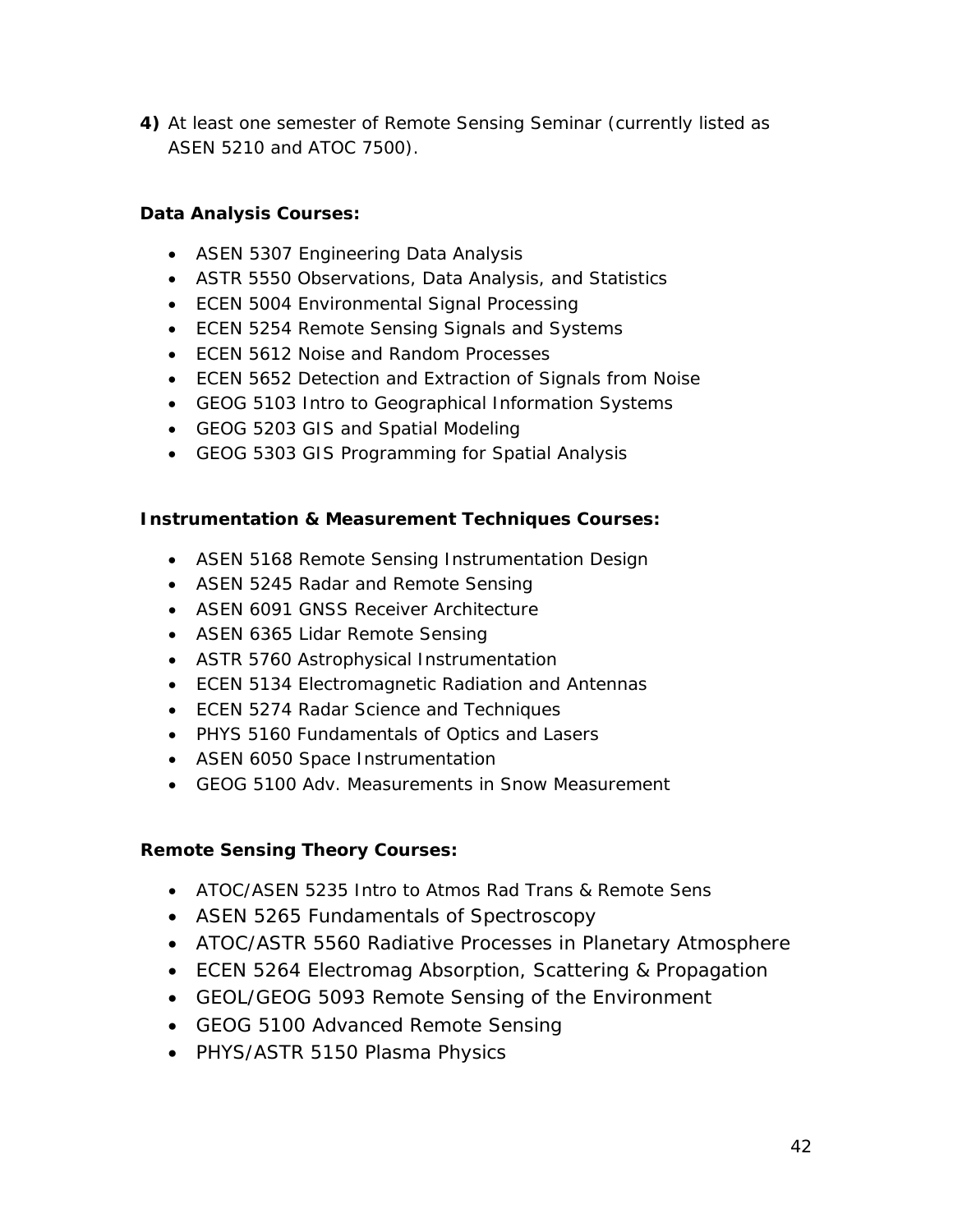\*Upon completion of your courses, email [aerograd@colorado.edu](mailto:aerograd@colorado.edu) and ask for the certificate request form.

Letters to the Remote Sensing Graduate Committee should be sent to:

University of Colorado Aerospace Engineering Sciences Graduate Advisor/RSS certificate committee 429 UCB Boulder, Colorado 80309-0429 aerograd@colorado.edu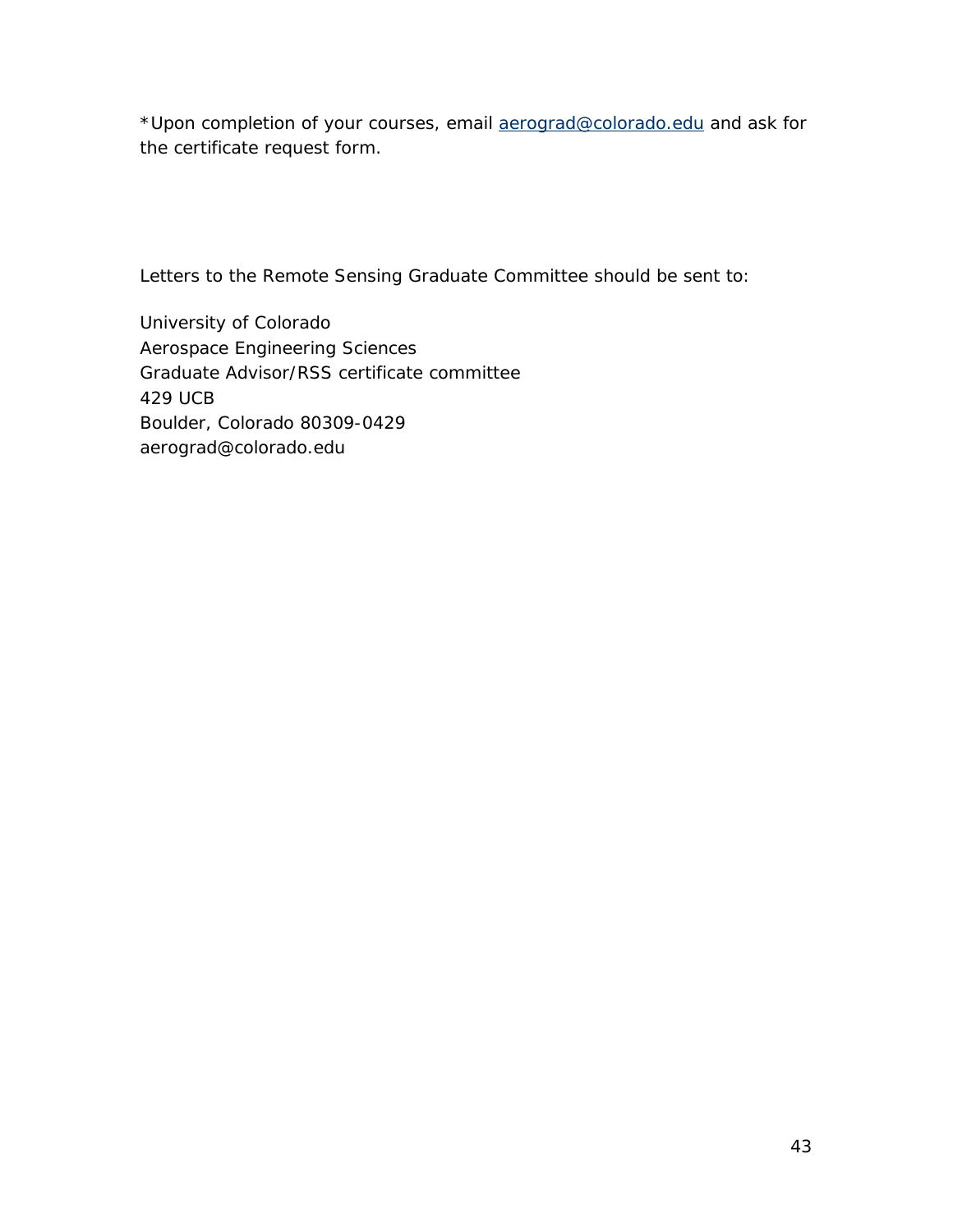## <span id="page-43-0"></span>**Certificate in Astrodynamics and Satellite Navigation Systems (ASN)**

The certificate recognizes student accomplishments at the graduate level in successfully completing a specialized program of study in Astrodynamics and Satellite Navigation (ASN). It is essentially a specialization of the Aerospace Engineering Sciences Master of Science (MS) degree in the ASN focus area with additional requirements for breadth and depth in the ASN area.

The certificate will make students more desirable to future employers looking for the astrodynamics and satellite navigation specialists.

## <span id="page-43-1"></span>**Certificate Requirements**

Complete all four core area subjects in ASN, plus two advanced ASN courses of the student's choosing.

Core Requirements: ASEN 5010 - Spacecraft Attitude Dynamics and Control ASEN 5050 - Astrodynamics ASEN 5044 - Statistical Estimation for Dynamical Systems ASEN 5090 - Introduction to Global Navigation Satellite Systems

**Any core requirement can be satisfied by taking an additional 6000 level course which has the corresponding core requirement as a prerequisite.**

## **Advanced Requirements - Select ANY two 6000 level courses in ASN including (but not limited to):**

ASEN 6090 GNSS Software and Applications (course number assignment pending)

ASEN 6091 Satellite Navigation Receiver and Architectures (course number assignment pending)

ASEN 6080 Advanced Statistical Orbit Determination

ASEN 6010 Advanced Spacecraft Attitude and Control

ASEN 6014 Spacecraft Formation Flying

ASEN 6020 Optimal Trajectories

ASEN 6060 Advanced Astrodynamics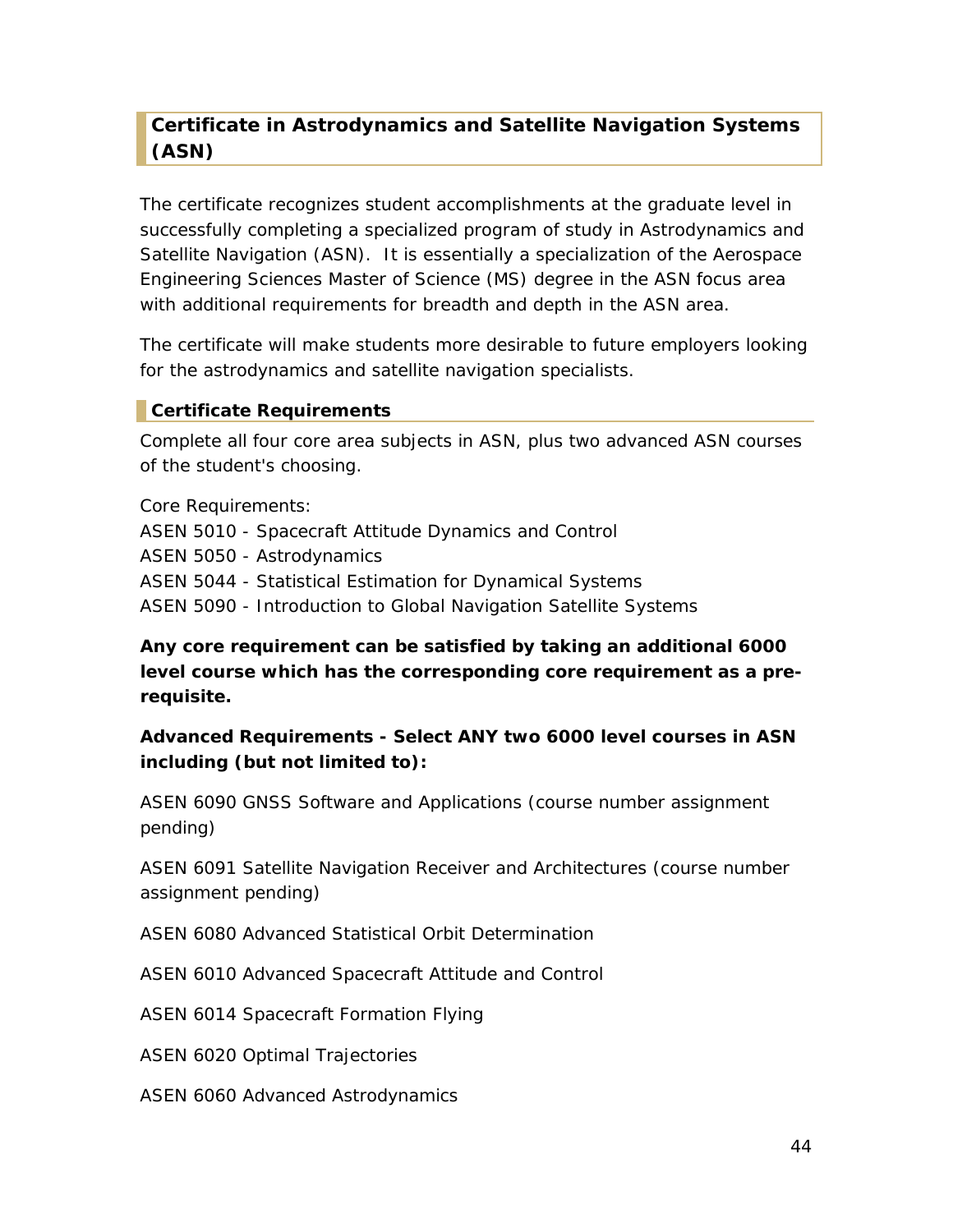## <span id="page-44-0"></span>**Admission Requirements**

Requirements for a Graduate Certificate in Astrodynamics and Satellite Navigation Systems:

- Approval of your ASN course selections.
- Completion, with a grade of B or better, of all required courses.
- Upon completion of your courses, email [aerograd@colorado.edu](mailto:aerograd@colorado.edu) and ask for the certificate request form.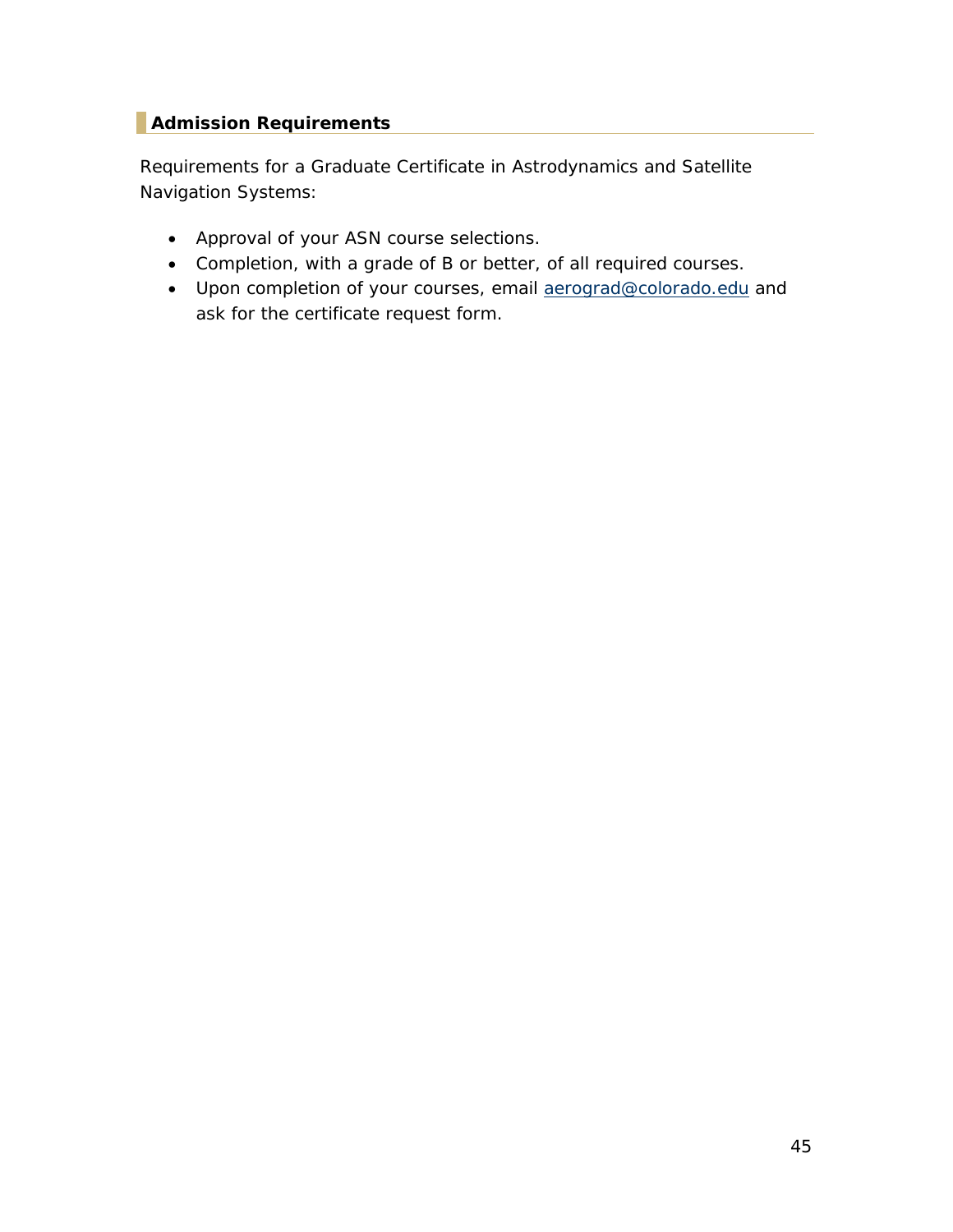## <span id="page-45-0"></span>**Contact Persons**

Carrie Simon (first point of contact) Graduate Advisor 429 UCB University of Colorado Boulder, CO 80309-0429 [aerograd@colorado.edu](mailto:annie.brookover@colorado.edu)

Professor Hanspeter Schaub Associate Chair for Graduate Studies 429 UCB University of Colorado Boulder, CO 80309-0429 [hanspeter.schaub@colorado.edu](mailto:hanspeter.schaub@colorado.edu)

Professor Penina Axelrad Chair, Aerospace Engineering Sciences 429 UCB University of Colorado Boulder, CO 80309-0429 [penina.axelrad@colorado.edu](mailto:penina.axelrad@colorado.edu)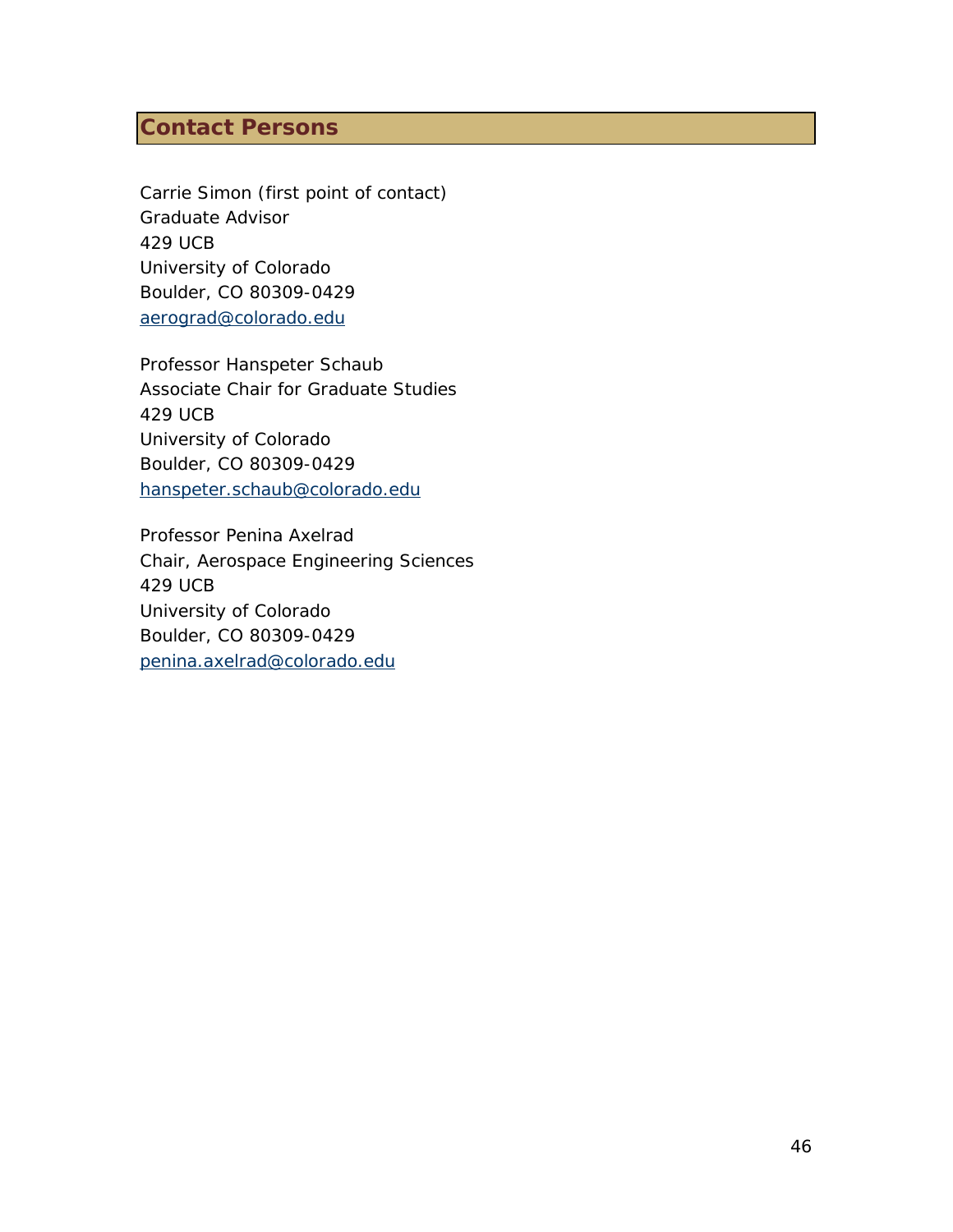## <span id="page-46-0"></span>**Expectations for Students Working on Appointment**

## <span id="page-46-1"></span>**Student Expectations:**

When you are supported as a Research, Teaching or General Assistant (RA/TA/GA), there are certain expectations the department has and certain requirements that you must meet.

We expect you to want to learn. We expect to see enthusiasm, energy, and 100% effort. Mediocrity will not be tolerated in the environment in which you will be eventually employed and will not be tolerated here. Writing should be clean and neat. Notes should be well-organized. Assignments should be completed on time and presented as a neat well-finished package. A lab book of activities and results should be well maintained. Attention now will pay dividends later.

All engineers and scientists of quality spend more than 40 hours per week engaging in scholarly activities. As a graduate student your scholarly activities are defined as working in the laboratory, learning through discussions, going to seminars, taking courses, working at your desk, reading literature in the library, writing publications and theses, and participating in university activities. Your professor is engaged in all these activities and additionally in similar activities outside the university as research, advising, and committee work demand. Students should also strive to meet this "culture of excellence." Don't solely rely on your professors to tell you what you should be doing. Be proactive with your research and work and look for research areas to explore and expand.

Your presence at your desk, in the laboratory, and at seminars and meetings is a direct measure of your involvement in engineering and science. It is a privilege to be here. Make sure that you deserve the privilege.

Your attendance at department seminars, colloquia, and other presentations is an important part of your training as an engineer and scientist. This is an essential activity of all our scholars and we expect you to attend and participate in functions, especially those related to your area of research interest. You are also encouraged to present your research at seminars as opportunities arise.

We expect a cordial atmosphere at all times and places. Respect and be courteous to other students, staff, and faculty. Maintain a quiet work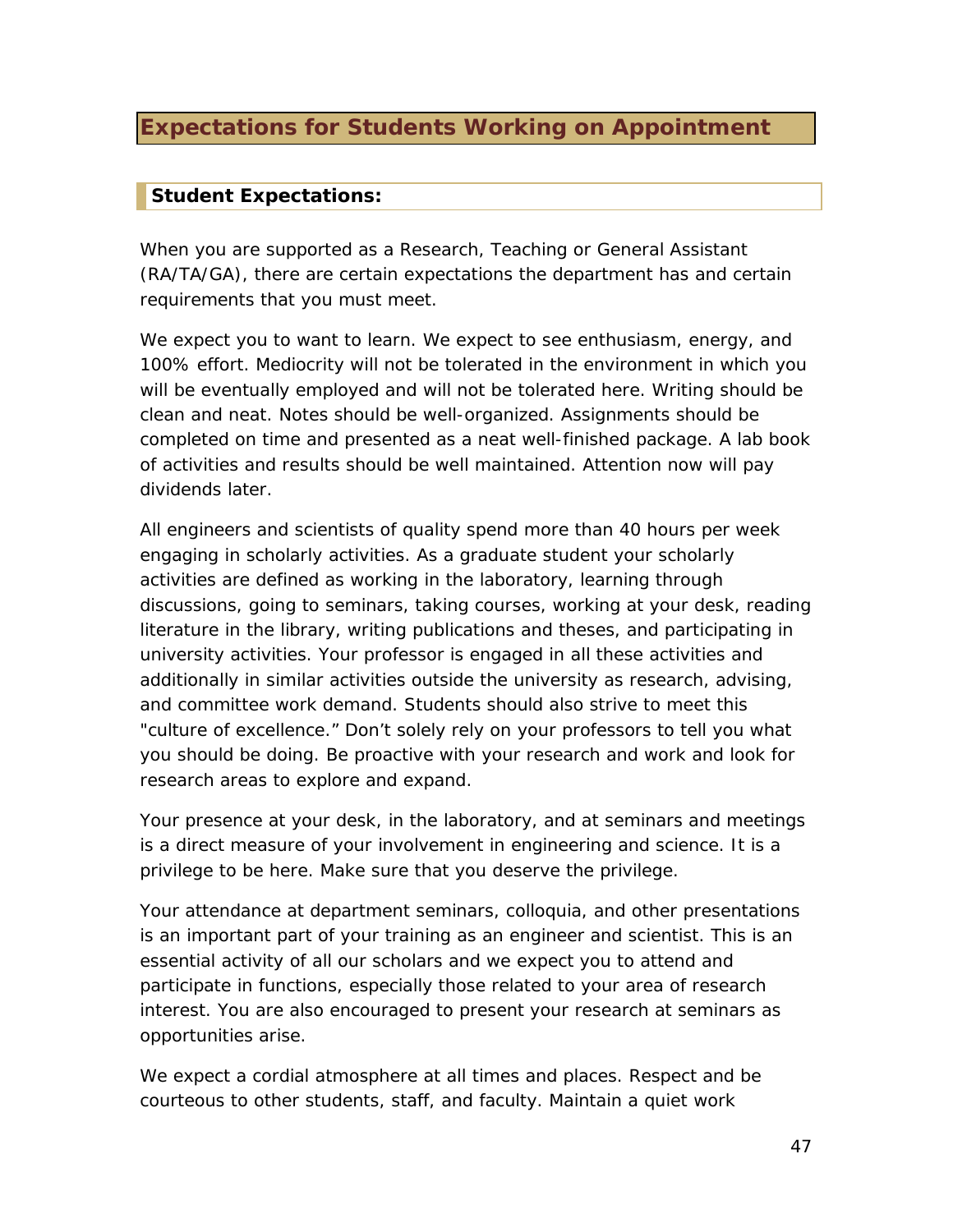atmosphere; excessive noise distracts others. Assist your advisor and fellow graduate students. This is an important part of your training for the future. You will often be working in a group environment, so be a responsible team member. When you are required to share equipment with others, transfer data/codes/etc., do so in a professional manner. We expect that students follow the highest standards of ethics in their research and publications. Plagiarism, data manipulations, etc. are examples of unethical behavior and are not tolerated. Your adviser can help you and/or refer you to the proper channels if the ethical line is not clear.

## <span id="page-47-0"></span>**Faculty expectations:**

Likewise, there are things that you should expect of your professors. It is the professor's responsibility to clarify the ground rules regarding time off, work hours, publication authorship, funding, etc. early on; it is your responsibility to make sure he/she does so. Your professors will guide you in your research, teaching, and professional development, and assist you with postgraduation job placement. They will provide you with opportunities for industry or laboratory internships and encourage your attendance at professional conferences. Your professor will provide you with an annual evaluation of your progress in meeting your degree requirements and in your research, and if you have a RA appointment, financial support is guaranteed so long as you make reasonable progress and there are available funds.

## <span id="page-47-1"></span>**Disagreements between a student and faculty member:**

If after discussions with your advisor an irreconcilable disagreement occurs, consult the Associate Chair for Graduate Affairs.

## <span id="page-47-2"></span>**Appointment percentage:**

The majority of department RA/TA/GAs have a 50% AY appointment (20 hrs/wk). Some may have summer appointments (40 hrs/wk) but this is determined by the supervisor. A RA/TA/GA can hold no less than a 15% appointment to receive tuition remission. Any appointment in addition to a 50% appointment needs approval by the Graduate School.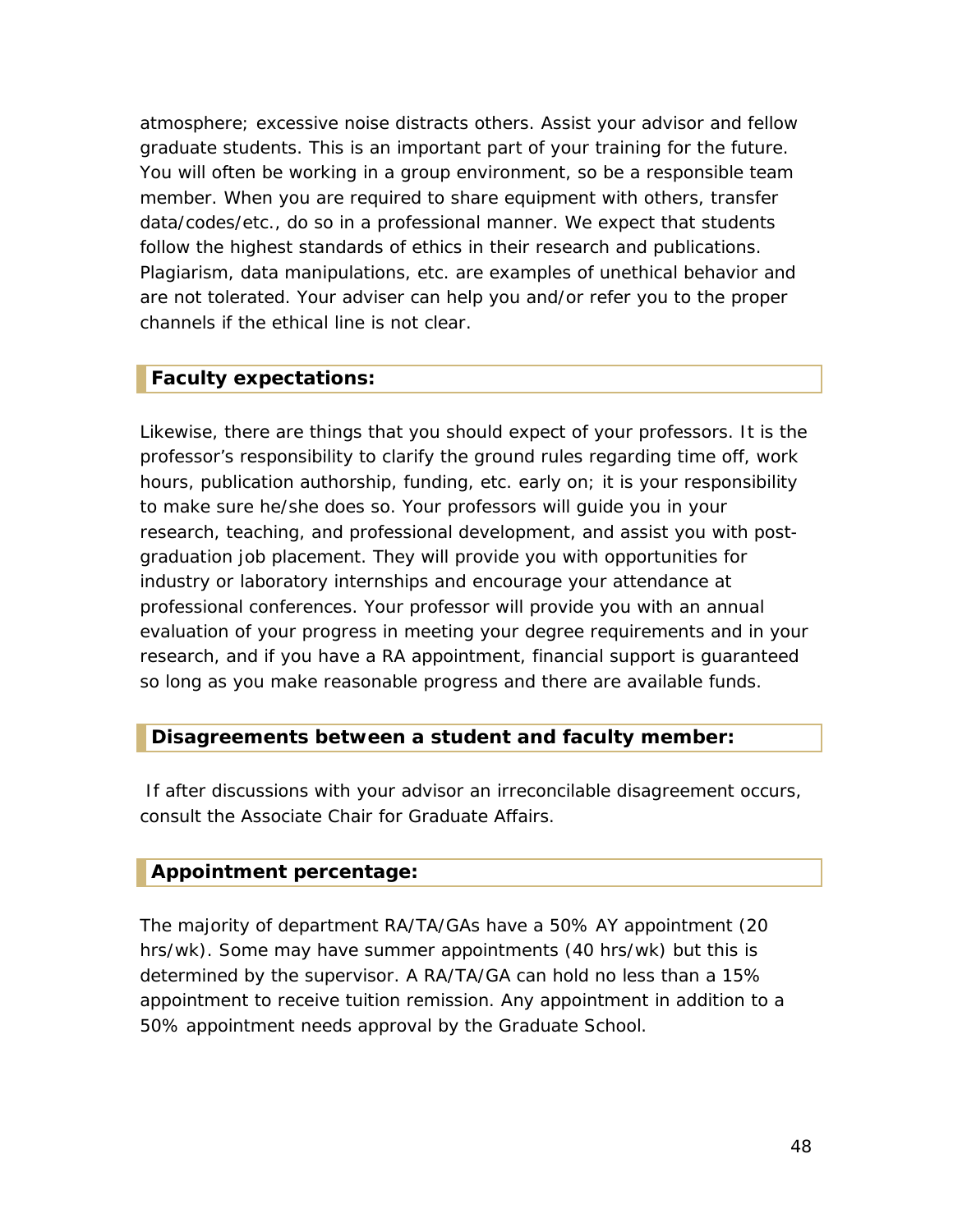## <span id="page-48-0"></span>**Tuition:**

Tuition remission covers tuition and a percentage of the Gold Comprehensive Insurance Plan provided that you work at least 12 weeks of the semester. It is your responsibility to pay the remainder of the insurance and all mandatory fees. Some fellowships do allow for the payment of fees but department appointments do not.

## <span id="page-48-1"></span>**Leave Time:**

The appointment follows the University holiday schedule and not the class schedule. [http://hr.colorado.edu/Pages/Holiday\\_Schedule.aspx](http://hr.colorado.edu/Pages/Holiday_Schedule.aspx) Please note that these dates do not follow the same dates as the academic year.

Fall - September 1 through December 31 Spring - January 1 through May 31 Summer - June 1 through August 31

For example, the University is closed on the Friday of spring break, not for the entire spring break week, so unless you make arrangements with your advisor you are expected to work during the week of spring break even though there are no classes this week.

Students on appointment do not accumulate sick or vacation time through their appointment. There is not a policy within the department as to what happens if a student wants to take sick or vacation days; this policy is set directly by your supervisor.

It is up to you to discuss taking time off with your supervisor before making travel arrangements or arranging for time off. If you will be away from your position for an extended period of time, your supervisor does have the option to put the position on a short work break, without pay. This doesn't happen often, but it is an option.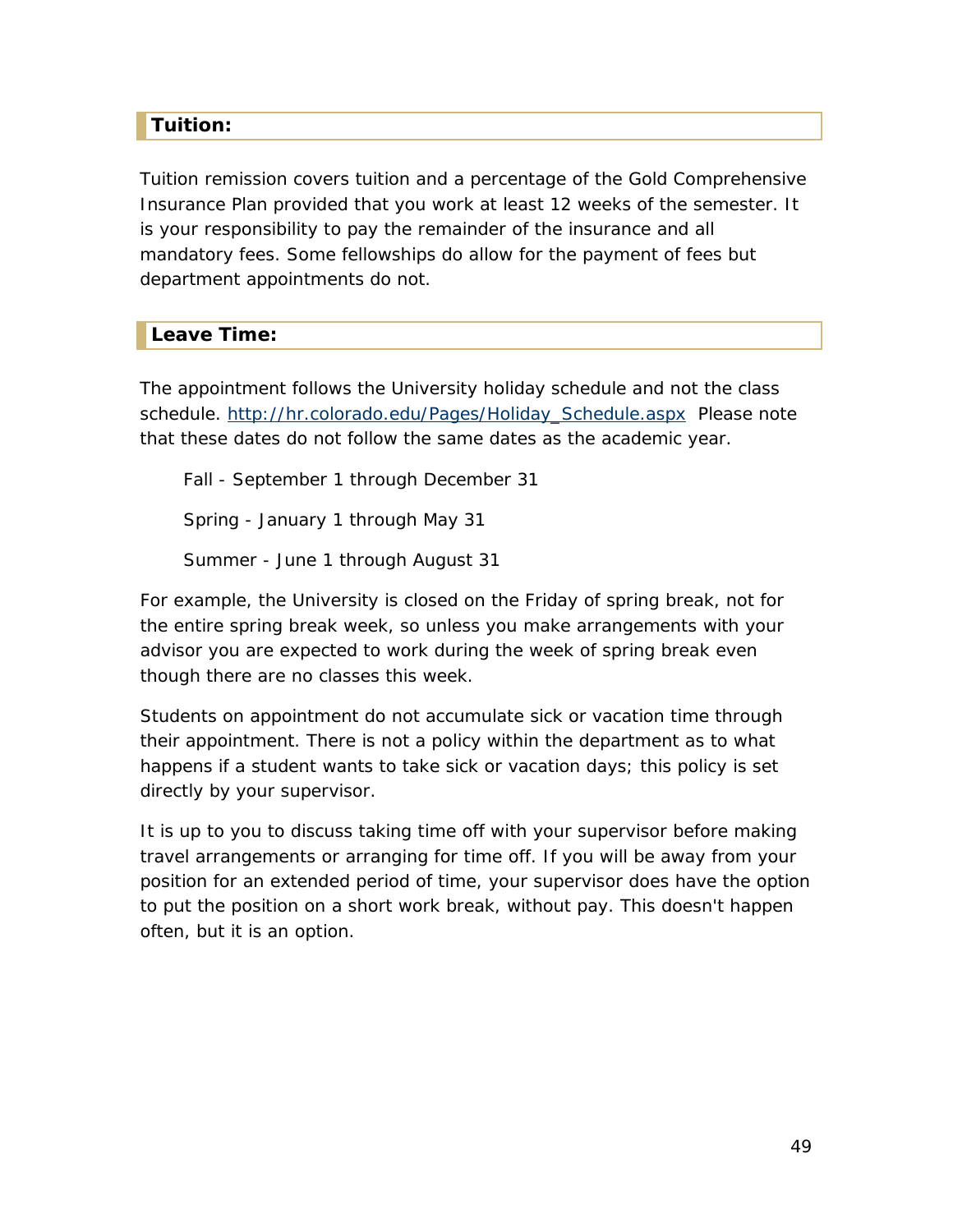<span id="page-49-0"></span>**Appendix A – Worksheets/Forms**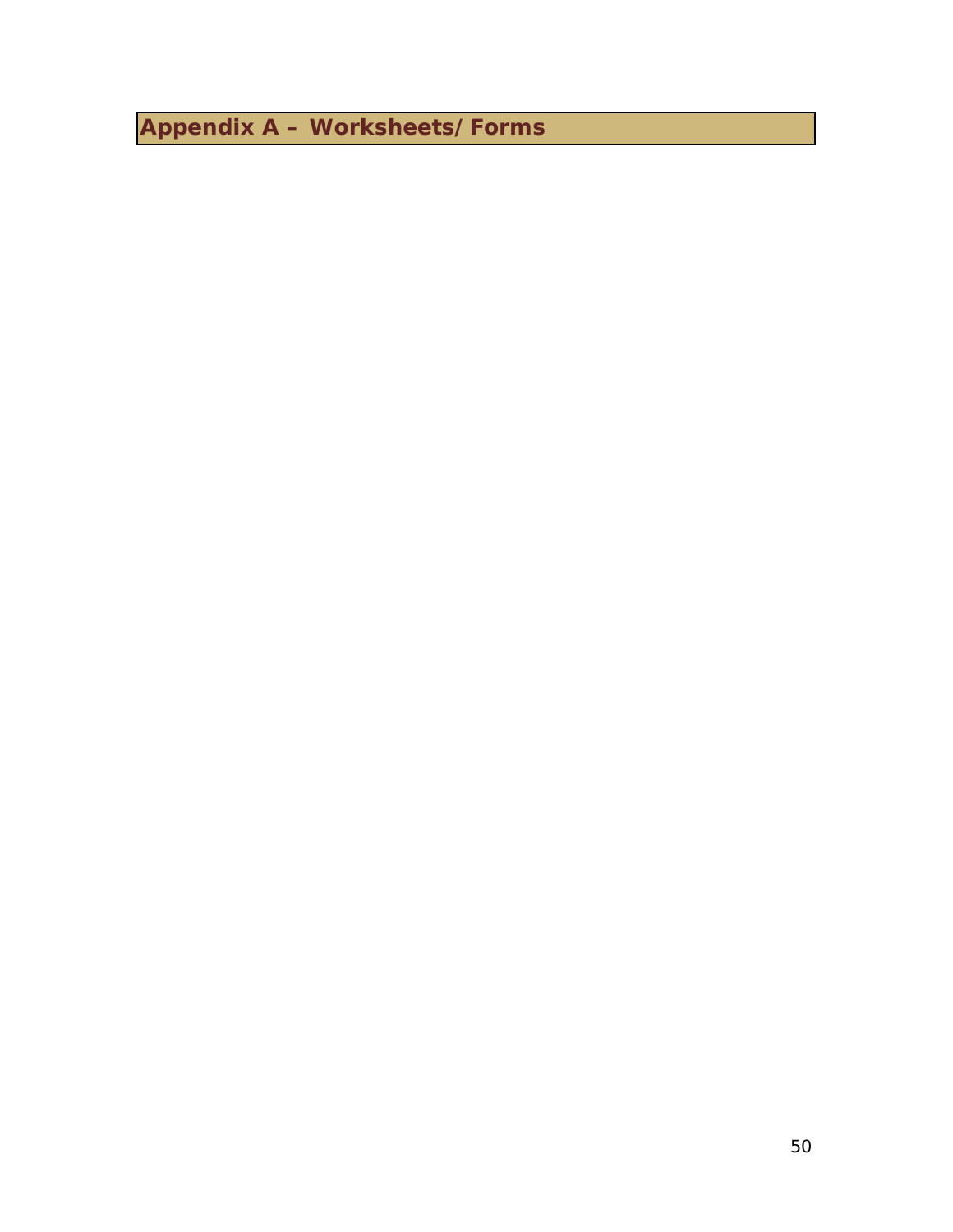## <span id="page-50-0"></span>**AES PhD Student Teaching Practicum Worksheet**

Name: Advisor:

Current Date: Matriculation Date:

Expected Graduation Date:

PhD Preliminary Exam Date: PhD Comprehensive Exam Date:

## **Teaching Activities:**

| AY &     | Type of Activity            | Course    | Faculty | Primary         | <b>Status</b> |
|----------|-----------------------------|-----------|---------|-----------------|---------------|
| Semester |                             | Name &    | Super-  | Responsibilitie |               |
|          | Circle one                  | #         | visor   | S               |               |
|          |                             |           |         |                 |               |
|          |                             | <b>or</b> |         |                 |               |
|          |                             | Project   |         |                 |               |
|          |                             | Title     |         |                 |               |
|          | Instructor of Record/GPTI   |           |         |                 | Planned       |
|          |                             |           |         |                 |               |
|          | Teaching Fellow/Team Teach  |           |         |                 | Current       |
|          | Teaching / Course Assistant |           |         |                 |               |
|          | <b>Research Mentor</b>      |           |         |                 | Completed     |
|          | Seminar Coordinator (1yr)   |           |         |                 |               |
|          |                             |           |         |                 |               |
|          | Instructor of Record/GPTI   |           |         |                 | Planned       |
|          | Team-Teaching               |           |         |                 |               |
|          | Teaching/Course Assistant   |           |         |                 | Current       |
|          | <b>Research Mentor</b>      |           |         |                 | Completed     |
|          | Seminar Coordinator (1yr)   |           |         |                 |               |
|          | Other: ____________         |           |         |                 |               |

<u> 1989 - Johann Barnett, fransk politik (d. 1989)</u>

Faculty Advisor Signature:

Date: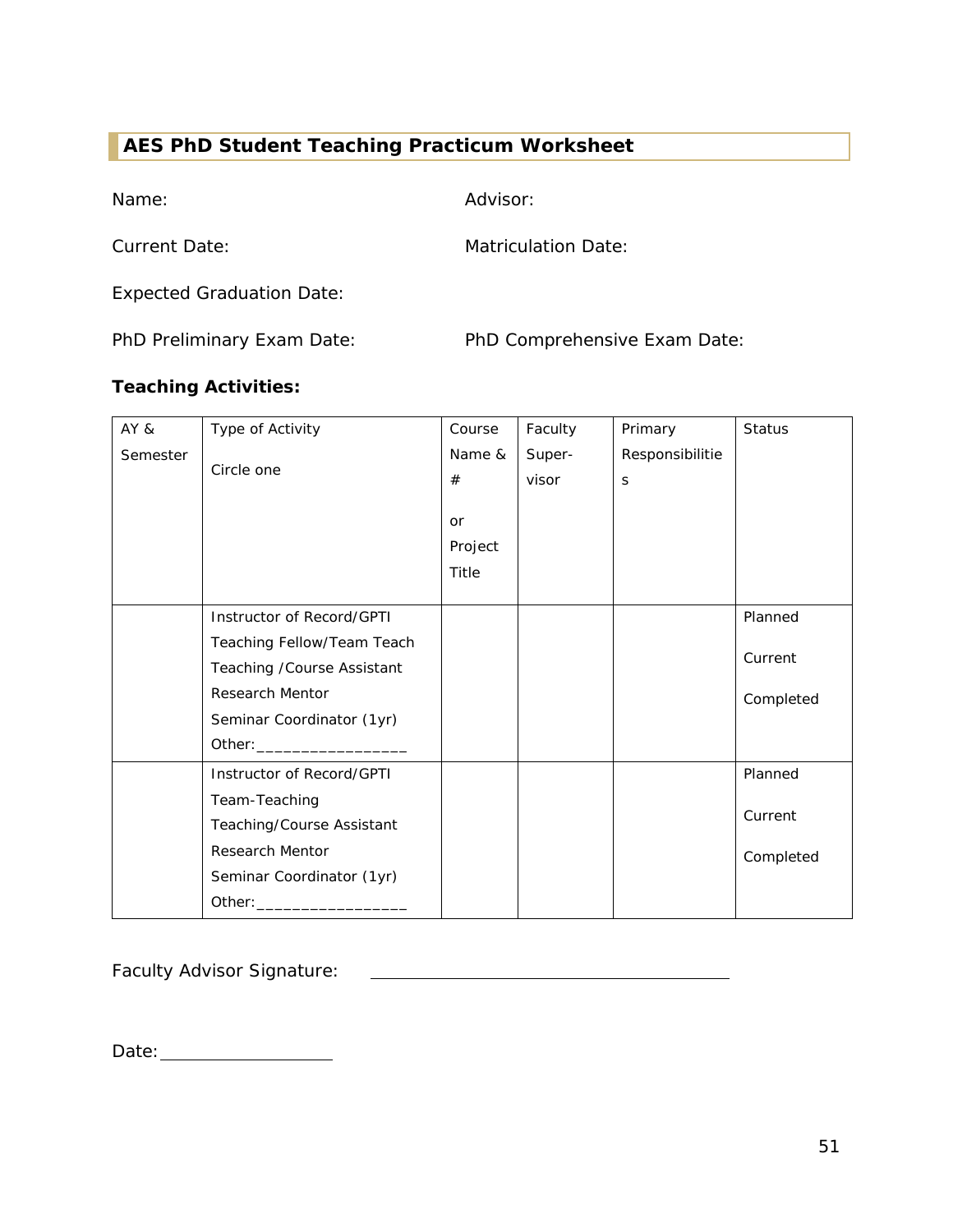## <span id="page-51-0"></span>**MS degree planning form – AESys Focus**

Name: \_\_\_\_\_\_\_\_\_\_\_\_\_\_\_\_\_\_\_\_\_\_\_\_\_\_\_\_ Advisor Signature: \_\_\_\_\_\_\_\_\_\_\_\_\_\_\_\_\_\_\_\_\_\_\_\_\_\_

#### **Coursework:**

Focus area: (Aerospace Engineering Systems)

- **Primary technical thrust: (Fluid Dynamics, Automatic Control,** Structures & Materials)
- Second technical thrust **core**: (outside core for BBA structures students – i.e. core in ASN, Bio, RSESS focus areas)
- 30 or more semester hours total (courses, seminars, thesis)
	- 24 must be 5000 or above
	- 18 credits of ASEN
	- up to 6 credits can be 4000 level in ECEN, CVEN, MCEN, CHEN, CSCI,ATOC, ASTR, PHYS, MCDB, APPM, MATH, CHEM, IPHY, GEOL, ENVD
- 6-12 semester hours as defined by the student's focus area must be taken in the student's primary focus area and one required course (3 semester hours) must be taken in a second focus area.
	- AESys focus requirement: 2 Core classes in primary thrust of focus area

\_\_\_\_\_\_\_\_\_\_\_\_\_ \_\_\_\_\_\_\_\_\_\_\_\_\_\_\_\_\_

|                                                                                 | (AESys Thrust1) | (AESys Thrust1) |
|---------------------------------------------------------------------------------|-----------------|-----------------|
| AESys focus area requirement:<br>$\mathbf{H}$<br>1 Core class in second thrust: |                 |                 |
|                                                                                 |                 | (AESys Thrust2) |
| • 6 elective credits in primary thrust :                                        |                 |                 |
| • 3 semester hours of approved math coursework                                  |                 |                 |
|                                                                                 |                 | (Math)          |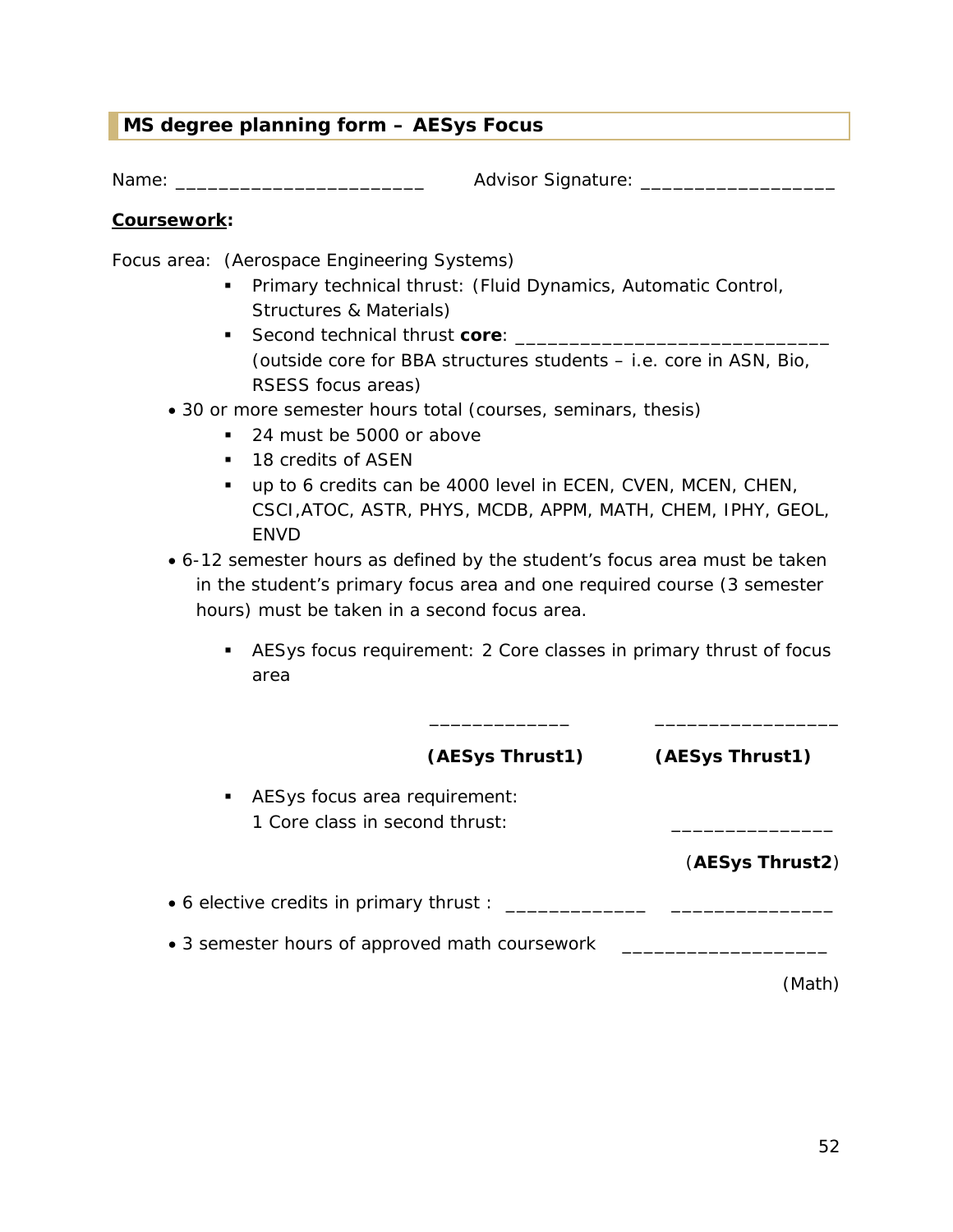Circle One:

- 1. MS Thesis, or
- 2. Graduate Projects (can be inside or outside the focus area), or
- 3. An approved certificate program

## **Thesis:**

- Represent the equivalent of 6 semester hours of course work.
- Comply in mechanical features with the University of Colorado Graduate School Thesis and Dissertation Specifications.
- Be filed with the Graduate School by posted deadlines for the semester for which the degree is to be conferred.

 $\overline{\phantom{a}}$  , and the set of  $\overline{\phantom{a}}$  , and  $\overline{\phantom{a}}$  , and  $\overline{\phantom{a}}$  , and  $\overline{\phantom{a}}$  , and  $\overline{\phantom{a}}$ 

\_\_\_\_\_\_\_\_\_\_\_\_\_\_\_\_\_\_\_\_ \_\_\_\_\_\_\_\_\_\_\_\_\_\_\_\_\_\_\_\_

## **Courses of interest that Satisfy Math Requirement**

**Electives (balance of courses up to 30 required total MS hours):**

**Potential Courses of Interest/Semester Offered:**

\_\_\_\_\_\_\_\_\_\_\_\_\_\_\_\_\_\_\_\_ \_\_\_\_\_\_\_\_\_\_\_\_\_\_\_\_\_\_\_\_

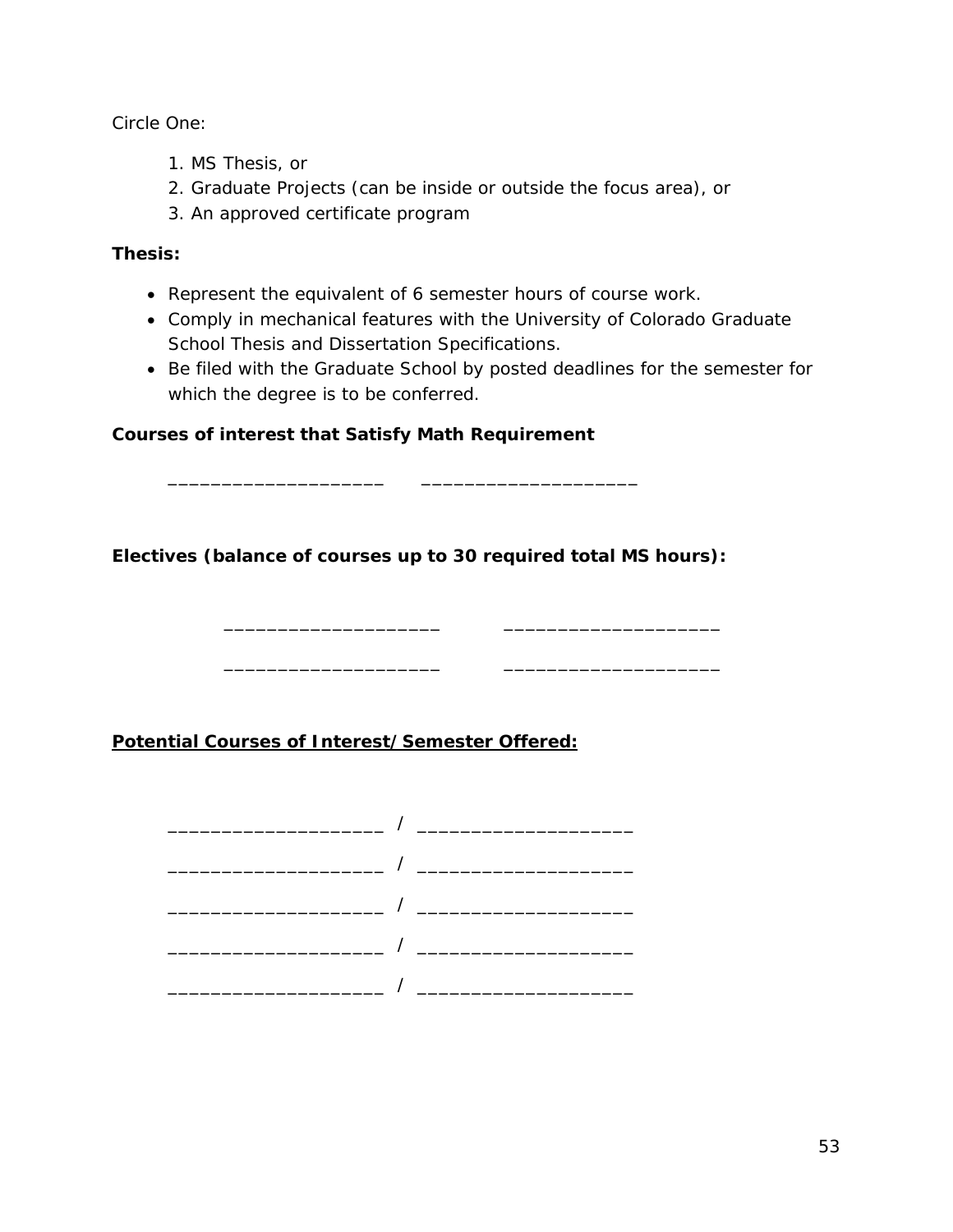## <span id="page-53-0"></span>**MS degree planning form – ASN Focus**

Name: \_\_\_\_\_\_\_\_\_\_\_\_\_\_\_\_\_\_\_\_\_\_\_\_\_\_ Advisor Signature: \_\_\_\_\_\_\_\_\_\_\_\_\_\_\_\_\_\_

#### **Coursework:**

Focus area: (Astrodynamics and Satellite Navigation)

- Three focus area core
- **Outside focus area core:**  $\blacksquare$

Required MS Course outside focus area: ASEN 5051, ASEN 5327, ASEN 5151, ASEN 5114, ASEN 5014, ASEN 5012, ASEN 5022, ASEN 5007, ASEN 5016, ASEN 5148, ASEN 5158, ASEN 5307, ASEN 5337, ASEN 5168, ASEN 5245, ASEN 5215, ASEN 5335, ASEN 5235

- 30 or more semester hours total (courses, seminars, thesis)
	- 24 must be 5000 or above
	- **18 credits of ASEN**
	- up to 6 credits can be 4000 level in ECEN, CVEN, MCEN, CHEN, CSCI,ATOC, ASTR, PHYS, MCDB, APPM, MATH, CHEM, IPHY, GEOL, ENVD
- 6-12 semester hours as defined by the student's focus area must be taken in the student's primary focus area and one required course (3 semester hours) must be taken in a second focus area.
	- **ASN** focus area requirement: 3 Core Classes

\_\_\_\_\_\_\_\_\_\_\_\_\_ \_\_\_\_\_\_\_\_\_\_\_\_\_ \_\_\_\_\_\_\_\_\_\_\_\_\_ **(ASN Core1) (ASN Core 2) (ASN Core 3)**

Outside Core:

**(Outside core)**

• 3 semester hours of approved math coursework

(Math)

Circle One:

- 1. MS Thesis, or
- 2. Graduate Projects (can be inside or outside the focus area), or
- 3. An approved certificate program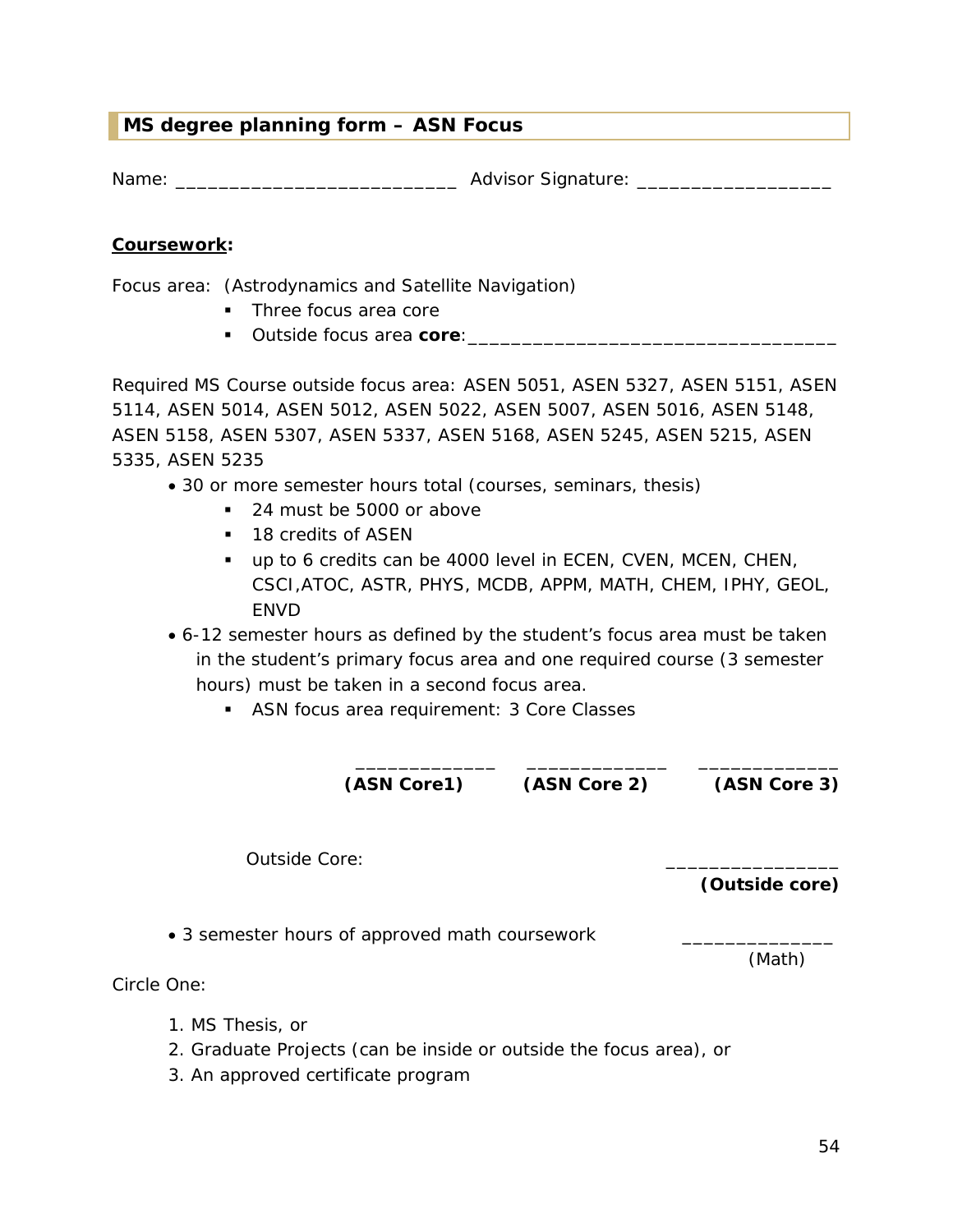#### **Thesis:**

- Represent the equivalent of 6 semester hours of course work.
- Comply in mechanical features with the University of Colorado Graduate School Thesis and Dissertation Specifications.
- Be filed with the Graduate School by posted deadlines for the semester for which the degree is to be conferred.

## **Courses of interest that Satisfy Math Requirement**

**Electives (balance of courses up to 30 required total MS hours):**

\_\_\_\_\_\_\_\_\_\_\_\_\_\_\_\_\_\_\_\_ \_\_\_\_\_\_\_\_\_\_\_\_\_\_\_\_\_\_\_\_

\_\_\_\_\_\_\_\_\_\_\_\_\_\_\_\_\_\_\_\_ \_\_\_\_\_\_\_\_\_\_\_\_\_\_\_\_\_\_\_\_

\_\_\_\_\_\_\_\_\_\_\_\_\_\_\_\_\_\_\_\_ \_\_\_\_\_\_\_\_\_\_\_\_\_\_\_\_\_\_\_\_

**Potential Courses of Interest/Semester Offered:**

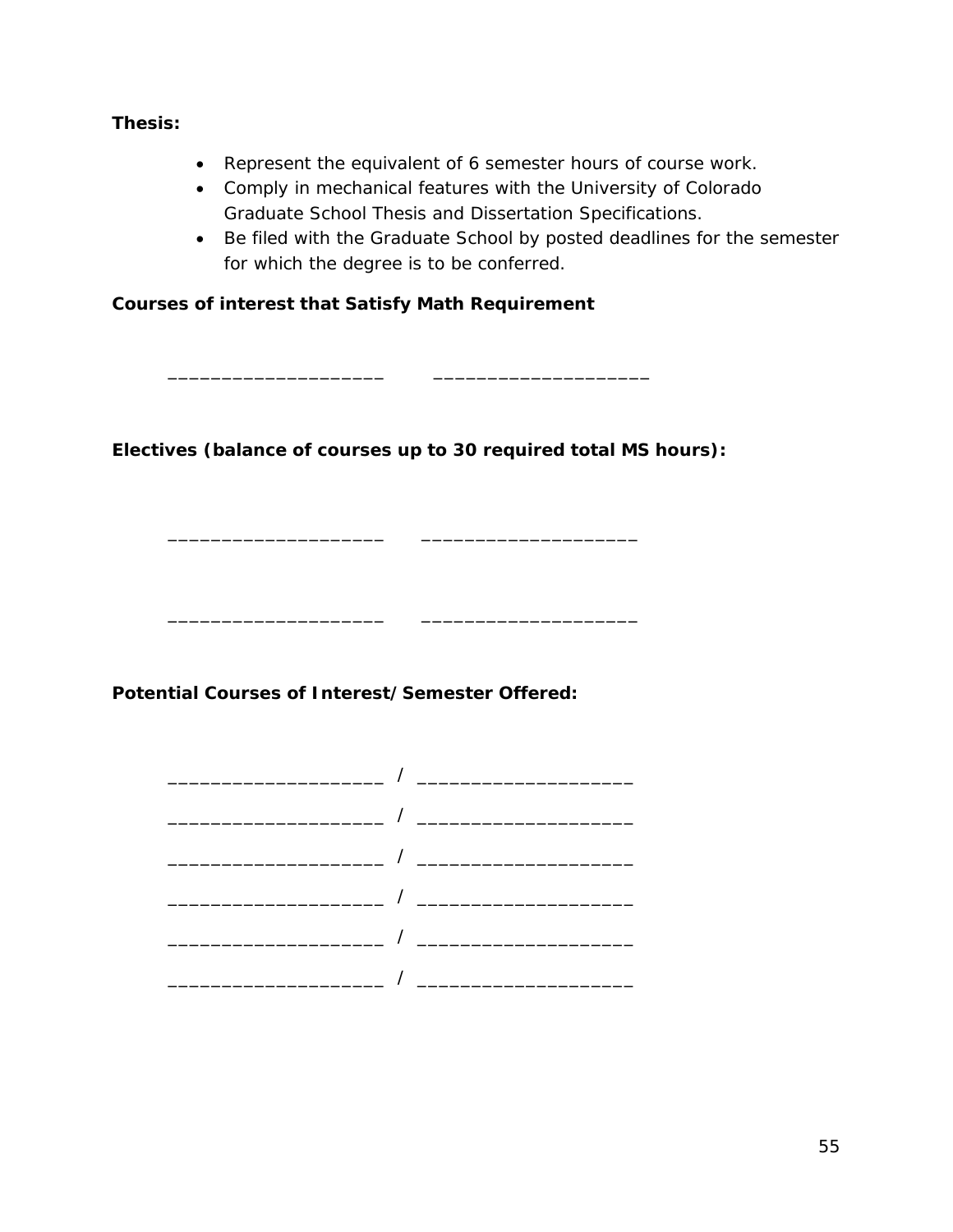## <span id="page-55-0"></span>**MS degree planning form – Bio Focus**

Name: \_\_\_\_\_\_\_\_\_\_\_\_\_\_\_\_\_\_\_\_\_\_\_\_\_ Advisor Signature: \_\_\_\_\_\_\_\_\_\_\_\_\_\_\_\_\_\_

#### **Coursework:**

Focus area: (Bioastronautics)

- **two focus area core courses**
- two of three specified second focus area **core**: ASEN 5335 (RSESS), ASEN 5050 (ASN) or ASEN 5053 (AESys) are required; however, students with non-aerospace BS degrees are encouraged to take all three
- 30 or more semester hours total (courses, seminars, thesis)
	- 24 must be 5000 or above
	- **18 credits of ASEN**
	- up to 6 credits can be 4000 level in ECEN, CVEN, MCEN, CHEN, CSCI,ATOC, ASTR, PHYS, MCDB, APPM, MATH, CHEM, IPHY, GEOL, **FNVD**
- 6 semester hours must be taken in the Bio focus area and two required courses (6 semester hours) must be taken in a second focus area as defined above.
	- Bio focus area requirement: 2 Core Classes

\_\_\_\_\_\_\_\_\_\_\_\_\_ \_\_\_\_\_\_\_\_\_\_\_\_\_ **(Bio Core1) (Bio Core 2)** 

- Two of 3 required outside Core: \_\_\_\_\_\_\_\_ (**Outside Core1**) (**Outside Core 2**)
- 3 semester hours of approved math coursework.

(Math)

Circle One:

- 1. MS Thesis, or
- 2. Graduate Projects (can be inside or outside the focus area), or
- 3. An approved certificate program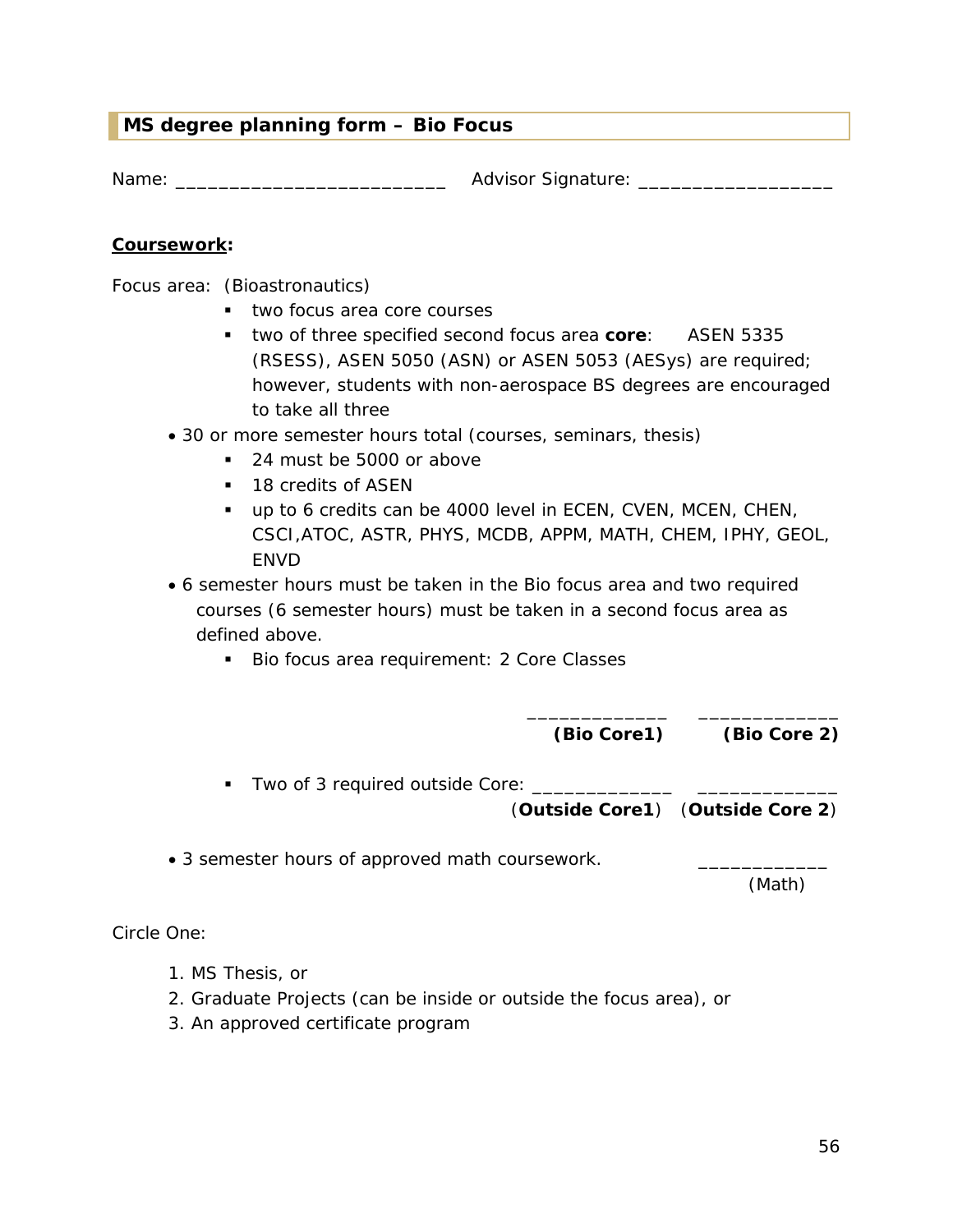#### **Thesis:**

- Represent the equivalent of 6 semester hours of course work.
- Comply in mechanical features with the University of Colorado Graduate School Thesis and Dissertation Specifications.
- Be filed with the Graduate School by posted deadlines for the semester for which the degree is to be conferred.

\_\_\_\_\_\_\_\_\_\_\_\_\_\_\_\_\_\_\_\_ \_\_\_\_\_\_\_\_\_\_\_\_\_\_\_\_\_\_\_\_

\_\_\_\_\_\_\_\_\_\_\_\_\_\_\_\_\_\_\_\_ \_\_\_\_\_\_\_\_\_\_\_\_\_\_\_\_\_\_\_\_

\_\_\_\_\_\_\_\_\_\_\_\_\_\_\_\_\_\_\_\_ \_\_\_\_\_\_\_\_\_\_\_\_\_\_\_\_\_\_\_\_

## **Courses of interest that Satisfy Math Requirement**

**Electives (balance of courses up to 30 required total MS hours):**

## **Potential Courses of Interest/Semester Offered:**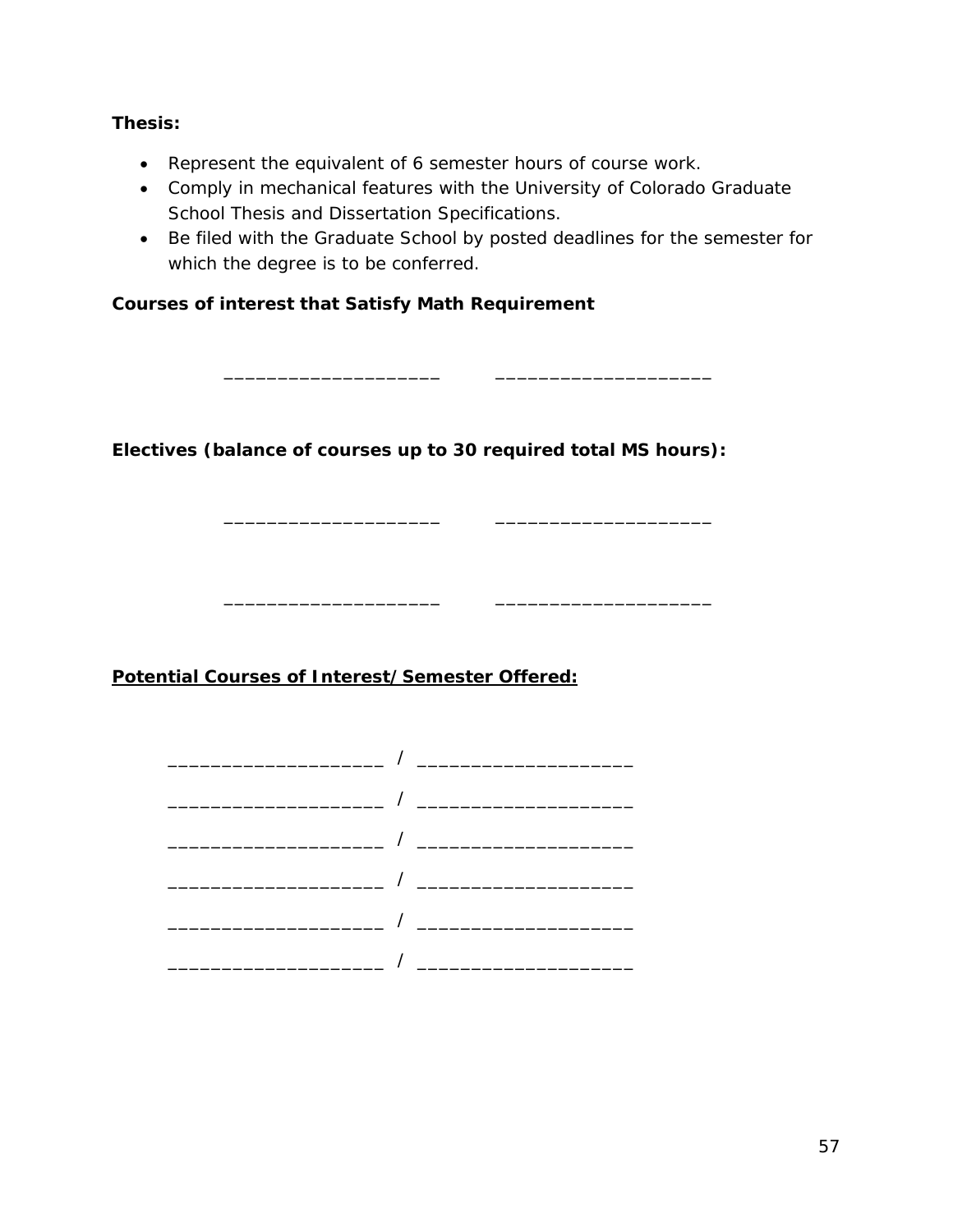## <span id="page-57-0"></span>**MS degree planning form – Remote Sensing Focus**

Name: \_\_\_\_\_\_\_\_\_\_\_\_\_\_\_\_\_\_\_\_\_\_\_\_\_\_ Advisor Signature: \_\_\_\_\_\_\_\_\_\_\_\_\_\_\_\_\_\_

#### **Coursework:**

Focus area: (Remote Sensing)

- four focus area core, one in each primary topic area
- second focus area **core (may also count as primary topic core)**
- 30 or more semester hours total (courses, seminars, thesis)
	- 24 must be 5000 or above
	- **18 credits of ASEN**
	- up to 6 credits can be 4000 level in ECEN, CVEN, MCEN, CHEN, CSCI,ATOC, ASTR, PHYS, MCDB, APPM, MATH, CHEM, IPHY, GEOL, ENVD
- 6-12 semester hours as defined by the student's focus area must be taken in the student's primary focus area and one required course (3 semester hours) must be taken in a second focus area.
	- RSESS focus area requirement: 4 Core Classes, 1 in each primary topic area.

|                                                             | (RSESS Topic 1) (RSESS Topic 2)                | (RSESS Topic 3) (RSESS Topic 4) |        |
|-------------------------------------------------------------|------------------------------------------------|---------------------------------|--------|
| Outside Core (may also fulfill a topic req't):<br>$\bullet$ | (outside core)                                 |                                 |        |
|                                                             | • 3 semester hours of approved math coursework |                                 | (Math) |

## **Circle One**:

- 1. MS Thesis, or
- 2. Graduate Projects (can be inside or outside the focus area), or
- 3. An approved certificate program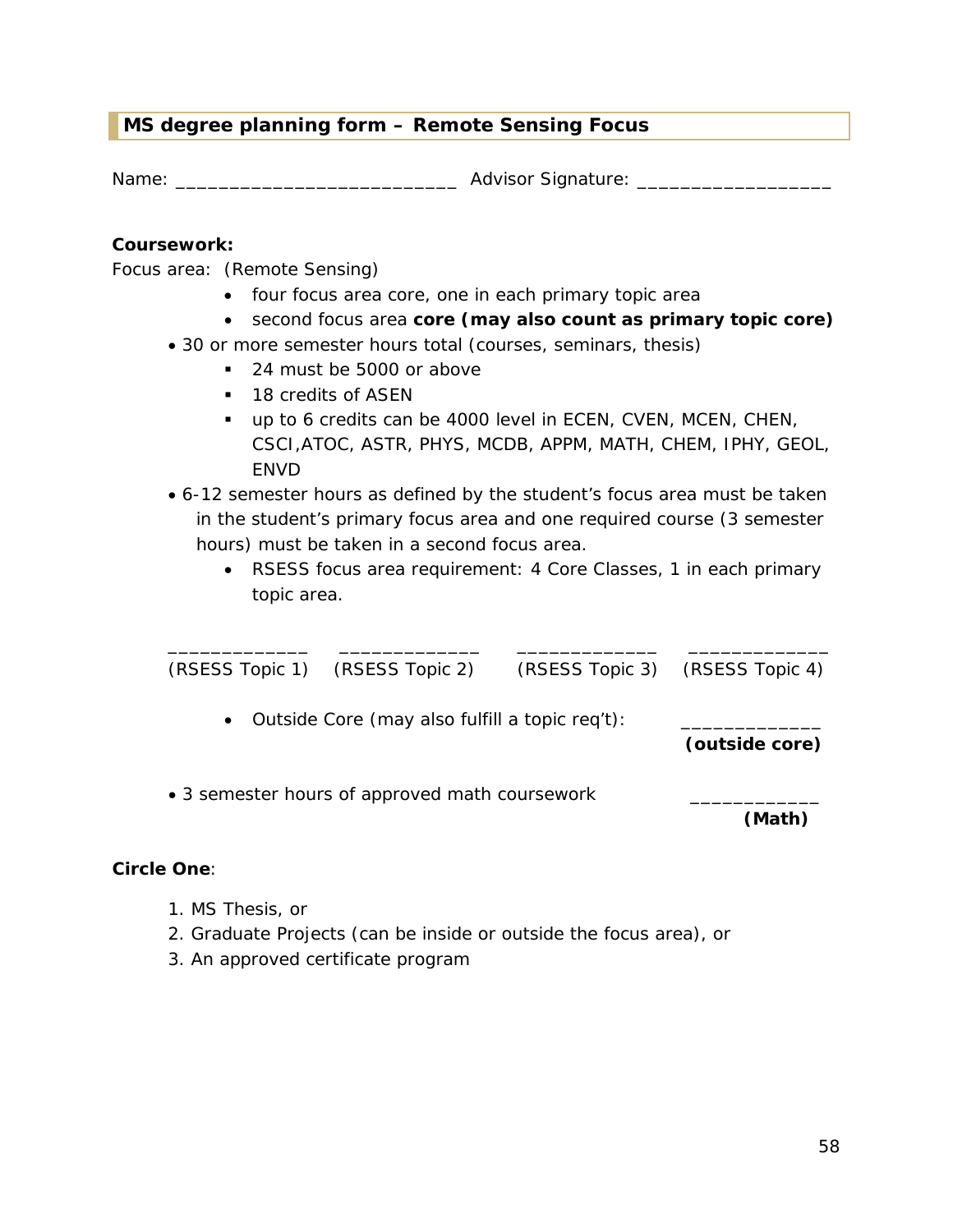#### **Thesis:**

- Represent the equivalent of 6 semester hours of course work.
- Comply in mechanical features with the University of Colorado Graduate School Thesis and Dissertation Specifications.

\_\_\_\_\_\_\_\_\_\_\_\_\_\_\_\_\_\_\_\_ \_\_\_\_\_\_\_\_\_\_\_\_\_\_\_\_\_\_\_\_

\_\_\_\_\_\_\_\_\_\_\_\_\_\_\_\_\_\_\_\_ \_\_\_\_\_\_\_\_\_\_\_\_\_\_\_\_\_\_\_\_

\_\_\_\_\_\_\_\_\_\_\_\_\_\_\_\_\_\_\_\_ \_\_\_\_\_\_\_\_\_\_\_\_\_\_\_\_\_\_\_\_

• Be filed with the Graduate School by posted deadlines for the semester for which the degree is to be conferred.

## **Courses of interest that Satisfy Math Requirement**

**Electives (balance of courses up to 30 required total MS hours):**

## **Potential Courses of Interest/Semester Offered:**

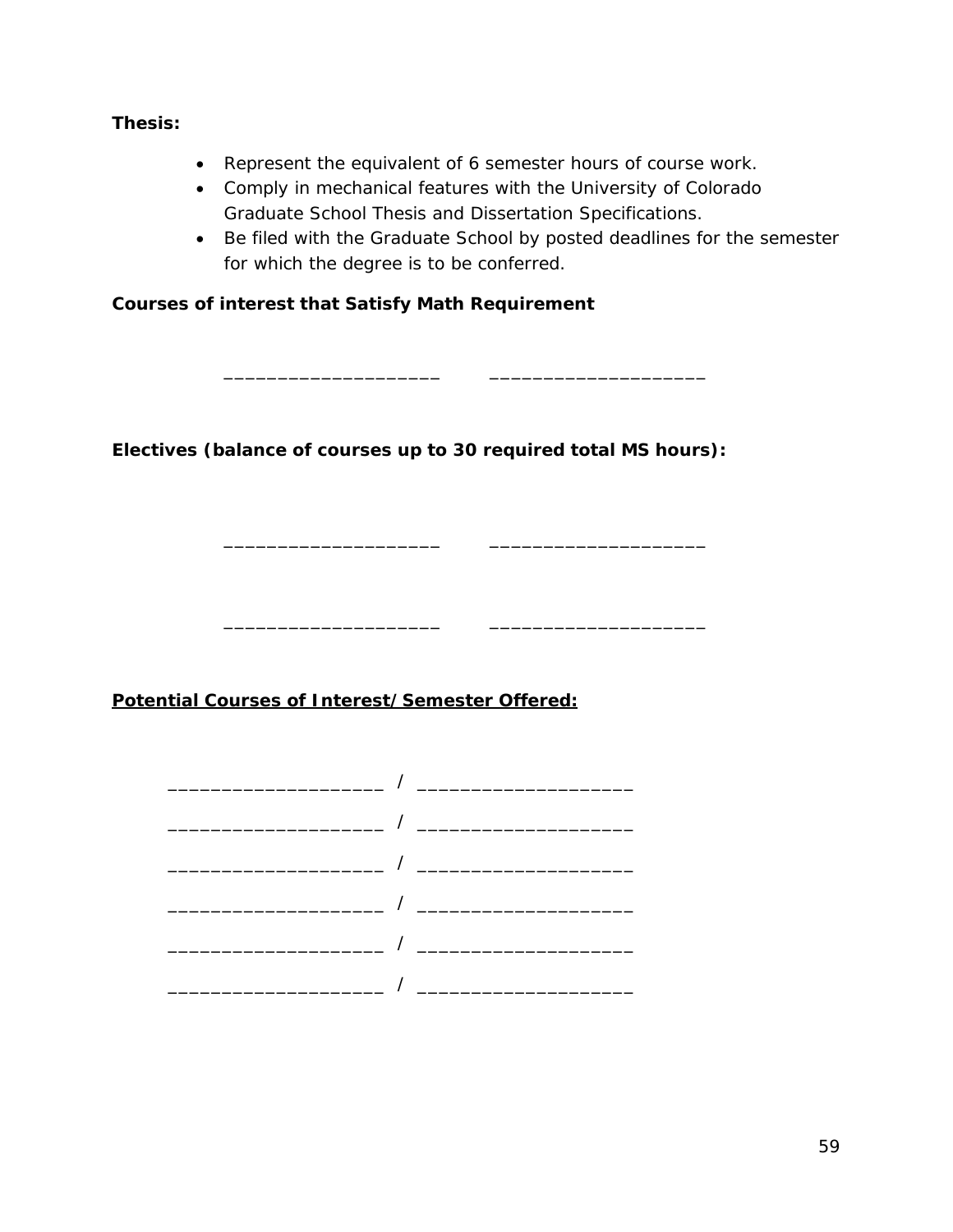## <span id="page-59-0"></span>**Professional MS degree planning form**

Name: \_\_\_\_\_\_\_\_\_\_\_\_\_\_\_\_\_\_\_\_\_\_\_\_\_\_ Advisor Signature: \_\_\_\_\_\_\_\_\_\_\_\_\_\_\_\_\_\_

#### **Coursework:**

 $\blacksquare$ 

- 30 or more semester hours total (courses, seminars, thesis)
- 24 must be 5000 or above
- **18 credits of ASEN**
- up to 6 credits can be 4000 level in ECEN, CVEN, MCEN, CHEN, CSCI, ATOC, ASTR, PHYS, MCDB, APPM, MATH, CHEM, IPHY, GEOL, ENVD

\_\_\_\_\_\_\_\_\_\_\_\_\_\_\_\_\_\_\_\_ \_\_\_\_\_\_\_\_\_\_\_\_\_\_\_\_\_\_\_\_

**3** semester hours of approved math coursework

**(Math)**

#### **Courses of interest that Satisfy Math Requirement**

**Potential Courses of Interest/Semester Offered:**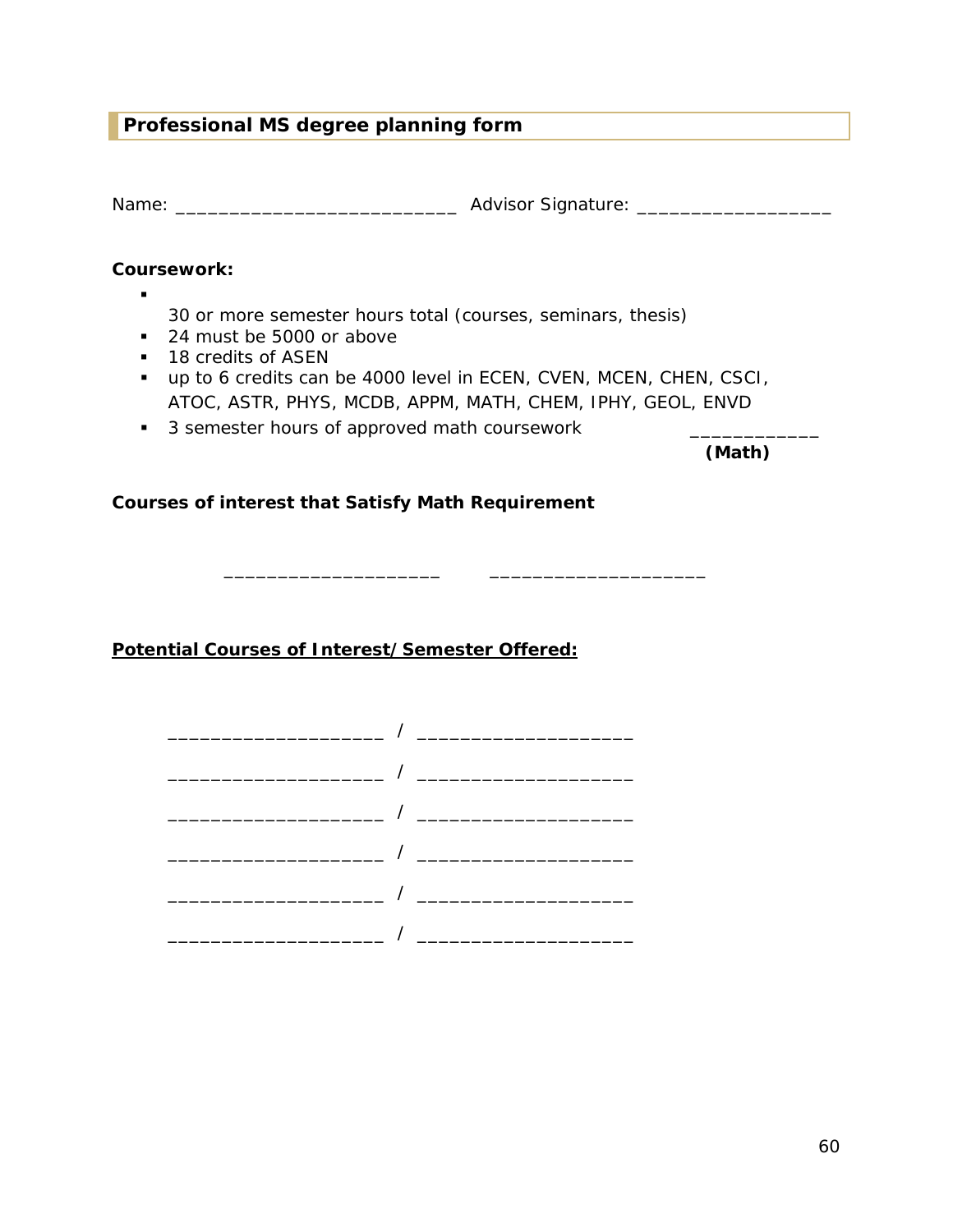## <span id="page-60-0"></span>**PhD degree planning worksheet: All focus Areas**

Name: \_\_\_\_\_\_\_\_\_\_\_\_\_\_\_\_\_\_\_\_\_\_\_\_\_\_ Advisor Signature: \_\_\_\_\_\_\_\_\_\_\_\_\_\_\_\_\_\_

#### **Coursework/dissertation requirements**:

- 36 or more semester hours course credit (5000 or above)
	- <sup>1</sup> 12 above 6000 (9 credits for RSESS focus)
	- **18 must be in ASEN**
	- 6 credits of math from approved list
- 30 hours dissertation credit
- Teaching Practicum
- Prelim exam (by third or fifth semester)
- Comps (after course work completed by fifth or seventh semester/before semester of final defense)
- Written Dissertation
- Defense/Final Examination
	- Up to 10 PhD dissertation credits pre-comprehensive exam
	- Up to 10 PhD dissertation credits in semester in which comprehensive exam is passed
	- Remaining PhD dissertation credits post-comprehensive exam, but students must register for a minimum of 5 PhD dissertation credits in each semester following the comprehensive exam through the semester in which final dissertation is successfully defended.

#### **Courses:**

18 credits of **ASEN** coursework (not other department coursework)

| (ASEN 1) | (ASEN 2) | (ASEN 3) | (ASEN 4) |
|----------|----------|----------|----------|
| (ASEN 5) | (ASEN 6) |          |          |

• 12 credits of 6000 level or above (9 credits for RSESS focus).

\_\_\_\_\_\_\_\_\_\_\_\_\_ \_\_\_\_\_\_\_\_\_\_\_\_\_ \_\_\_\_\_\_\_\_\_\_\_\_\_ \_\_\_\_\_\_\_\_\_\_\_\_\_ **(6000 level 1) (6000 level 2) (6000 level 3) (6000 level 4)**